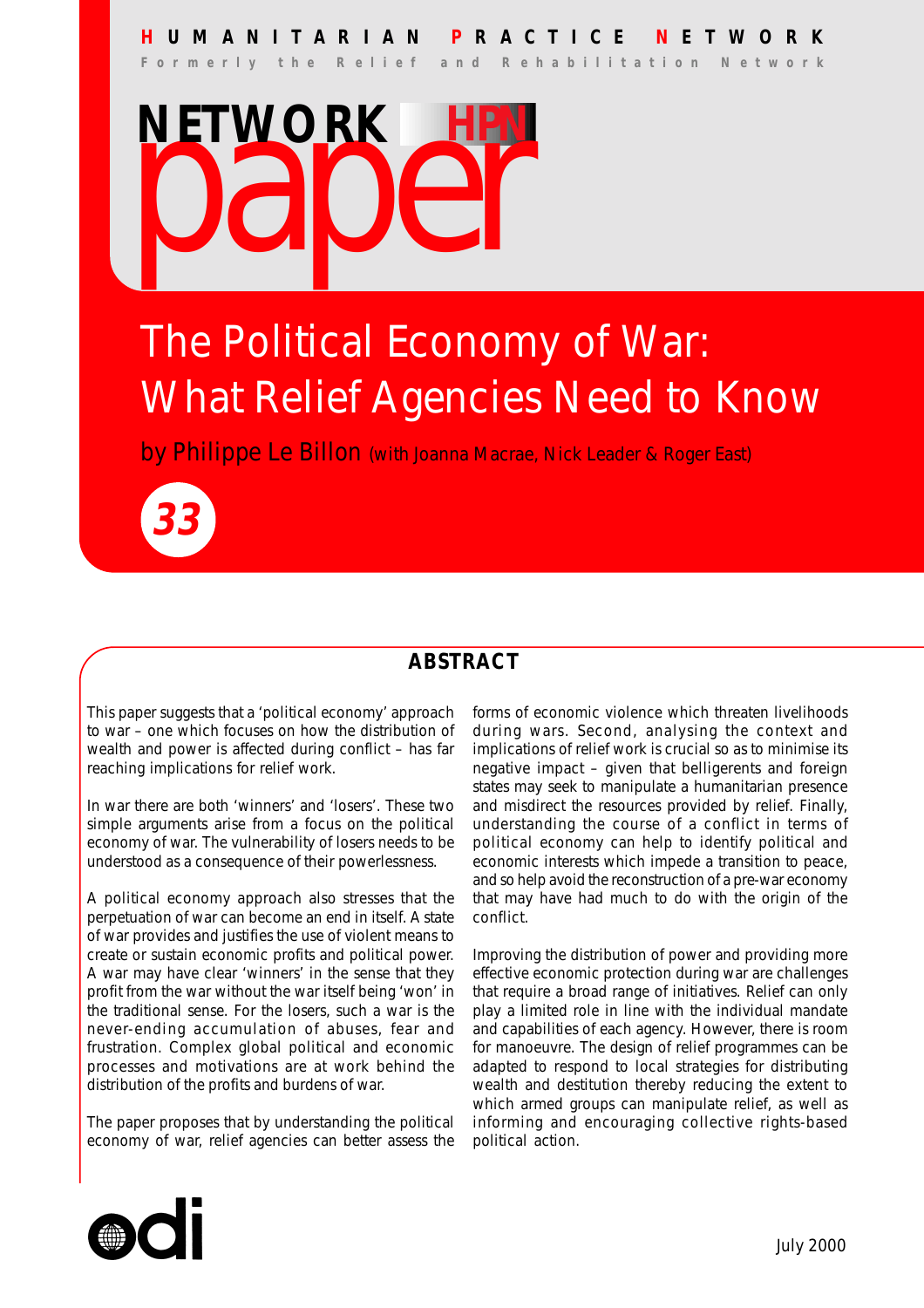#### **Please send comments on this paper to:**

Humanitarian Practice Network (HPN) Overseas Development Institute Costain House 111 Westminster Bridge Road London, SW1E 5DP United Kingdom

Tel: +44 (0)20 7922 0300 Fax: +44 (0)20 7922 0399 Email: <hpn@odi.org.uk> Website: <www.odihpn.org.uk>

Layout and production: Rebecca Lovelace, HPN Printing: ReDesign, Enfield, London

A copy of your comments will be sent to the author. Comments received may be used in future HPN publications.

#### **Notes on the Author**

Philippe Le Billon is an independent researcher working on the political economy of war and the role of natural resources in conflict and development. He has worked with UNU/WIDER, the French Ministry of Foreign Affairs and ECHO-Equilibre in Croatia, and IDRC in Cambodia. He holds a PhD (Geography, Oxford) and an MBA (Paris I).

#### **Acknowledgements**

We would like to warmly thank participants in two workshops and other people consulted for this paper: Paul Barbour and Karl Livingstone, DFID; Richard Blewitt, British Red Cross Society; Mark Bradbury, Independent Consultant; Gilles Carbonnier, ICRC; Louisa Chan, Henry Dunant Centre; Jeffrey Crisp, UNHCR; Mark Cutts, UNHCR; James Fennel, DSL; Max Glaser, MSF Holland; Andy Mawson and Mike Gaouette, Save the Children Fund UK; Jonathan Goodhand, INTRAC; Dylan Hendrickson, Centre for Defense Studies; Stephen Jackson, International Famine Centre; Susanne Jaspars, Independent Consultant; David Keen, London School of Economics; André Le Sage, Cambridge University; Jeremy Loveless, Independent Consultant; Sean Lowrie, CARE UK; Ron Ockwell, Independent Consultant; Nicola Reindorp and Paul Smith-Lomas, Oxfam; Hugo Slim, CENDEP; Koenraad Van Brabant, ODI; Fabrice Weissman, MSF France.

Special thanks to Catherine Brown who completed the initial research on this project and who contributed to the proposal which led to the work undertaken described in this paper.

We also warmly thank Lucy Morris and Rachel Houghton for all their work.

#### **ISBN:** 0-85003-495 7

Price per copy: £5.00 (excluding postage and packing). © Overseas Development Institute, London, 2000.

Photocopies of all or part of this publication may be made providing that the source is acknowledged. Requests for the commercial reproduction of HPN material should be directed to the ODI as copyright holders. The Network Coordinator would appreciate receiving details of the use of any of this material in training, research or programme design, implementation or evaluation.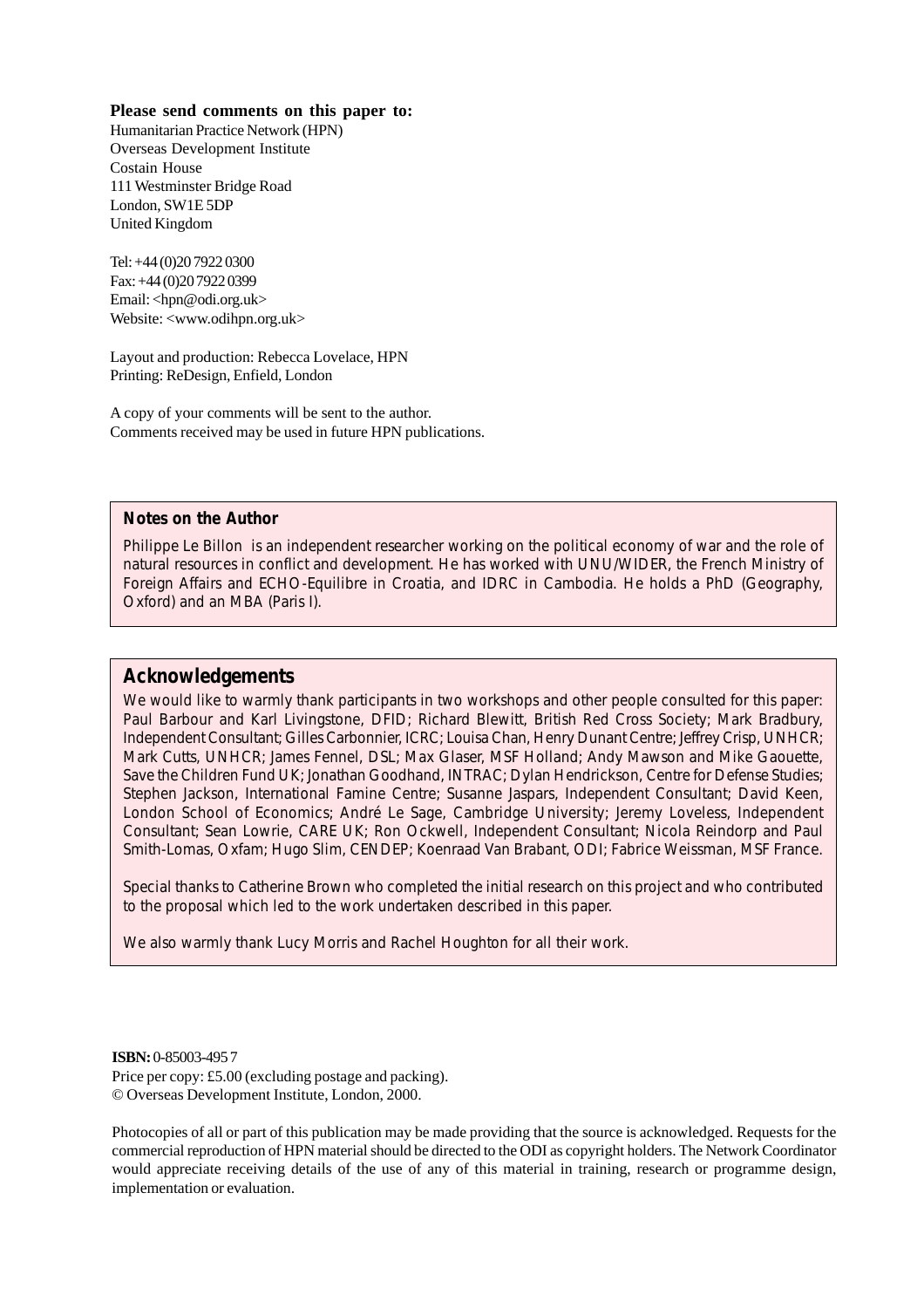## Table of Contents

| <b>Executive Summary</b><br>The Significance of a Political Economy Approach for Relief Work        | $\mathbf{1}$<br>$\mathfrak{2}$ |
|-----------------------------------------------------------------------------------------------------|--------------------------------|
|                                                                                                     |                                |
| <b>Chapter 1: The Political Economy of War</b>                                                      | 3                              |
| The Major Processes at Work                                                                         | 3                              |
| The Likelihood of War                                                                               | 5<br>6                         |
| <b>Financing War</b>                                                                                | 11                             |
| <b>Chapter 2: Vulnerability and War</b>                                                             |                                |
| The Economic Impact of War on Vulnerability                                                         | 11                             |
| <b>Economic Violence</b>                                                                            | 13<br>13                       |
| Coping Strategies in Wartime                                                                        |                                |
| <b>Chapter 3: Humanitarian Relief Operations in a Political Economy Perspective</b>                 | 15                             |
| The Manipulation of Relief by Armed Groups                                                          | 15                             |
| The Manipulation of Relief by Donors and Peacemakers                                                | 17                             |
| The Unintended Effects of Relief on War and the Economy                                             | 17                             |
| <b>Chapter 4: International Action and the Political Economy of War</b>                             | 19                             |
| International Organisations and the Political Economy of War                                        | 19                             |
| Forms of International Action                                                                       | 21                             |
| Towards Coherent Political and Economic Protection of Populations                                   | 21                             |
| <b>Chapter 5: Organisational Implications for Relief Agencies</b>                                   | 23                             |
| Understanding the Political Economy of War                                                          | 23                             |
| Addressing the Dilemmas of Relief in Wartime                                                        | 24                             |
| Bringing Political Awareness into Developmental Relief                                              | 25                             |
| Building a Capacity for Advocacy                                                                    | 25                             |
| <b>Annexes</b>                                                                                      | 26                             |
| <b>Techniques for Analysing the Political Economy of War</b><br>Ι.                                  | 26                             |
| Methodology                                                                                         | 26                             |
| Sources of Information                                                                              | 26                             |
| <b>Tools of Analysis</b>                                                                            | 27                             |
| <b>Indicators for a Political Economy Analysis</b><br>Peace and Conflict Impact Assessments (PCIAs) | 30<br>30                       |
|                                                                                                     |                                |
| II Analysing and Engaging with the Forms of Economic Violence                                       | 32                             |
| Destruction of Production and Market Infrastructures                                                | 32                             |
| <b>Economic Sanctions</b>                                                                           | 32                             |
| Tax Evasion and Capital Flight                                                                      | 33                             |
| Distorted Budget Allocations and Slush Funds                                                        | 33                             |
| Inflation, Weak Currency Exchange Rates and Devaluation<br><b>Economic Neglect</b>                  | 33<br>34                       |
| Economic Dicrimination/Exclusion                                                                    | 34                             |
| <b>Asset Stripping/Transfer</b>                                                                     | 34                             |
| <b>Banditry and Looting</b>                                                                         | 35                             |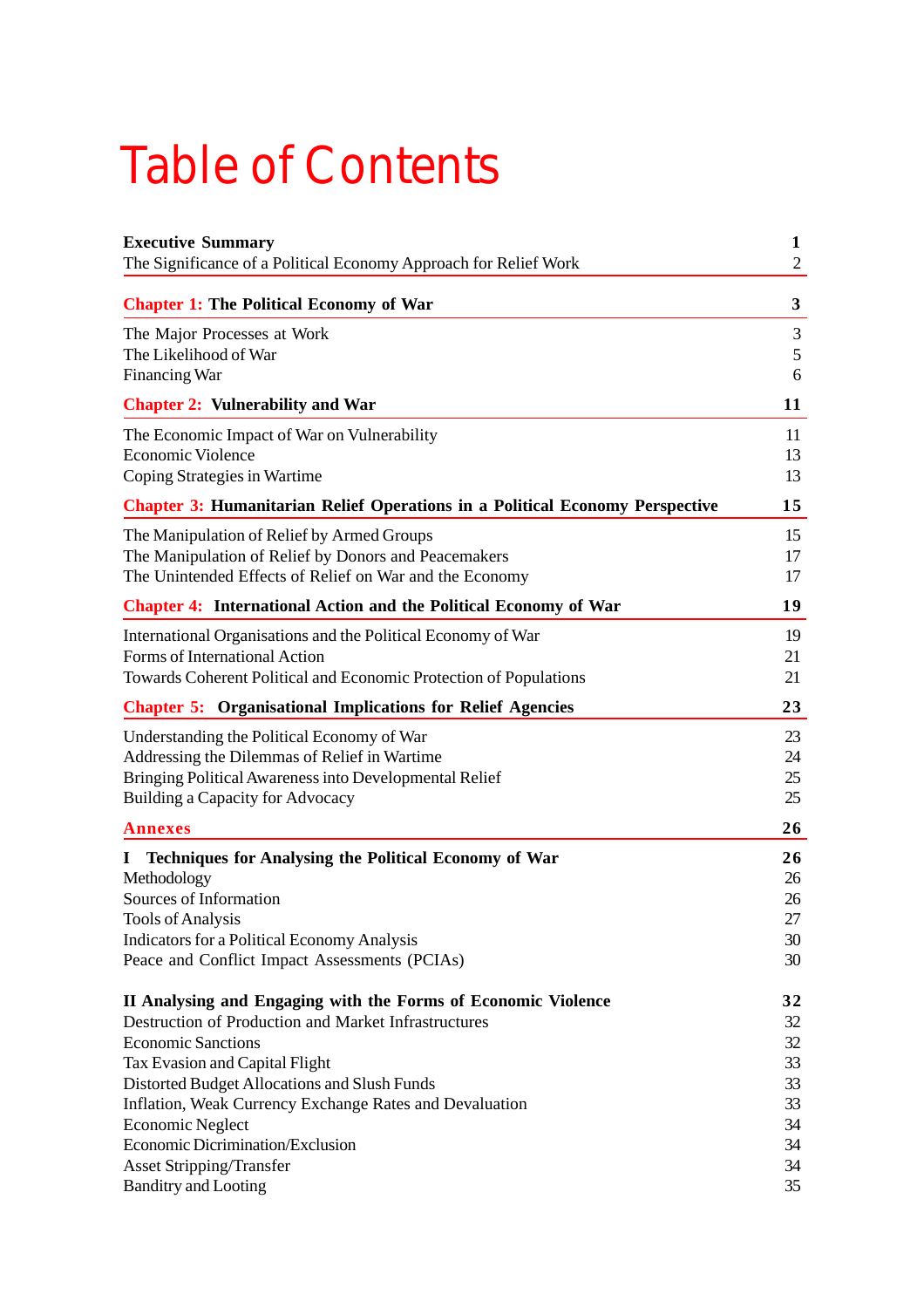**References and Further Reading 37** 

### **List of Boxes**

| Box 1: Warlordism and the Privatisation of Violence and Governance  | $\overline{4}$ |
|---------------------------------------------------------------------|----------------|
| Box 2: The Forms and Functions of Violence                          | 5              |
| Box 3: The Political Economy of Transition to War in Yugoslavia     | 6              |
| Box 4: The Political Economy of War in Somalia                      | $\tau$         |
| Box 5: Social and Asocial Political Economies                       | 7              |
| Box 6: Flows of Resources in a War Economy                          | 8              |
| Box 7: The Economic Impact of War                                   | 12             |
| Box 8: The Manipulation of Famine and Developmental Relief in Sudan | 16             |
| Box 9: Ground Rules for Relief Agencies in Sudan                    | 24             |
| Box 10: Political Food in Sierra Leone                              | 30             |

### **List of Tables**

| Table 1: Actors You Should Know                         |    |
|---------------------------------------------------------|----|
| Table 2: Structure and Social Impact of the War Economy | 28 |
| Table 3: Relief Access Mapping                          | 29 |
| Table 4: The Do No Harm Framework                       | 31 |
|                                                         |    |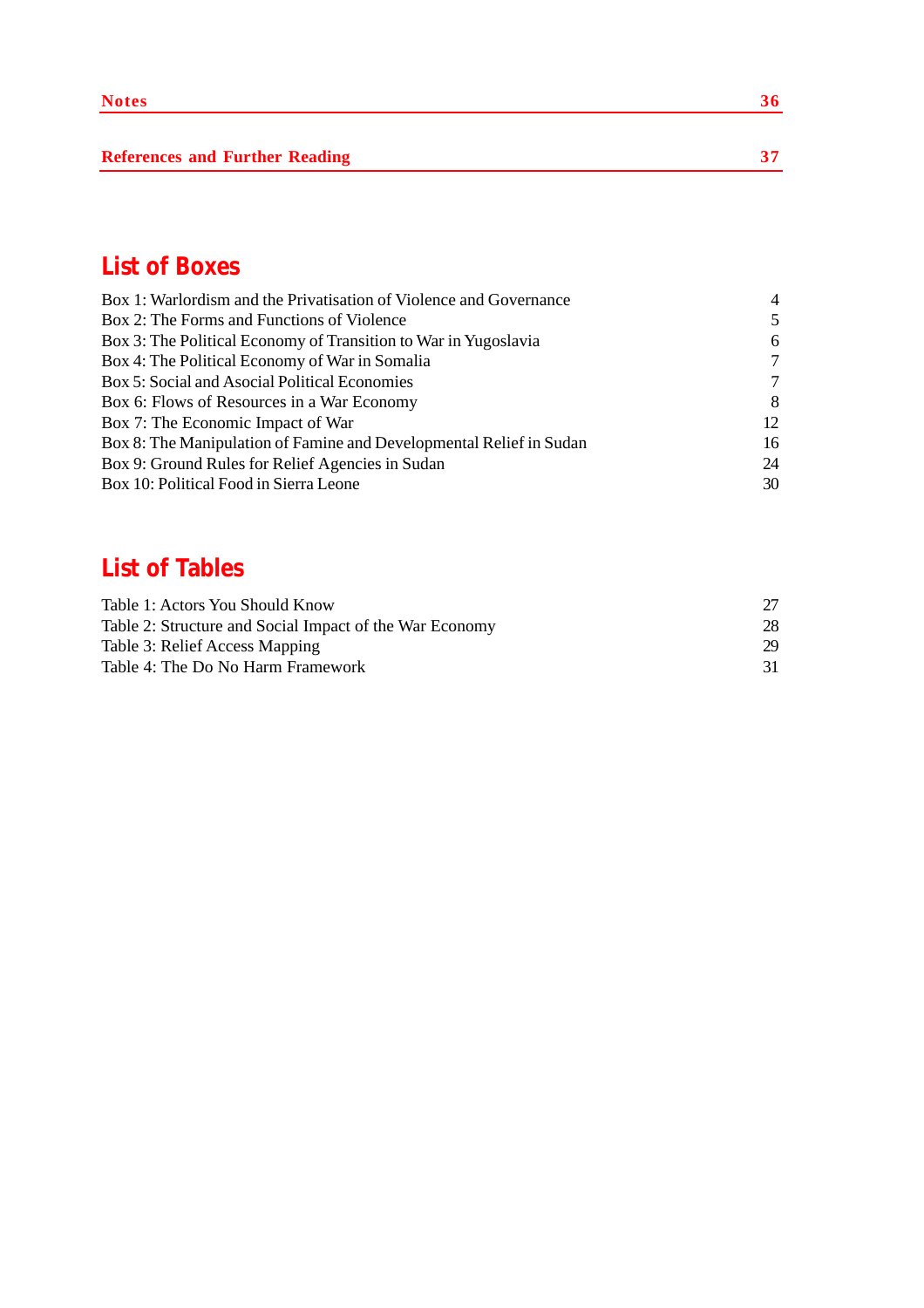## **Glossary**

*Asset transfer/stripping*: unfair exchange of assets (including outright looting) dictated by a power imbalance between the seller and the buyer.

*Balance of payments*: the record of economic transactions (goods, services, finances) between a country (its residents) and the rest of the world (non-residents) over a given period.

*Bottom-up violence* or *base-level violence*: violence perpetrated by civilians and lower ranking soldiers to pursue nonpolitical goals, such as protection and petty economic gains.

*Coping strategies*: measures employed by populations in order to adapt to – or cope with – the context of war, in order to minimise negative impacts and to preserve a potential for recovery.

*Entitlements*: the set of resources that a person can command in a society by using his/her rights and the opportunities within his/her reach.

*Free agents*: Persons acting politically and economically without legitimacy and accountability towards a society.

*GDP/GNP*: the Gross Domestic Product is the income earned within the borders of a country, the Gross National Product is the income accruing to the residents of a country. GDP and GNP measures often fail to capture the incomes generated by the informal economy.

*Merchant capital wars*: War privately financed to achieve commercial objectives, with or without the approval of the state.

*Patrimonialism*: accumulation and redistribution of resources according to a personal and unaccountable agenda rather than a public and legitimate one. This accumulation and redistribution involves a relationship of patronage from the leadership towards clienteles or followers.

*Political economy*: the production and distribution of power, wealth and destitution through economic exchanges. How political power controls economic resources and how this control in turn consolidates power.

*Predation*: economic relations involving a degree of coercion and little regard for the sustainability of the productive system. In other words, abusive taxation or violent appropriation involving an unequal economic relation between a powerful (predator) and a powerless (prey).

*Public goods*: goods and services paid by taxes and made available free of direct charges to the general public.

*Rent-seeking*: search for, and manipulation of, political and economic relations in order to secure privileged access to profits. In other words, behaviour associated with the creation of a context which protects abusive profits.

*War economy*: economic activities organised to finance war.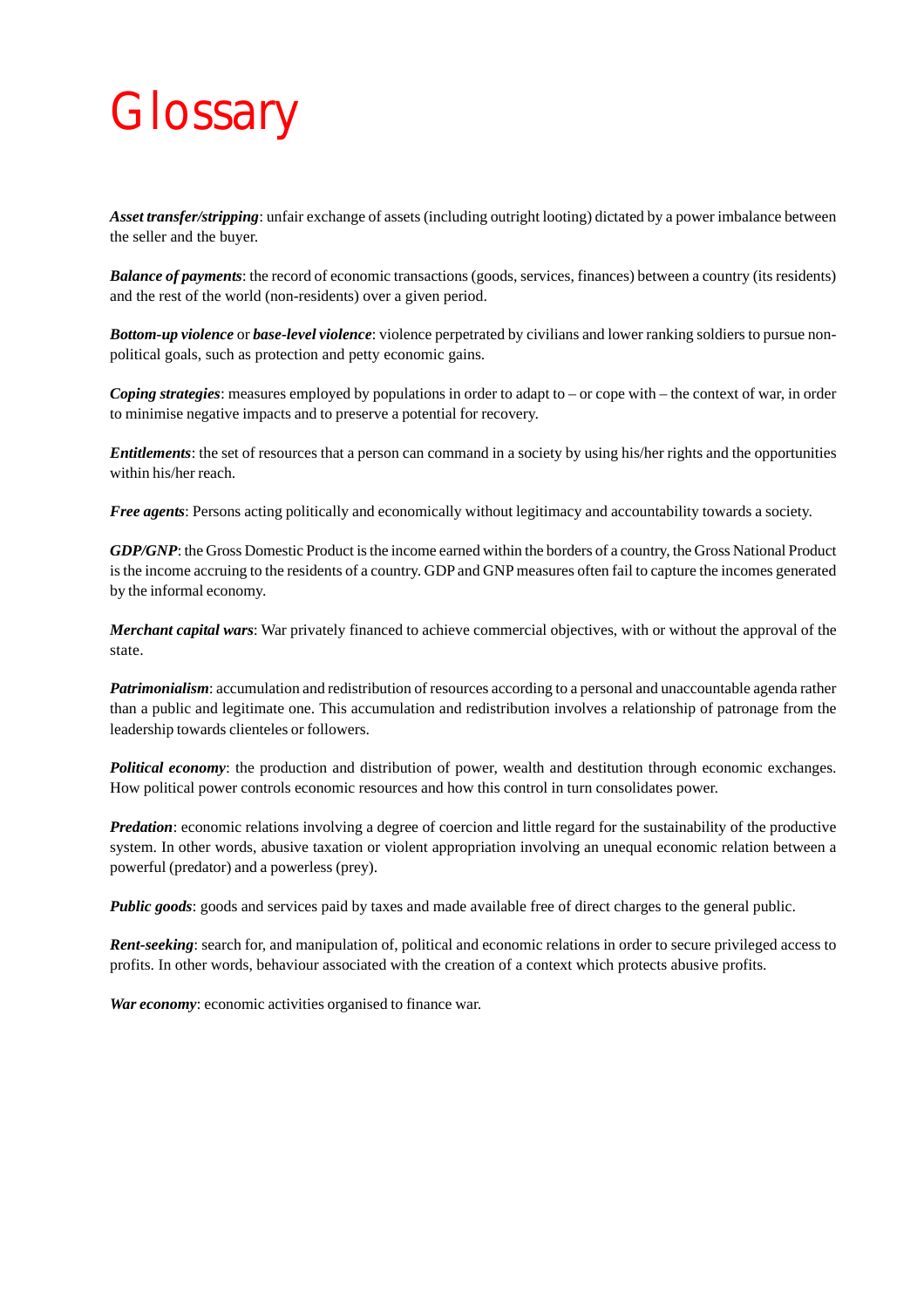## Acronyms

| <b>AFDL</b>              | Alliance of Democratic Forces for Freedom (DR Congo)                           |
|--------------------------|--------------------------------------------------------------------------------|
| <b>CCC</b>               | Cooperations Committee for Cambodia                                            |
| DEA                      | Development-oriented Emergency Aid                                             |
| <b>ECOMOG</b>            | Monitoring Group (in Liberia) of the Economic Community of West African States |
| <b>FAO</b>               | Food and Agriculture Organization (of the United Nations)                      |
| FARC                     | Revolutionary Armed Forces of Colombia                                         |
| <b>FEG</b>               | Food Economy Group                                                             |
| <b>FEWS</b>              | Famine Early Warning System (of the US Agency for International Development)   |
| <b>HCR</b>               | High Commissioner for Refugees (see also UNHCR)                                |
| <b>ICRC</b>              | International Committee of the Red Cross and Red Crescent                      |
| <b>IDRC</b>              | <b>International Development Research Centre</b>                               |
| <b>IDP</b>               | <b>Internally Displaced Person</b>                                             |
| IFI                      | <b>International Financial Institution</b>                                     |
| IMF                      | <b>International Monetary Fund</b>                                             |
| <b>LTTE</b>              | Liberation Tigers of Tamil Eelam (Sri Lanka)                                   |
| MSF                      | Médecins Sans Frontières                                                       |
| <b>NATO</b>              | North Atlantic Treaty Organization                                             |
| NGO                      | Non-governmental Organisation                                                  |
| <b>PCIA</b>              | Peace and Conflict Impact Assessment                                           |
| Renamo                   | Movement of National Resistance (Mozambique)                                   |
| <b>RUF</b>               | Revolutionary United Front (Sierra Leone)                                      |
| <b>SCF</b>               | Save the Children Fund                                                         |
| <b>SPLM</b>              | Sudan People's Liberation Movement                                             |
| TNC                      | <b>Transnational Corporation</b>                                               |
| <b>UCK</b>               | Kosovo Liberation Army                                                         |
| $\ensuremath{\text{UN}}$ | <b>United Nations</b>                                                          |
| <b>UNHCR</b>             | UN High Commissioner for Refugees                                              |
| <b>UNITA</b>             | National Union for the Total Independence of Angola                            |
| <b>VRS</b>               | Serb Army (Bosnia)                                                             |
| <b>WFP</b>               | World Food Programme (of the United Nations)                                   |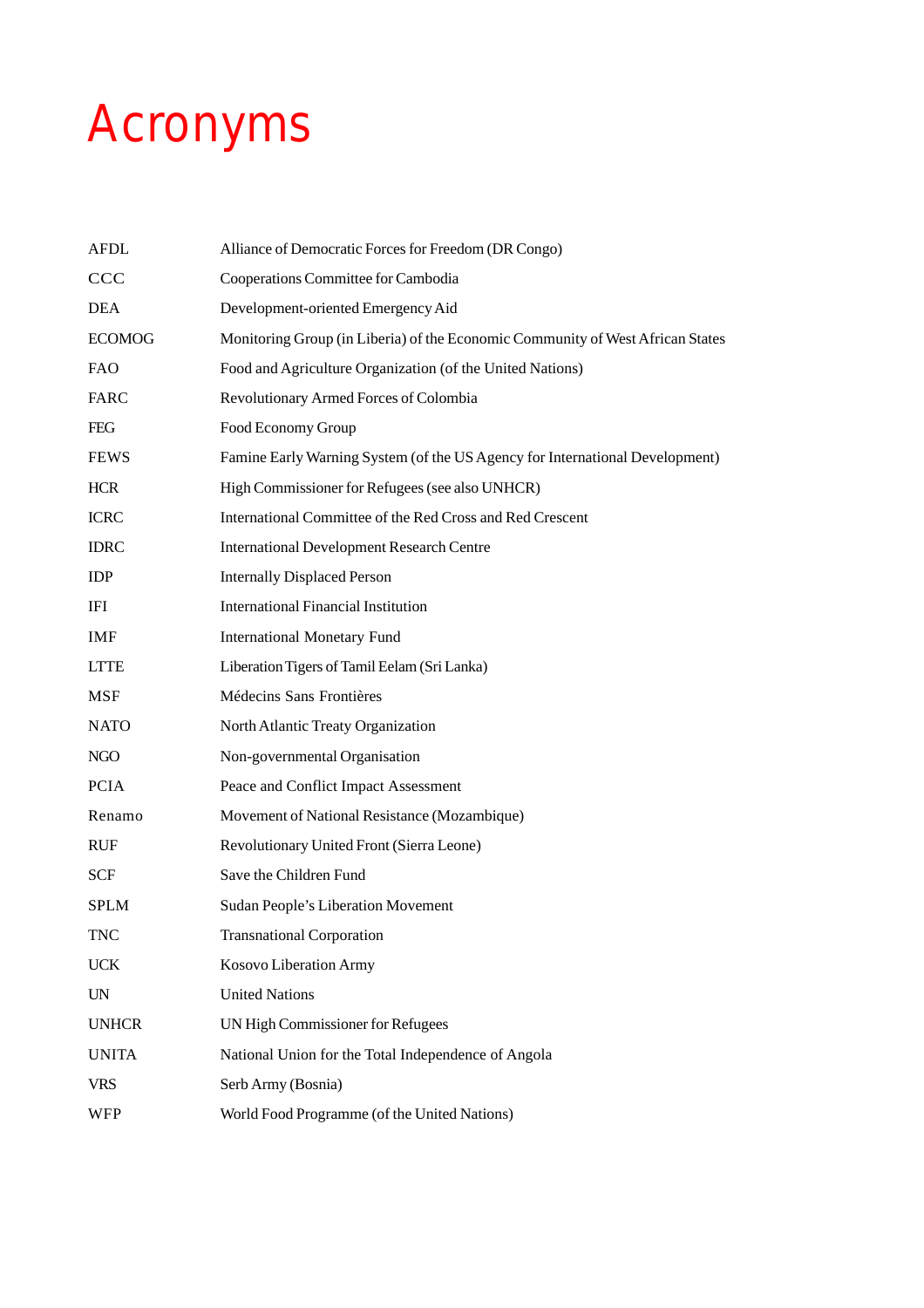## Executive Summary

Neither decolonisation nor the end of the Cold War have brought the world into a new age of global stability. The newly interventionist international agenda which spawned numerous peacekeeping and humanitarian efforts during the 1990s has had mixed results, and new or recurrent wars continue to leave entire regions and vast populations in distress and uncertainty. What drives these continuing conflicts, resulting in massive humanitarian crises? And how can relief operations respond effectively, given that such operations can themselves be manipulated and may exacerbate conflict?

In order to get to grips with these two fundamental questions, the relief community can benefit from the insights offered by a *political economy* approach to war. This essentially means analysing the production and distribution of power, wealth and destitution during armed conflicts, in order to expose the motives and responsibility of those involved, within a historical context. It is common practice to emphasise the political motivation for conflicts – such as state control or secession. In contrast, some would argue that contemporary conflicts are essentially anarchic and lack any clear political agenda.

A political economy approach balances this by also stressing the importance of economic agendas<sup>1</sup> and examining how war generates both 'winners' and 'losers'. It stresses the logic of war in a context characterised by state failure, unregulated global economies, socioeconomic disparities, identity politics and marginalisation. The winners, those who stand to gain from a state of war, may prolong a conflict if they have the power to do so but cannot ensure that an outright victory would keep them on the winning side. In fact the perpetuation of war can become an end in itself, providing and justifying the use of violent means to create or sustain economic profits and political power. The distribution of power is thus central to a political economy approach.

The production and distribution of power, wealth and destitution involves:

- **• The war economy**: the production, mobilisation and allocation of economic resources to sustain a conflict (eg, taxation, commerce or looting).
- **• Collateral economic impacts of war**: the unintended consequences of war on an economy (eg, reconfiguration of production systems; fall in foreign investments).
- **• Economic strategies of war**: the deliberate disempowerment of specific groups through economic weapons (eg, embargoes; deliberate destruction of economic infrastructures).

This paper is concerned with the issue of how to alleviate the negative economic impacts of war. Its perspective is both conceptual/analytical (Chapters 1 and 2) and concrete/practical (Chapters 3 to 5 and the two annexes). Throughout, the focus is on how the distribution of wealth and power is affected during conflicts and how to:

- mitigate the effects of extremely uneven distribution;
- reduce economic incentives to prolonging a conflict:
- protect populations in distress against neglect, exclusion or exploitation during war.

Its purpose is threefold:

- 1. To improve understanding of the impact of war economies on the vulnerability of the victims of conflicts.
- 2. To attempt to improve the design of systems of distribution and monitoring of relief.
- 3. To inform a wider humanitarian response, going beyond relief to the better regulation of war economies.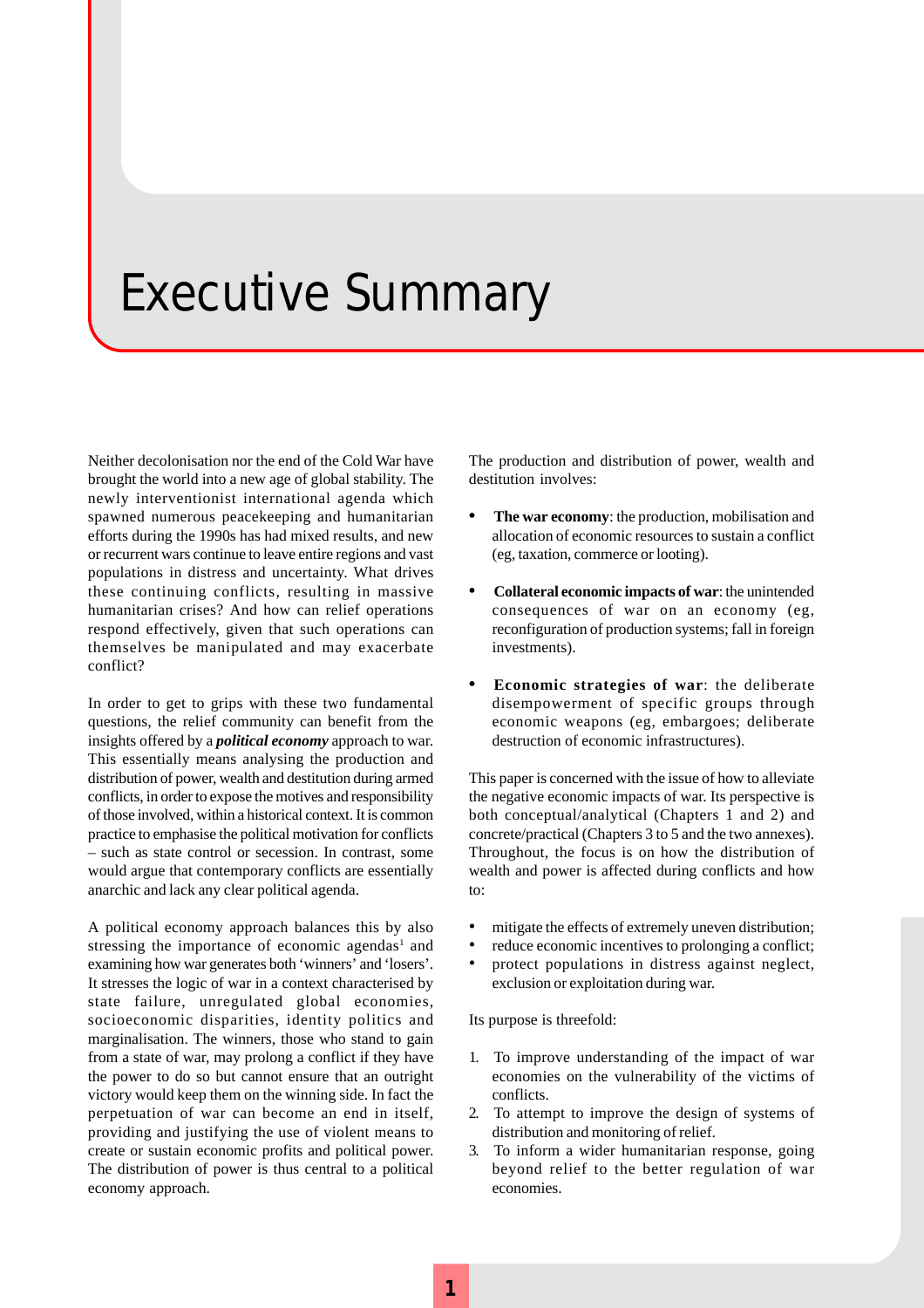This Executive Summary explains why a political economy approach to war matters. Chapter 1 sets out to distinguish the key features of war economies. Chapter 2 examines the relations between vulnerability and war. Chapter 3 places relief in a political economy perspective and considers the risks of its manipulation. Chapter 4 details the dimensions of international action in war and ways to enhance the protection of populations through a political economy framework. The concluding Chapter 5 draws out the implications for the way relief agencies organise their activity.

#### **The Significance of a Political Economy Approach for Relief Work**

For relief work, the implications of a political economy approach are far reaching. It is critical for humanitarian concerns that vulnerability should be understood as a product of powerlessness.

Comprehensive protection of victims not only implies providing the basic means of survival (eg, food, shelter) and physical protection, but also safeguarding political and economic rights.

The forms of economic violence which threaten livelihoods during war can take the form of neglect, exclusion, or exploitation. Understanding these distinctions can improve the design of aid programmes by defining priorities and the protection needs of beneficiary groups; equally, it may in some instances inform a case for disengagement. A political economy approach suggests that agencies move beyond needsbased solutions, which address symptoms, towards solutions geared to comprehensive economic protection, including steps to reduce vulnerability and to protect rights.

In this regard, relief may only play a limited role, adapted to the individual mandate and capabilities of each agency. There are severe constraints to protecting political and economic rights when this goes beyond meeting basic humanitarian needs, where agencies need the consent of local power holders in order to assist the victims of conflict. Using a political economy approach, however, relief agencies can adapt the design of their programmes, to:

- take account of the strategies being employed by local conflict participants to distribute wealth and destitution;
- reduce the extent to which relief is manipulated by armed groups;
- inform broader action.

Reckless attempts to analyse a conflict can result in suspicion and lead to retaliation by belligerents against both agencies and their informants. A careful examination of the political economy of war, on the other hand, can help an agency with its negotiations and with reducing the manipulation of relief, as well as improving the security of field staff (Van Brabant, 2000). Furthermore, insights provided by relief agencies based on such an understanding may inform and motivate more political action by other agencies and institutions through public or confidential advocacy channels.

Relief agencies must also aim to prevent belligerents taking advantage of them by manipulating their presence and the resources they provide for economic, strategic or political objectives. An analysis of the context and implications of relief work in terms of political economy is crucial as a basis for guaranteeing the accountability of agencies to local populations, as well as to donors and the public.

Finally, understanding conflicts fully in terms of their political economy can help to identify interests that will impede a rapid transition to durable peace. This should help avoid the pitfall of reconstructing a pre-war political economy that may itself have had much to do with the origin of the conflict.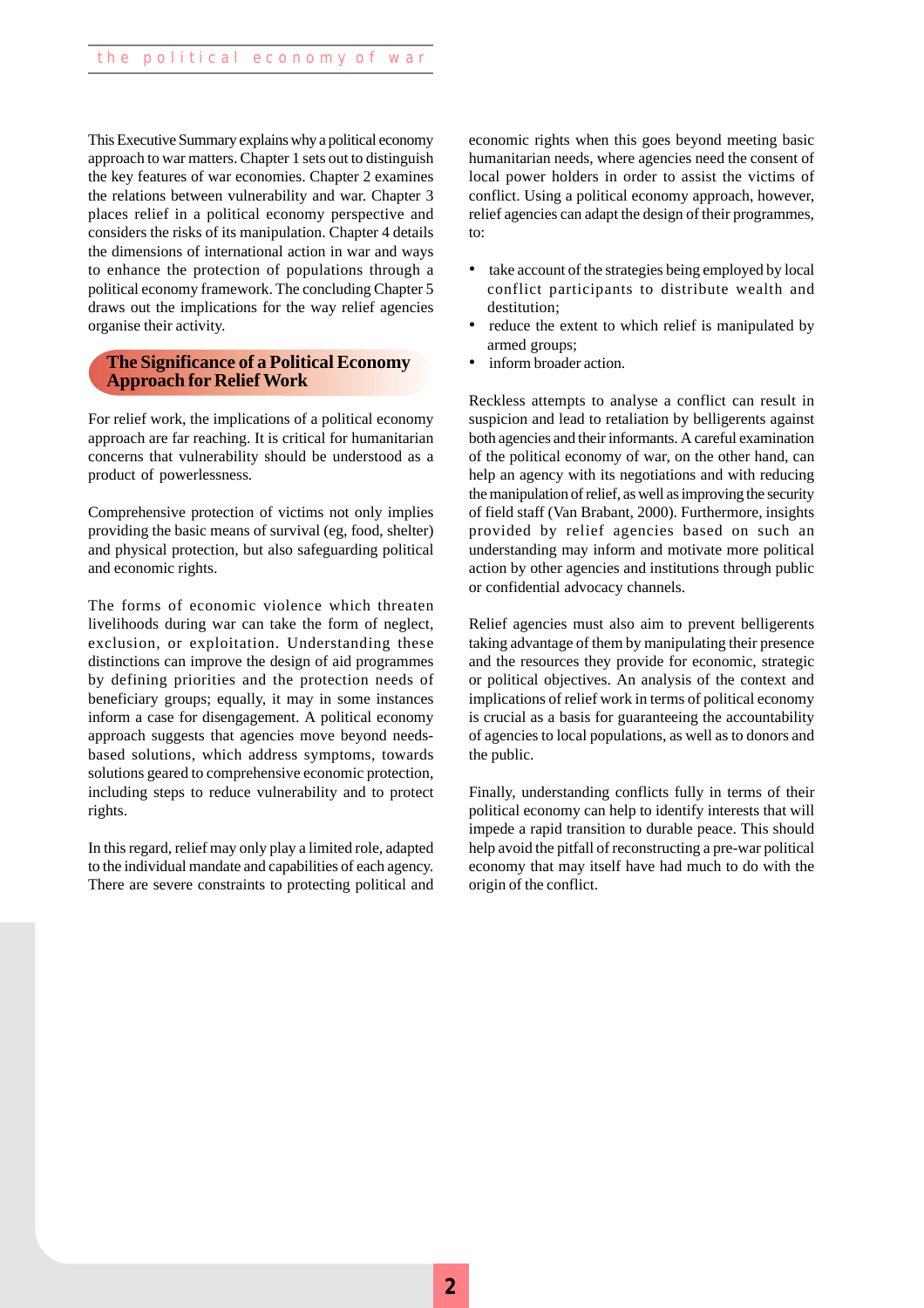The Political Economy of War

#### **The Major Processes at Work**

1

All wars are different. They have complex causes rooted in history, the international context, economic circumstances, and the nature of governance and leadership. The analysis of any war must therefore emphasise its specific circumstances and its particular context. However, major common themes which stand out in the political economy of many contemporary conflicts are (i) the impact of globalisation and state failure, and (ii) the importance of war profits.

#### **Globalisation and State Failure**

Contemporary conflicts are frequently described as 'internal conflicts' or 'civil wars'. This can be misleading, however. The dynamics of these conflicts are rarely purely 'internal'. The war economies which characterise socalled civil wars are in many cases sustained by links between belligerents and the global economy. To a large extent it is because of global changes in the international economy and the associated weakening of the role of the nation state that many contemporary conflicts last so long.

Globalisation – the term used for these changes – is usually presented as a process of economic and cultural integration. However, it involves processes of disintegration and differentiation within societies too. This is most dramatically visible in the South, as new identities are defined outside the category of the nation state. In many cases this has been accompanied by recurring violent conflict. Globalisation is also generally associated with widening economic inequalities, although it is also possible that it can encourage the growth of alternative economic and political movements promoting better governance and greater social justice.

The role of the state itself has been affected profoundly by globalisation. The model of 'modern development' driven by the nation state dominated much of the twentieth century, both in the West and in countries espousing the socialist path. Since the 1970s, however, the role of the state in economic life has been declining. At the national, regional and global level the trend has been towards economic deregulation and the growing influence of markets. The power and legitimacy of the state has thereby been reduced (Duffield, 1998).

Processes of nation state consolidation in the South have been effectively reversed over the last 40 years not only by this underlying globalisation of economic relations, but also by the disengagement of Northern states from their former involvement in state-building. If decolonisation was the first stage in this disengagement, the ending of Cold War patronage and the superpower– client state relationship associated with structural adjustment programmes was a second, and a third stage is now taking place in the sphere of development assistance. As international aid is cut back, a growing proportion of what remains is being channelled through the private/voluntary sectors rather than the state.

In a context of economic recession and decline of external support, the state has often been left as little more than an instrument of power for the ruling group, rather than a provider of *public goods* and arbiter for social justice. What this amounts to is state failure – the erosion of the state's sphere of competence, its power and legitimacy. It is a process which has been accelerated by the hostile action of predatory regimes as well as by debt crises, the imposition of structural adjustment programmes, deteriorating terms of trade, and opportunistic/predatory corporate behaviour.

In Southern and former socialist countries the deregulation of international trade has been accompanied by a diversification of trade routes and of participants in trading activity. Economic systems have been further informalised through semi-legal and illegal activities.2 The expansion of informal economies may be encouraged by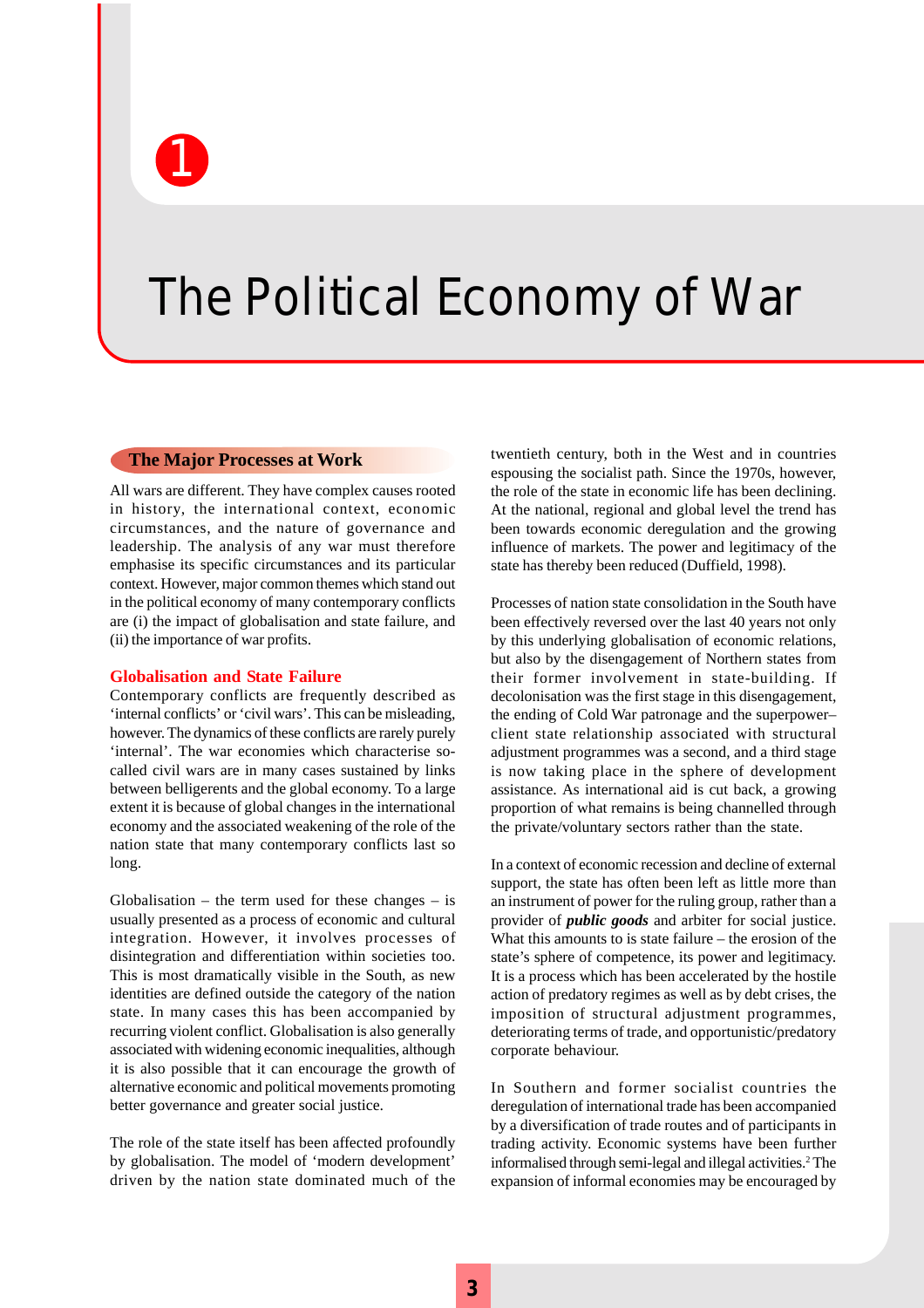rulers seeking to counterbalance state failure by expanding their client networks. As economic activity has thus become less accountable it has become easier for private interest groups to take over. This is further encouraged by the dispersal of political authority, from a central state with a claim to sole legitimacy to a situation of multi-level authority – one in which power brokers at different levels can in effect permit, promote, protect and participate in self-interested economic activities both legal and illegal.

The profits generated by these informal economies, controlled by personal interests within states, mafias, armed groups, and/or western multinationals, escape public scrutiny and serve no broad societal objectives (Reno, 1998).

Ironically, the main credo of Northern liberalism, privatisation, has been turned into an essential instrument of political control in the hands of Southern rulers. It provides opportunities to restructure client networks, secure new allies and personal rewards, and gain favour with international lenders. Privatisation of the economy to international firms allows rulers to deny resources – financial and social – to opponents and possible challengers, as well as to build up hard currency and foreign support networks.

As a result of the process of globalisation there is much more scope for war economies to be sustained by external commercial links. Moreover, where state failure encourages separatism or the emergence of warlordism (see Box 1), violence may offer these warlords a durable means of political and economic control. War can provide a favourable environment for groups that thrive on the continuation rather than the resolution of conflict (Le Sage, 1998). In Afghanistan, for example, war has left the country virtually without a state structure, while the Taliban and its adversaries are sustained by an economy consisting mainly of drug production, arms dealing, and smuggling.

#### **War Profits**

Too often, conflict over state control stems from greed and the deliberate use of violence to access public offices and resources. Moreover, a state of war provides economic and political opportunities for the belligerents that cannot be achieved by peace or even victory. As Mary Kaldor (1999) argues: 'Politically, identity [of the warring parties] is based on fear and hatred of the other; economically, revenues depend on outside assistance for the war effort and on various forms of *asset transfer* based on loot and extortion or on price distortions resulting from restrictions on freedom of movement. In peacetime, these sources of sustenance are eroded.'

Current mainstream analysis tends to regard conflict as a state-centred internal process, stemming from a

#### **Box 1: Warlordism and the Privatisation of Violence and Governance**

The term warlordism refers back to the 1916– 1928 period in China when about 160 wars were fought between autonomous military governors after the collapse of the central government. Warlords are strongmen who control an area by their capacity to wage war, and are able to organise a war economy, often including external commercial activities, to sustain themselves and keep (weak) central authorities at bay.

The increasing privatisation of violence and security is similar to warlordism in that violence is integrated into the management of domestic or international economic activities. Paramilitary units, self-defence groups, mafias, mercenaries and private security corporations gain access to resources by coopting or usurping the state's monopoly over legitimate violence.

combination of poverty, ignorance and weak institutions and thus resolvable through a mixture of sustainable development, conflict resolution and civil society measures. A political economy approach stresses, on the contrary, that the association of instability and violence is more than a transitory phenomenon. Violence has become an enduring means of asserting power and economic control. While development and civil society issues are relevant, the political dynamics of contemporary conflicts are at odds with the conventional assumption that states are in transition, albeit erratically, to liberal democracy.

The transition between states of war and peace has become increasingly blurred. There is neither total war nor total peace, but a state of high uncertainty and vulnerability associated with the prevalence of violence. In El Salvador, for example, an average of 6,250 people per year were killed during the conflict, but there were 8,500 'peacetime' murders in 1995. In South Africa there were 12,000 murders in 1989, and 25,000 in 1997. Most peacetime murders seem unrelated to political agendas, but are nevertheless the expression of a violent political economy.

War can still be differentiated from 'violent peace' by the degree of organisation of the violence and the existence of a 'complex political emergency'. But this differentiation is somewhat artificial. Many populations suffer more from a violent political economy than from the direct impact of organised violence. Basic rights are undermined by economic upheaval, the collapse of public goods, asset stripping, and human rights abuses.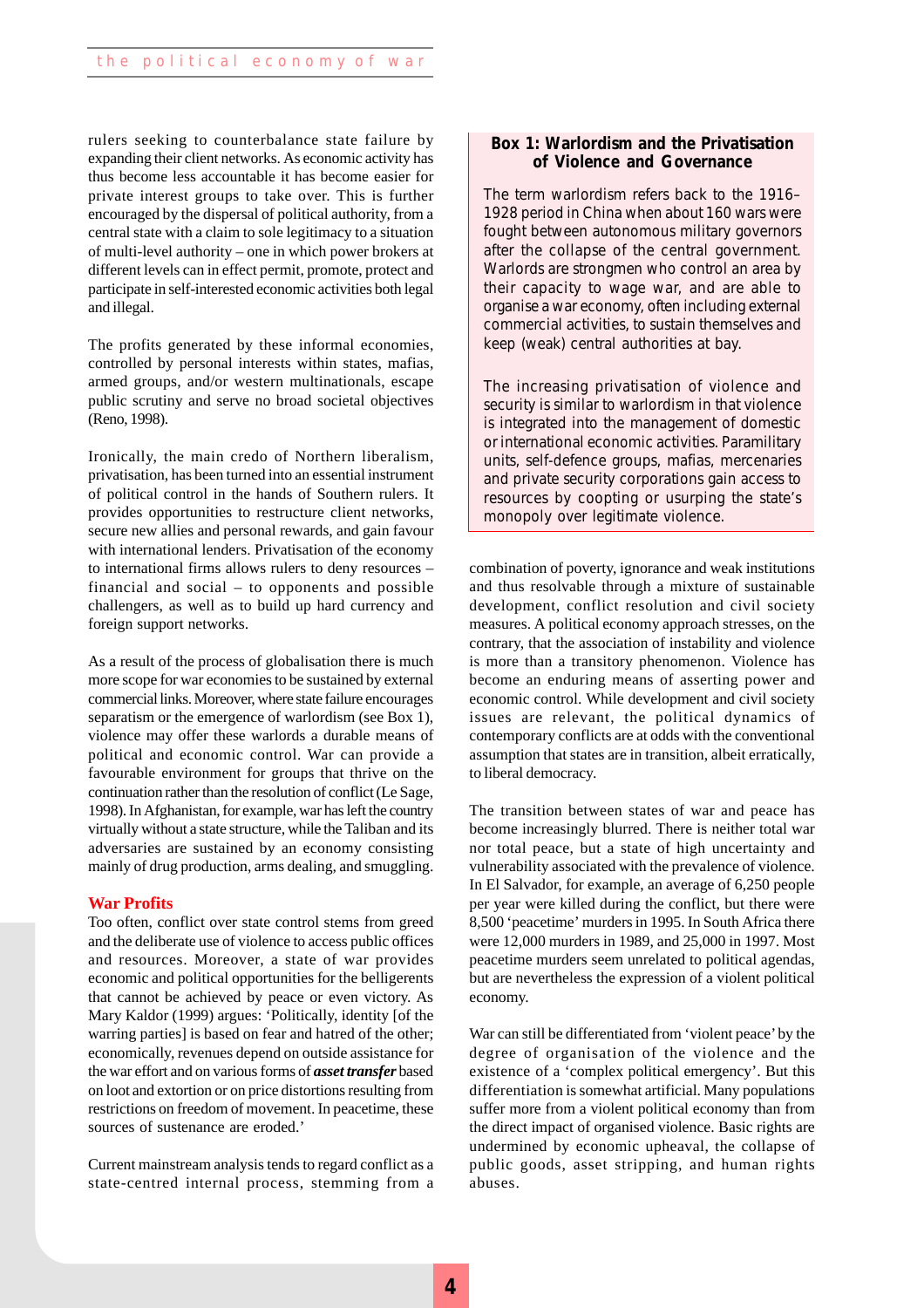A political economy approach therefore embraces a wide definition of war. It views wars as the emergence of alternative systems of profit, power, and even protection, rather that simply the breakdown of a particular system. In these alternative systems, violence serves key economic, security, and psychological functions (see Box 2), going beyond its use by political groups to change or retain the legal and administrative framework.

#### **The Likelihood of War**

Wars occur mostly in poor countries. The transition from peace to war often takes place at a time of slow or negative growth, or when there is a sudden stop/slowdown in the economy in the face of rising expectations (Pastor & Boyce, 2000). This may be due to domestic economic and political mismanagement where extensive corruption and patronage politics put the self-interest of a specific group over that of society. It may also result from external shocks, for instance a collapse in export commodity prices or changes in external assistance (eg, the ending of Soviet assistance in the late 1980s; the application of structural adjustment programmes; aid conditionality).

Such a situation can induce a scramble for resources among competing interests. Whether it results in war depends, in part, on whether the society can achieve consensus on distributing the burden of adjustment. The form of governance is crucial here. When the state is itself weakened by corruption and patronage politics, consensus may prove impossible and the organisation and use of violence becomes more likely (see Boxes 3 & 4). In a society with political, ethnic or religious divisions, particular groups may reach consensus amongst their own members, but with differences between them that can result in conflict.

Relief workers often encounter conflicts that seem on the face of things to be about ethnic or religious distinctions or other forms of group identity. Indeed, these identities may well have a strong basis in the peacetime life of ordinary people. However, inter-group violence is often the result of a situation being deliberately manipulated to serve the power and economic interests of specific groups. A target group can be marginalised via racist discourses and policies, and denied political rights and access to resources (eg, education, administrative positions, and economic activities). In such circumstances identity politics force people to take sides. Identity becomes a means of survival for them, and a way to secure access to resources and group support.

The problem of competition for resources and of reaching consensus on adjustment will be worse:

when politicians opt to mobilise support from groups with strong grievances about inequality and ethnicity;

#### **Box 2: The Forms and Functions of Violence**

Violence can be simply defined as the arbitrary use of force to achieve compliance.

- Politically, violence can assist in maintaining or accessing state power, creating a power base at the local level, or keeping unruly clients and populations busy with warfare. Violence can also be a political instrument to achieve or prevent changes in the law or the 'rules of the game' through progressive or regressive policies.
- Economically, violence can provide financial gains in higher military budgets and remuneration; gain or retain control of state resources; allow for illegal or immoral activities (eg, pillage, trafficking, and extortion); justify protection money; maintain a (monopolistic) control of trade; and facilitate the control of labour and resources (including relief goods).
- Violence can provide security for its perpetrators when the state is unable to provide it, or guarantee impunity for past crimes. In some contemporary wars young men in particular are safer within armed groups than as civilians. Force can also protect communities, for example, through selfdefence units.
- Psychologically, violence can confer personal status (bearing arms, commanding others), as well as provide impunity and 'justifications' for murderous activities and abuses.

Just as physical violence imposes powerlessness upon its victim, so too does institutional violence – such as economic violence which threatens human life and dignity (see section in Chapter 2 on economic violence).

Source: Berdal & Keen, 1997; Keen, 1998.

- when the state faces a crisis of legitimacy and lack of credibility due to corruption or past failures;
- when the arbitrary use of force has become a habitual instrument of political and economic rule.

In Sierra Leone and Liberia during the 1990s, the political economy of war was closely related to the failure of the previous regimes and the rise of *patrimonialism*, corruption and violence in political and economic life since the 1970s.

Economic failure, and the unequal distribution of wealth and power, exacerbate both greed and grievances. Distinguishing between 'social' and 'asocial' political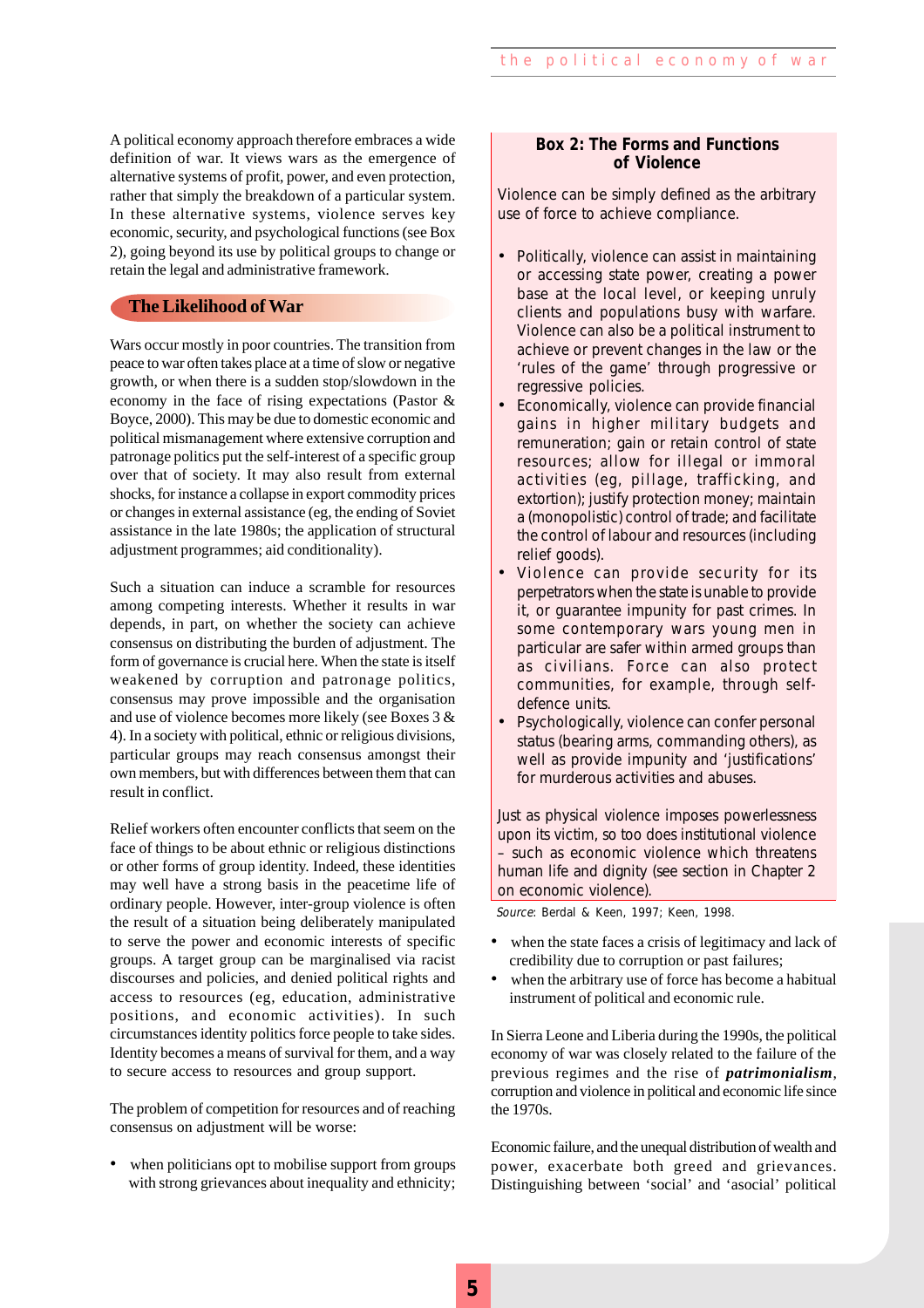#### **Box 3: The Political Economy of Transition to War in Yugoslavia**

Once a success story among socialist countries, Yugoslavia ran into a worsening debt crisis from the mid-1970s. Obtaining IMF credits then required deregulation and austerity measures. In the absence of thorough restructuring, however, and with Yugoslav exports suffering from a European economic crisis, these measures led to rising unemployment, poverty, and general economic and social deterioration. From 1990 onwards the state faced a severe budgetary crisis with a negative balance of payments and frequent defaults on salaries.

While elites held on to power within the different republics, the situation was exploited by successful entrepreneurs of the parallel economy, including criminal groups. Seeking to legitimate and extend their activities they developed links with republican political elites, together exercising a hold over scarce resources – mainly in the form of public funds, assets, and on-going contracts – and furthering and profiting from an unregulated economy. The erection of trade barriers between or within republics (eg, the quasiembargo between Serbia and Bosnia-Herzegovina, or BiH) fragmented the internal market and contributed to economic collapse. This was accompanied by the export of stripped assets and capital flight. Politicians used regional inequalities and the rising feelings of insecurity among the population to demand constitutional changes. While wealthier republics (eg, Slovenia and Croatia) demanded independence the poorest and politically marginalised sought better representation within a federal framework, or in the Serbian case pushed for the formation of a larger republic (Greater Serbia).

The transition from peace to war took the form of increasing criminality and violent sectarianism. In most cases the war itself, or economic sanctions in the case of Serbia, served to reinforce a violent political economy and the temporary power of nationalist republican elites and criminal gangs.

The republic of BiH was particularly vulnerable to this transition. Its main metal and armaments industries were badly affected by the collapse of socialist regimes in Eastern Europe and the fall in military purchases associated with the end of the Cold War. Its ethnic mix and geographical situation meant that republican elites were divided. Greed and grievances were aggravated by its underdevelopment and the distribution of wealth which favoured the urban (predominantly 'Muslim') population. Unemployment and poor education meant that individuals had less to lose from joining paramilitary/criminal groups, which provided them with a sense of security and empowerment. As a result of the fragmentation of economic networks, displacement of populations, and destruction of infrastructure, the Bosnian war economy was based on subsistence, internal predation, and external assistance. Profiteering by local leaders prevented the emergence of a centralised – and efficient – war economy and jeopardised the legitimacy of their authority.

Source: Bojicic & Kaldor, 1997; Bougarel, 1996.

economies (see Box 5) helps to emphasise that war – or 'violent peace' – is more likely to occur and be sustained by the latter.

Wars which involve civil conflict can become 'vicious circles', causing a reduction in investment and a consequent slowdown in economic growth and so triggering a new round of social unrest and scramble for resources. Reversing the cycle involves new policies – possibly backed by massive aid infusion – delivered in a way that addresses the fundamental causes of conflict. International intervention on one side, however, also runs the risk of exacerbating conflict. This was particularly true of military interventions during the Cold War era. It remains a danger today, especially when external intervention is motivated by geopolitical or commercial objectives. Even if NATO's 'humanitarian' intervention ultimately brought security to Albanian Kosovars, it first dramatically aggravated their plight.

#### **Financing War**

As already mentioned, belligerents may perpetuate a conflict as a deliberate means of securing economic profits and political power. To do this they need resources generated by a *war economy*. In turn the war economy will determine to some extent the impact that war has on local populations and even on the course of the conflict.

#### **Forms of War Economies**

War economies can take several forms which are not mutually exclusive. A politico–military faction can adopt several of them according to local resources, the behaviour and capacity of its troops, local and foreign political and commercial connections, and geographical circumstances.

**• State war economy**: organised by a structured political group (mostly states) through (quasi)legal taxation of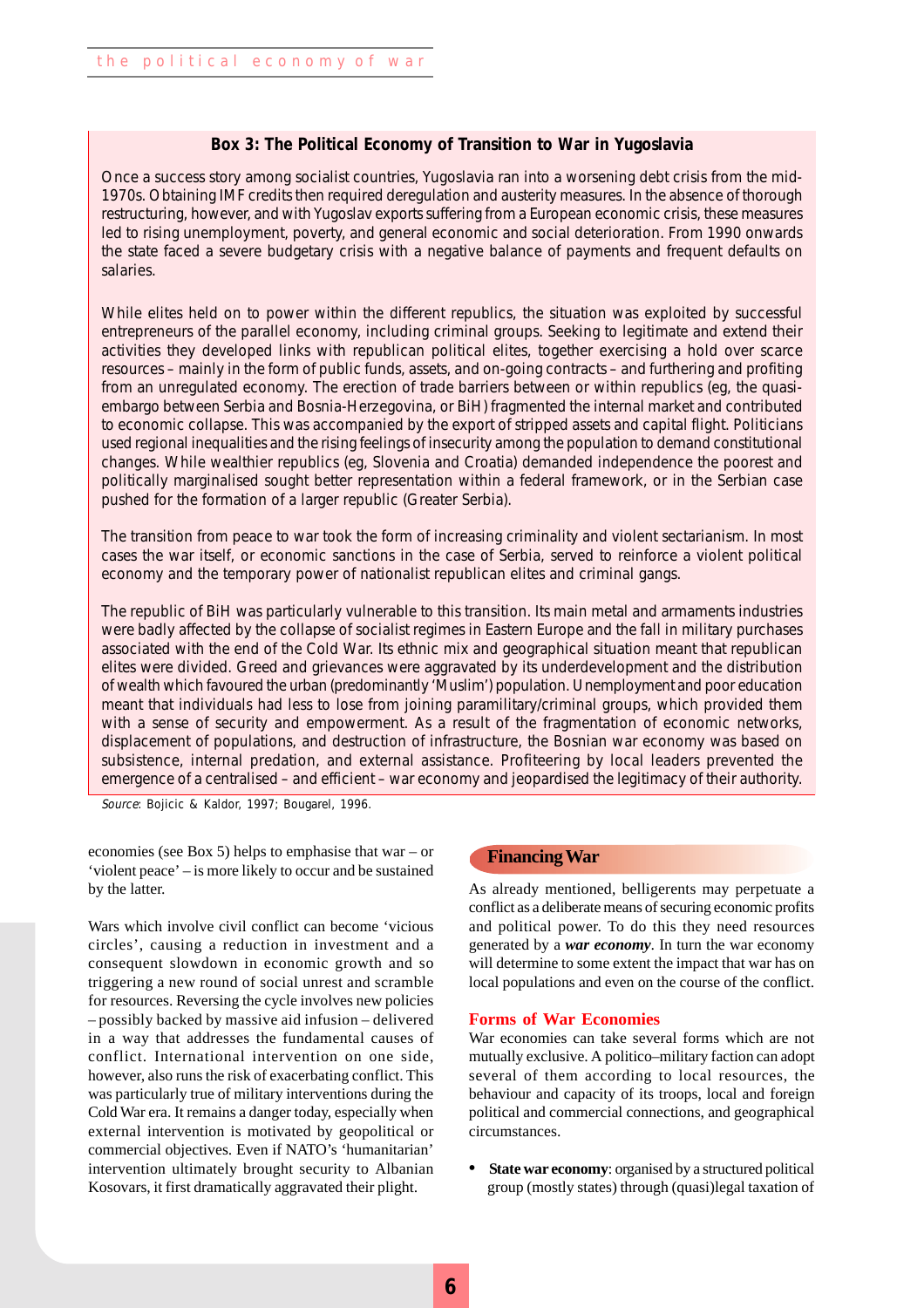#### **Box 4: The Political Economy of War in Somalia**

Orthodox explanations of the war in Somalia overstate the influence of clans and environmental stress and understate the economic stratification of society and the role of self-interested elites. From a political economy perspective, competition between the militia factions that overthrew Siad Barre in 1991 has perpetuated long-term patterns of alienation and exploitation.

Existing inequalities were accelerated by Barre's nationalisation of arable land, and industrial and urban infrastructure. The distribution of these resources to regime supporters reinforced a wealthy politico-business elite and left landless Somalis as an underclass, wage labourers and the urban destitute. In this context, Somalis' long history of exploitation by 'outsiders' in distant state institutions was easily played upon by local leaders, turning communal fears into animosities and justifying militia factions as 'guardians' of clan interests. Some self-interested 'warlords' used their militias to assert personal political and economic dominance. In the southern countryside these elites use military strength to appropriate land for agricultural export production and livestock raising, and to control flows towards external markets. Similar forms of economic 'development', wherein Somalia's productive resource base is monopolised by politicians and businessmen tied to militia factions, also occur in urban centres and coastal regions. Power struggles between these elites enflame competition for resources and survival which in turn guarantees a minimum level of popular support for the militias. In this struggle, no groups or individuals can claim outright victory. In fact, many appear content with the functional status quo of competition. Yet large numbers of outright losers are produced. People's livelihoods collapse and their vulnerability rises as a result of increasing powerlessness in the face of political and criminal violence, lack of access to resources, and biased and unstable markets.

Source: Le Sage, 1998.

#### **Box 5: Social and Asocial Political Economies**

#### **Social political economy**

- Power well distributed across society.
- All members of society contribute to the economy.
- Economic burden of adjustment and war evenly distributed.
- Wealth not finite and can expand through productive activities.
- Economic activities contribute to the provision of public goods.
- Low level of human rights abuses.

#### **Asocial political economy**

- Power in the hands of a few illegitimate and unaccountable '**free agents**'.
- Economic project requires few members of society.
- People mostly a hindrance or a prey to economic activity.
- Economic burden of adjustment and war unevenly distributed.
- Wealth finite, and economic activities extractive or speculative rather than productive.
- Economic activities do not contribute to the provision of public goods.
- Human rights abuses widespread.

Adapted from James Fennel (2000; personal communication).

revenues/profits as well as domestic and foreign borrowing. This model is only possible for political groups benefiting from a well-developed taxation system, (accessible) domestic savings, or foreign credit. The state war economy is generally able to protect civilian populations. However, its effectiveness can result in wars of an industrial scale which, if they target civilians, can have devastating effects on populations (eg, Jewish holocaust; the bombing of Dresden; Hiroshima).

**• Guerrilla war economy**: large armed groups which can count only on local resources must therefore develop close ties with local populations through political persuasion (eg, the LTTE in Sri Lanka). Armed groups are highly vulnerable to a withdrawal of local support – due to forced displacement or harsh repression by opponents – and therefore need to move frequently to safeguard local supporters (eg, Maoist guerrillas in China). A variation of the guerrilla economy is that of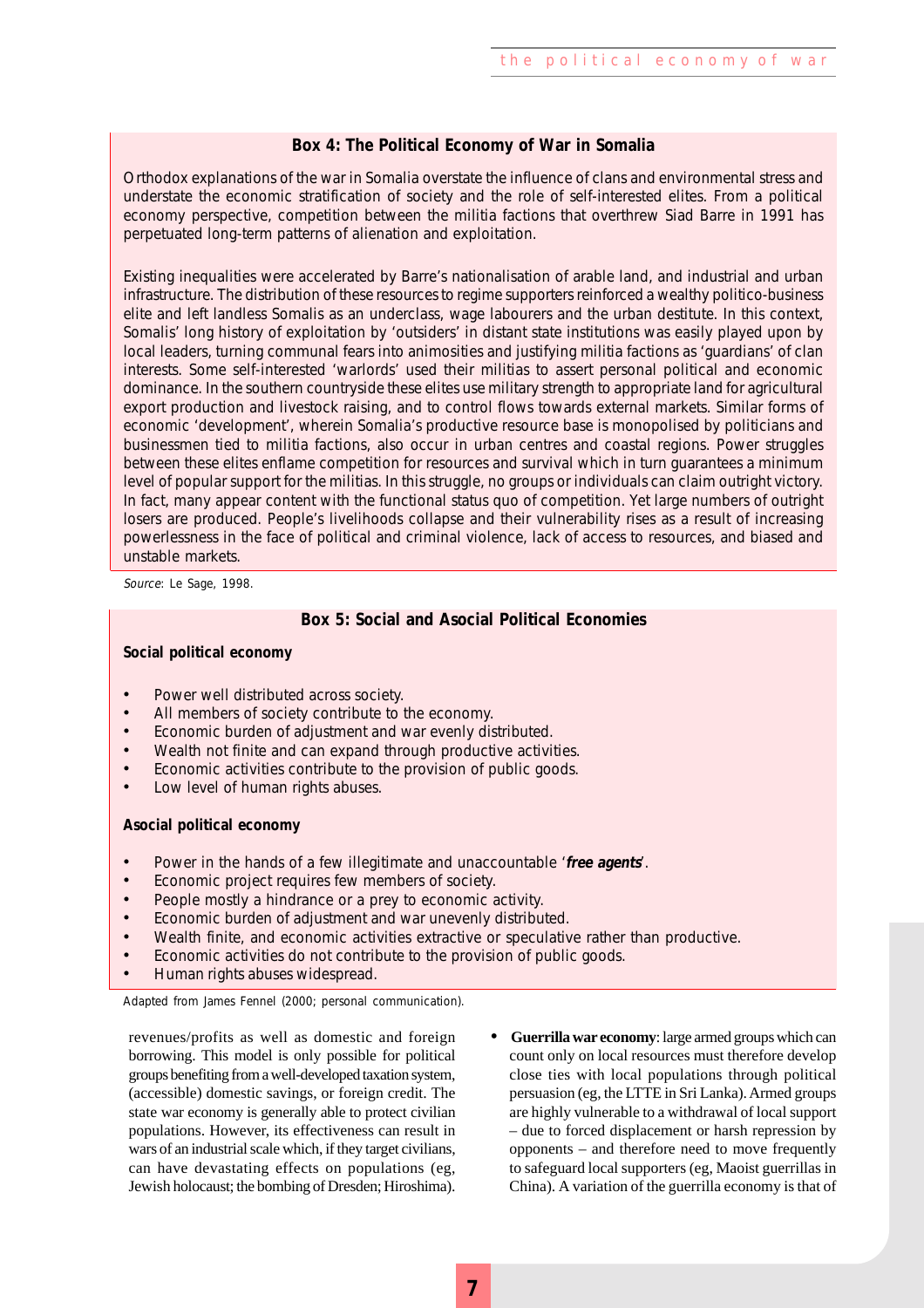small armed groups which need little external or local assistance but act in a strategic fashion to gather popular support. Such groups are at the mercy of the political will of the population and vulnerable to denunciation by local people. Guerrilla war economies have a moderate impact on populations, at least as long as counter-insurgency measures do not target civilians and their economy (eg, US bombing and relocation of population to 'strategic villages' in Indochina or Latin America).

- **• Predatory war economy**: armed groups relate to local populations and economic resources through violence, *predation*, and forced labour. While efficient as a short-term survival scheme, this type of political economy results in the progressive exhaustion of resources and diminishing political support (eg, post-1983 Renamo in Mozambique). This war economy has a dramatic impact on populations resulting in massive displacement, destitution and death. However, unless the state totally collapses and/or governmental armed forces adopt this strategy this impact is limited in geographical extent.
- **• Foreign alliance war economy**: armed groups set up military sanctuaries inside neighbouring countries along national boundaries in order to gain foreign protection and economic/logistical support (eg, Contras in Honduras; the Alliance of Democratic Forces for Freedom, or AFDL, in DR Congo). They can also rely on foreign allies to establish military strongholds within the country. Armed groups remain

highly dependent on host countries and foreign support. They cannot control easily domestic populations (which flee the border/stronghold areas where most of the fighting takes place) and local resources. This war economy has little impact on populations unless a strategy of economic sabotage and/or political terror is chosen.

- **• Humanitarian war economy**: the international protection and resources provided to civilian populations – as international refugees or within 'safe havens' – provides a 'humanitarian sanctuary' to armed groups (eg, Khmer Rouge in Thailand; Afghan Mujahideen in Pakistan; Army of Bosnia-Hercegovina in Bosnian enclaves). Humanitarian sanctuaries have many advantages: protection, resources, control over populations, and political leverage. This misuse of sanctuaries may be imposed upon relief agencies by armed groups, but it can also be accepted, or even motivated by, political considerations of donor states. This war economy may have little direct impact on populations outside the sanctuary but the indirect impacts can be devastating (eg, on Cambodian population as a result of Western, Thai and Chinese support for the Khmer Rouge during the 1980s; on Tutsi populations attacked by 'refugee' Hutu militias in eastern DR Congo).
- **• Commercial war economy**: the commercialisation of local resources (eg, gems; timber) or the trafficking in illicit goods (eg, drugs) has become the foundation of many contemporary war economies. Armed groups create economic sanctuaries by gaining military control



Adapted from Kaldor, 1999.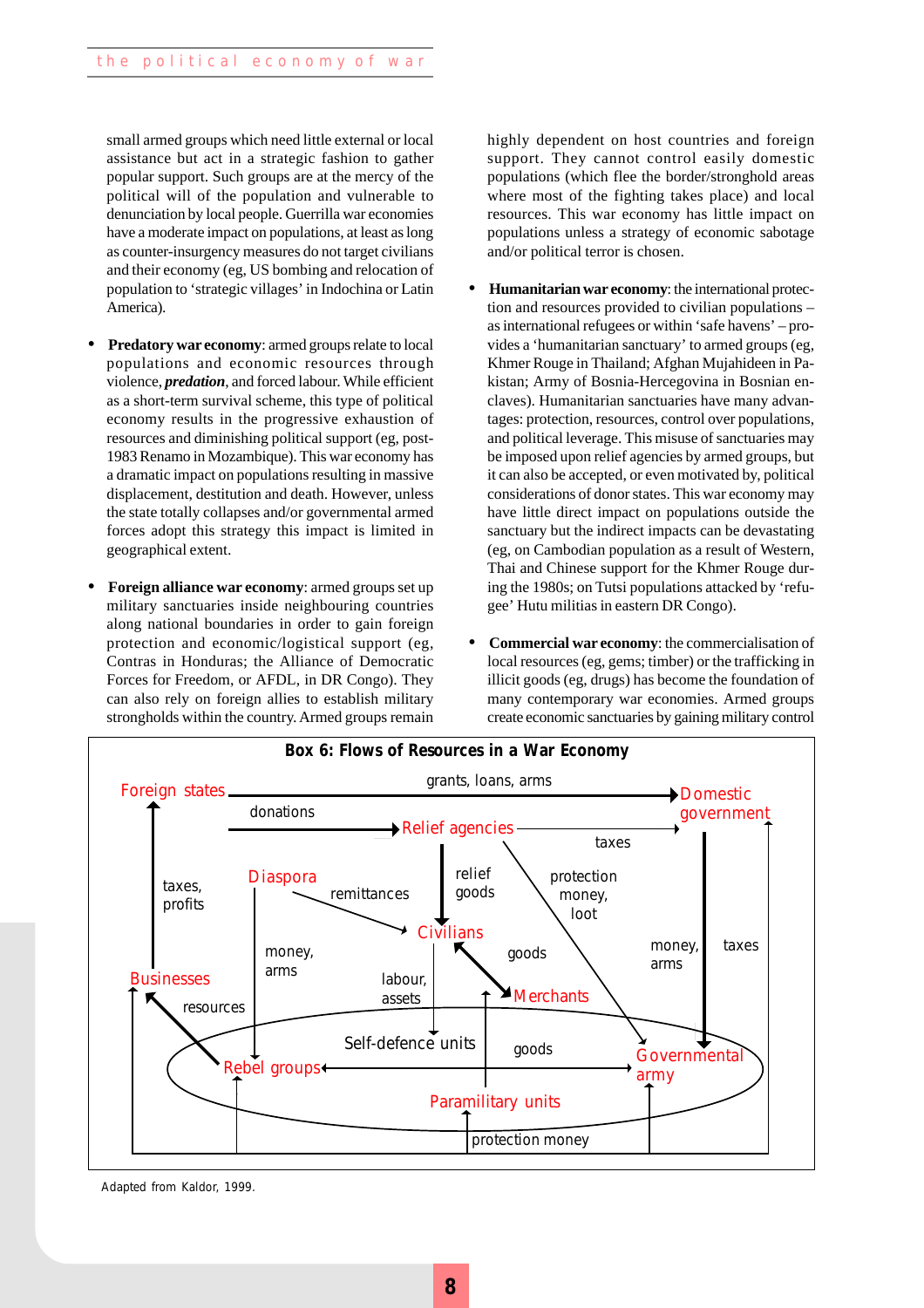of economically profitable areas (eg, mines; plantations; ports) and develop commercial networks with third parties, even through collusion with rival groups. This war economy can have a moderate impact on populations to the extent that other economic sectors or redistribution schemes exist. The impact can even be positive by contributing to an opening of the economy or the protection of illegal sectors. However, most commercial war economies either become enclave economies, limiting the development of other sectors and the participation of civilians (eg, oil and diamonds sectors in Angola), or exploit them (eg, forced labour on rubber plantations in Liberia).<sup>3</sup> Commercial war economies also tend towards fragmentation of authority and criminalisation of the conflict.

The importance of local resources in war economies has grown not only as a result of the fall in external support for armed struggles, but also because of the relative absence of ideology to mobilise the economic support of populations. Warring parties that can no longer rely on foreign support have survived by exploiting local resources and developing economic networks. The contrary can of course happen, as it did for the Kosovo Liberation Army, when the main resources of its war economy shifted from heroin trafficking and diaspora remittances to NATO and UN support. New conflicts targeting the control of key resources have also developed, as have *merchant capital wars* (wars privately financed to serve economic objectives). This threat is aggravated by the lack of regulation of large-scale transborder trade and the availability of modern weaponry. An example is Liberian support for the Revolutionary United Front (RUF) in the diamond areas of Sierra Leone.

The flows of key resources in an open war economy are presented in Box 6.

Most business sectors do not thrive during wartime as investments and transactions require security, trust and stability. Entrepreneurs themselves have a role to play in fostering peace and not rewarding those waging war (International Alert, 2000).

Nevertheless, war must be viewed as a 'social process capable of ... destroying some markets and creating others where none existed, ruining some people while making others very rich' (Chingono, 1996).

Many economic agendas may be linked directly or indirectly to violence, ranging from highly organised processes of dispossession and murder approved or conducted by the local authorities (eg, the Tutsi genocide in Rwanda), to illegal activities used to secure minimal *entitlements* and economic security (eg, farmers, squatters and illegal loggers in Cambodia). Not all economic activities in wartime are negative, greed-driven activities conducted by armed groups and fuelling conflict. They can also provide a key means of survival for populations.

This is an important distinction and should be central to any analysis of whether particular economic activities in wartime are condemned as criminal. It is not sufficient to judge the issue of criminality solely according to whether violence is used directly. It is also relevant to look at how local communities adapt to the opportunities and constraints of the war context, and the incentives and disincentives for violence (Mwanasali, 1999). The nature of local and international economic linkages and the identity of the winners and losers should also be carefully considered. It may be foreign corporations and governments which should be considered criminal, rather than the petty entrepreneurs of the informal economy.

#### **The Influence of War Economies on the Course of Conflicts**

The course of conflicts and the tactics used in them are partly determined by the type of war economy (Berdal & Malone, 2000; Rufin, 1996). This is of major importance for relief agencies. They can assess the evolution of the conflict on the ground, for example, by identifying major resources or trade routes targeted by rival groups. They can also identify likely impacts on populations (the end of a humanitarian sanctuary, for example, is likely to leave armed groups dependent on the exploitation of local resources or, in their absence, on looting of local populations).

The economic agendas of war often shift the focus of armed groups. They become geared to controlling resources rather than populations. As local resources gain in importance for belligerents so their military activities becomes centred around areas of economic importance. From an economic standpoint, populations remain of interest if they are a useful source of resources or labour, or an impediment to commercial activities. Belligerents may exploit local populations as slaves, or forcefully evict them and/or bring in migrant labour which is more qualified and easier to control (eg, Thai and Burmese logging and mining in Khmer Rouge areas in Cambodia; Congolese digging diamonds in UNITA areas in Angola). Conversely, armed groups can become the 'protectors' of illicit economic activities carried out by the local population (eg, coca producers in Colombia; opium producers in Afghanistan or Burma).

Foreign support tends to consolidate and centralise power within armed groups, enabling leaders to distribute assistance to their supporters in a 'top-down' process. The opposite may be true when the group's resources come from predation or commercial activities. In this case resources flow from the bottom to the top through a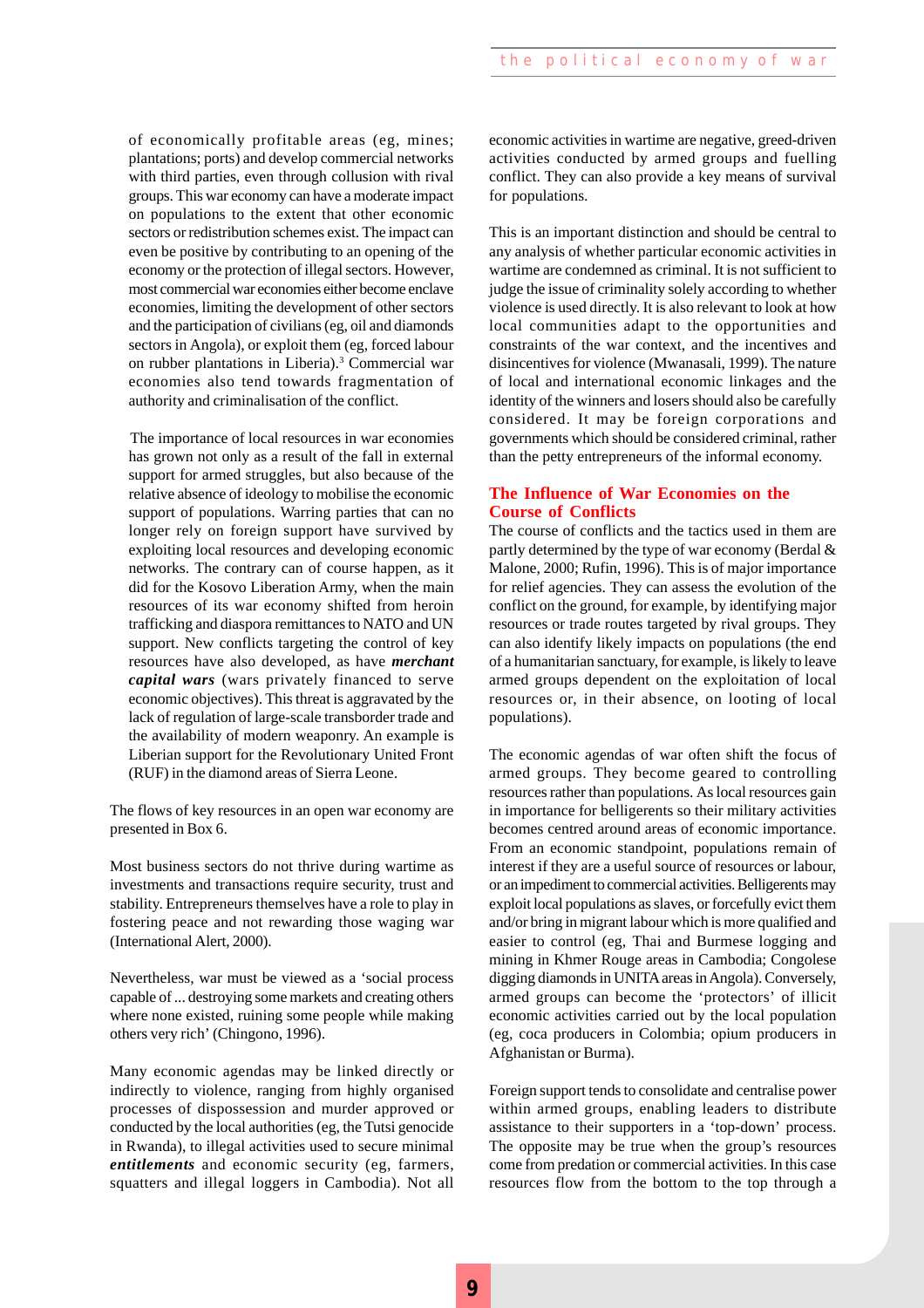variety of relatively autonomous channels. The result can be a fragmentation of armed groups at the local and even individual level. Very small rebel groups without political agendas can emerge, which are difficult to distinguish from criminal gangs. This is particularly the case where marginalised and impoverished youths seek empowerment through the use of violence. The criminalisation of conflict is also related to the need to link up with the criminal networks which control the marketing of illicit commodities (mostly drugs) in major consuming countries (US and Europe).

Leaders may adopt radical measures in these circumstances to assert their control, to resist the fragmentation of their movements, and also to combat corruption within them. There are many examples involving strict discipline, harsh sanctions, forced recruitment (especially of children), indoctrination, and violent repression against the population (eg, UNITA in Angola; Sendero Luminoso, or Shining Path, in Peru).

To end a violent conflict it is necessary to understand – and change – the incentives that make violence a solution rather than a problem for significant groups (Keen, 1998). When authority is fragmented, and the motives for violence lie in economic considerations at the local level, then even committed leaders cannot control their 'followers'. This situation can severely impede any transition to peace.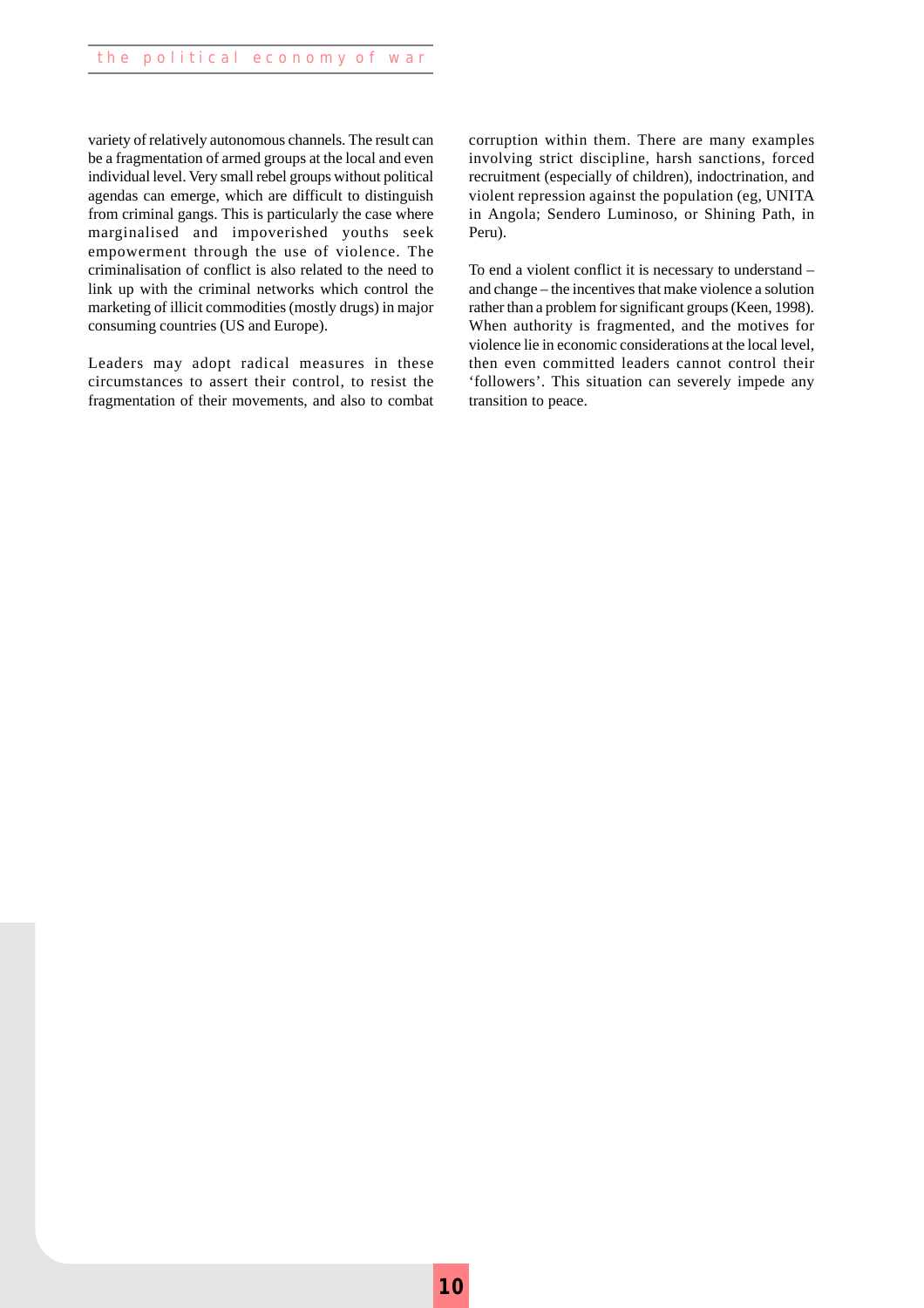

## Vulnerability and War

A population is vulnerable when people are powerless. Their disempowerment is often the deliberate result of belligerence and economic violence. Their protection and welfare, within the political economy of war, depends to a great extent on:

- the legitimacy and representativeness of political structures;
- the robustness of the economy.

A thriving war economy may exist, of course, without legitimate political structures. Examples of economic activities that may flourish in such situations include selling natural resources at tax-free prices to international buyers (eg, timber in Cambodia), or the forced transfer or looting of assets from wealthy but politically marginalised groups (eg, household goods from Bosnian Muslims; cattle from Sudanese Dinka). Typically, however, the general population does not benefit from these activities and the war economy does not work in their interest. Conversely, the presence of legitimate political structures does not prevent the existence of a war economy, as in Northern Ireland, but these structures are more likely to look after the economic interests of populations.

Vulnerability is affected by the impact of war in both macroeconomic and microeconomic terms – in other words, by the effects of war on:

- the structure and performance of the overall economy;
- people's entitlement/access to goods, services and resources.

A population's relationship to the state authorities, and to different warring groups, is important in understanding its exposure to different forms of economic violence. It will also help determine the '*coping strategies*' that may be adopted in response.

#### **The Economic Impact of War on Vulnerability**

Typical macroeconomic consequences of war are:

- situations of scarcity, with shortages of specific goods for a significant proportion of the population;
- the collapse of economic regulation and the rules of exchange, resulting in greater uncertainty, lower levels of trust, and a tendency for commerce to shift to barter or low-risk transactions;
- pessimism, resulting in reduced investment, the sale of assets at low prices by vulnerable groups, and short-term opportunistic behaviour;
- falling incomes, food production, exports and imports;
- declining tax revenues and rising budget deficits, in part due to high military expenditure;
- geographical and economic fragmentation and the development of alternative commercial channels (eg, smuggling routes);
- biased price structures and exchange rates, often manipulated by politico–military forces;
- hyperinflation, leaving salaries far below the prices of goods.

'Internal' wars generally have more drastic effects than 'international' wars because they are so politically divisive. Sectors of the economy which suffer most are those which depend on domestic demand for capital goods (eg, the construction industry), those which require significant capital investment (eg, manufacturing), and service industries which depend on a high level of transactions (eg, the transport, distribution and finance sectors).

According to Stewart and Fitzgerald (2000) and Collier (1999), economies are worst affected by war when:

average income is low, so that a small drop in economic output can be devastating;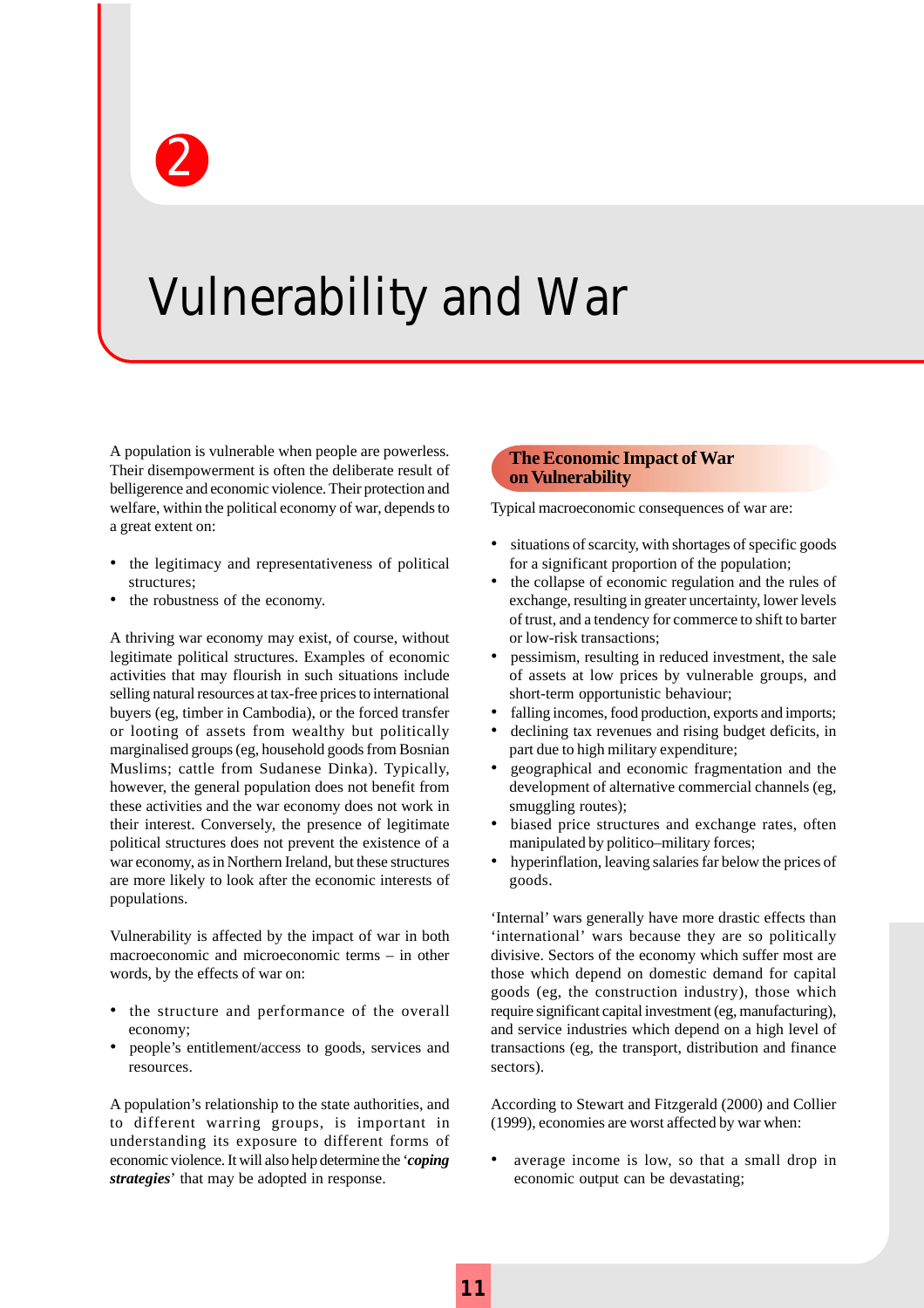- the tax base is low and/or dependent on a few key sectors (eg, oil), so that the regime has little capacity to address social and economic problems and is prone to *rent-seeking*;
- essential commodities are imported (eg, fuel, drugs, and vital economic inputs) and must be paid from export earnings which can be badly compromised by devaluation of the local currency, economic sanctions, or a drop in export prices;
- there is little flexibility in the economy and little or no capacity to switch from one product to another to substitute for imports and for the destruction of productive capacity (eg, bridges and power stations);
- there is high dependence on markets and thus on transport and on financial systems. Economies with a large proportion of subsistence agriculture are more resilient to war as long as they are not directly targeted.

At the microeconomic level, war has profound effects on individuals, on households, and on social integration within and among communities. One way of analysing this is to look at people's entitlements – their rights and powers of access to essential goods, services and resources. Stewart and Fitzgerald distinguish between:

- **Direct entitlements:** items which a household both produces and consumes (eg, subsistence agriculture; picking food from the wild).
- **• Market entitlements**: items earned through work, or bought or bartered (eg, petty trading; wage labour).
- **• Public entitlements**: publicly provided goods and services (eg, health services; education; water).
- **• Civic entitlements**: goods and services provided by relief agencies, community organisations, and relatives (eg, gifts; remittances).
- **• Illegal entitlements**: resources acquired by theft and by the use or threat of violence (eg, stolen goods).

The responsibility for guaranteeing and regulating access to entitlements is primarily the responsibility of the state, so that the loss of entitlements is a problem directly connected with the issue of state failure. In a war economy, power and powerlessness determine the distribution of entitlements among (and within) different groups. Changes in entitlements affect people's capacity to cope, not only to ensure their immediate survival, but also to avoid destitution and to secure the means of recovery. Loss of entitlements forces them to adopt coping strategies such as selling assets, migration, or accessing relief supplies. It is when coping strategies are deliberately blocked or manipulated that populations are most vulnerable.



Adapted from ICRC.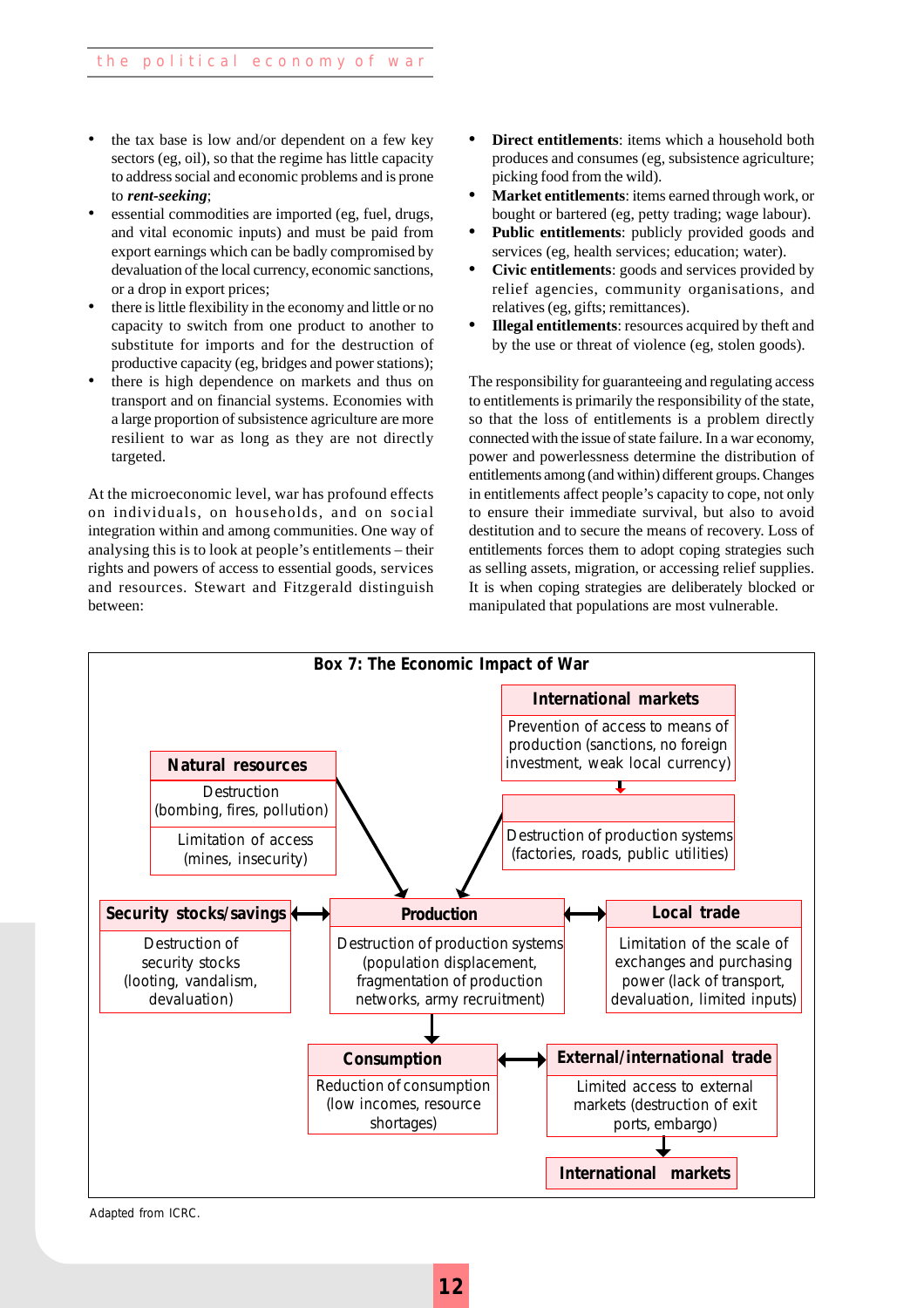The inequalities between groups provide an important<br>key to understanding the political economy of war. It is<br>not just material poverty that makes a group vulnerable, key to understanding the political economy of war. It is not just material poverty that makes a group vulnerable, but also political marginality. Indeed in some cases wealth without political or military power may mean that a group (such as an ethnic group) is particularly exposed to the risk of predatory violence, and poverty may prove a rational coping mechanism.

#### **Economic Violence**

War obviously does cause collateral (unintended) economic damage, but belligerents also seek to benefit from a war economy and to weaken their adversaries by economic violence. Systematic sabotage as a deliberate strategy, as conducted by rebel groups such as Sendero Luminoso (Shining Path) in Peru or UNITA in Angola, may cause damage costing billions of dollars over a protracted period. However, deliberate economic violence is not always harnessed to any political master plan. It may merely represent the scaling up of banditry, as politicians enrol thugs and petty criminals to achieve their personal objectives of power and wealth.

Violence may be directed towards undermining a target group's capacity to cope without seeking access to humanitarian relief or becoming engaged in the war economy through violence. Similarly, violence can be calculated to destroy a group's potential to recover.

Populations and target groups are vulnerable in different ways to different forms of economic violence, reflecting their relationships with the authorities and with warring armed groups. Forms of violence fall into three categories (see Annex 2 for an analysis of the mechanisms involved):

- **• Neglect**: abandonment of the population by the political and economic ruling elite, and also by foreign states and international corporations. Generally, no particular groups are targeted. Neither the local authorities nor the international community take steps to alleviate the economic problems resulting directly or indirectly from war. The overall population fends for itself in a largely subsistence economy, apart from armed groups and a merchant class engaged in what may be a lucrative war economy (eg, Angola). This situation also characterises poor and/or misgoverned countries where 'forgotten' or 'orphan' wars no longer receive attention from relief or development agencies but deter foreign private investment.
- **• Exclusion**: deliberate measures to exclude certain groups from the economy, typically by denying jobs and access to public goods and markets. This may be politically motivated to weaken the power base of

targeted groups, or economically motivated to increase profits for dominant groups. For example, Serbs were excluded from jobs in Croatia in the early 1990s, and vice versa. Sri Lanka illustrates the contrary case, with Tamils in LTTE-controlled areas still receiving pensions from the government.

**Exploitation**: the incorporation of target groups within a new political economy for the purpose of exploiting them. Exploitation may be carried out in a manner intended to maintain a viable economy (such as taxation) or it may amount to predation (asset stripping, looting/pillaging, and/or forced labour/ slavery).

Exclusion and/or exploitation can be part of 'ethnic cleansing' and campaigns of genocide. The relevant economic tools of war include the creation of famine through embargoes, displacement of populations, distortion of the market, and deliberate destruction of houses, productive capability and infrastructure (see Section 5). Belligerents seeking to eradicate a particular target group may profit in the process as well as expecting economic benefits from the results.

#### **Coping Strategies in Wartime**

People must adjust their way of life, often dramatically, to cope with the impact of war. Possible 'coping strategies' include (i) falling back on subsistence farming; (ii) participating in the informal economy; (iii) obtaining humanitarian relief; (iv) resorting to violence.

- **• Subsistence**: this is often the main option for those with few tradeable goods. Farming and/or gathering food from the wild may suffice to provide the basics for survival. The subsistence war economy, however, will not generate surplus resources that can be used to affect the balance of power in a conflict – except insofar as roaming armed groups may tax or predate upon the local population. People living in dispersed farms are highly vulnerable to attack even by small units, and may seek greater security by migrating to towns, strategic villages or refugee camps.
- **Informal economy**: whereas opportunities for commercial production and trade may be severely limited in the war economy (because of resource scarcity, damage to infrastructure and restrictions on transport, and market information), at the same time shortages of goods, plus the low level of trust among traders, can create opportunities to profit from rapid small-scale trading in the informal economy. War, displacement, and hunger created unprecedented incentives for some individual peasants in Mozambique, for instance. Smuggling and parallel market activity by these 'barefoot entrepreneurs', who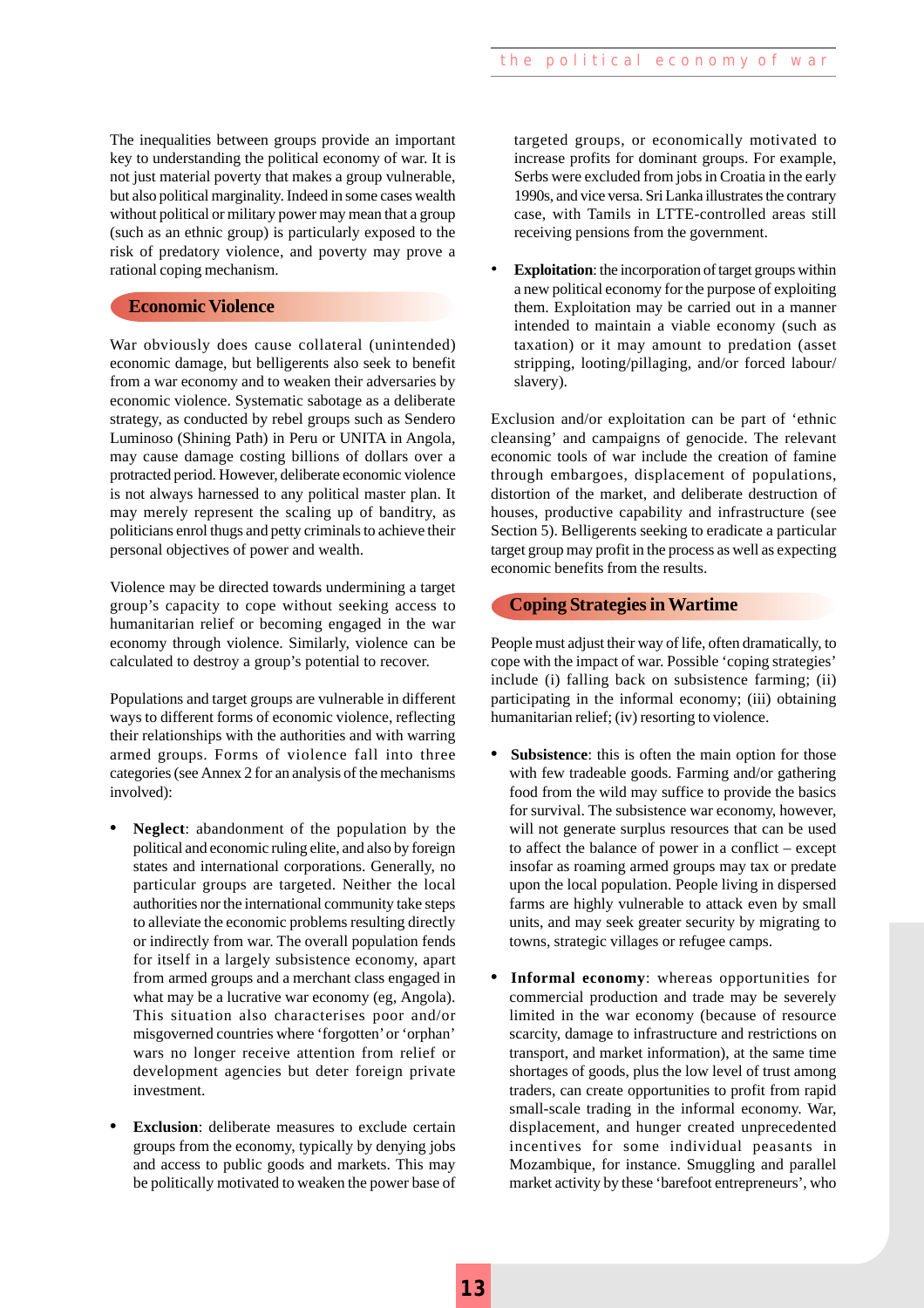were only able to accumulate capital because of the disorganisation of the state and the emergence of a free market, made a few people rich while also alleviating the suffering of many (Chingono, 1996). The informal economy is generally open to any participants, but it may be dominated by particular groups while others are kept out. Involvement may also be heavily taxed and controlled, either by mafia groups or by elements of the state acting in their personal or factional interest. The informal economy may be so successful that it overshadows the legitimate economy thanks to its flexibility, the absence of (formal) taxation, and dealings in valuable illicit commodities (especially drugs). In these circumstances the state's tax base suffers serious losses, even while the economy may be thriving. This can promote a form of 'shadow state' politics in which leaders concentrate on controlling key parallel markets rather than on building effective state institutions so as to retain power (eg, Pakistan).

- **• Humanitarian relief**: populations may turn to humanitarian relief, when available, for both protection and resources. In favourable circumstances, relief can reach individual households *in situ*. However, populations are often displaced towards major towns or refugee camps. Well-financed relief operations can sustain these large populations and help displaced people to set up afresh as participants in the local economy. However, the density of displaced people in some areas may make this more difficult, as well as increasing the risks of dependence on inadequate resources, and encouraging the spread of disease. Conversely, the departure of a large proportion of the population can slow down a country's subsequent recovery (eg, Rwanda).
- **• Violence**: civilians themselves may engage directly in violence to protect themselves and to obtain resources. This may be described as *base-level* or *bottom-up violence*. It can take various forms:
- Self-defence units may be set up to protect communities.
- 'Victims' may join the armed groups which threaten them; indeed they may be forcibly recruited, particularly in the case of children (Keen, 1998). Although this can be seen as a 'coping strategy' in a war economy, its result will be to contribute to further violence and destitution, especially when small arms are widely available and warring factions are fragmented.
- Violence may be deployed to protect personal economic interests, as when farmers in Cambodia protect their fields and belongings from marauders by laying mines on the paths leading to their village. This technique is also used by squatters in urban areas to deter attempts to evict them, and conversely by property owners or army personnel laying mines to keep squatters at bay. Illegal loggers also use mines, or signs warning of mines, to prevent the monitoring of their activities.
- Accusations against neighbours, implicating them in war crimes, have been used by victims (eg, by some Tutsi in Rwanda accusing Hutus of involvement in genocide) in order to get access to their property.
- Women play a particularly important role in developing coping strategies in war economies. Both in subsistence and in informal economy activities it is often largely up to women to maintain the minimum level of production and social cohesion for daily survival. While war can have a liberating effect on the status of women, especially if they are involved in combat or actively engaged in the informal economy, in most cases they face increased constraints and burdens, as well as suffering the most from predation and physical abuses.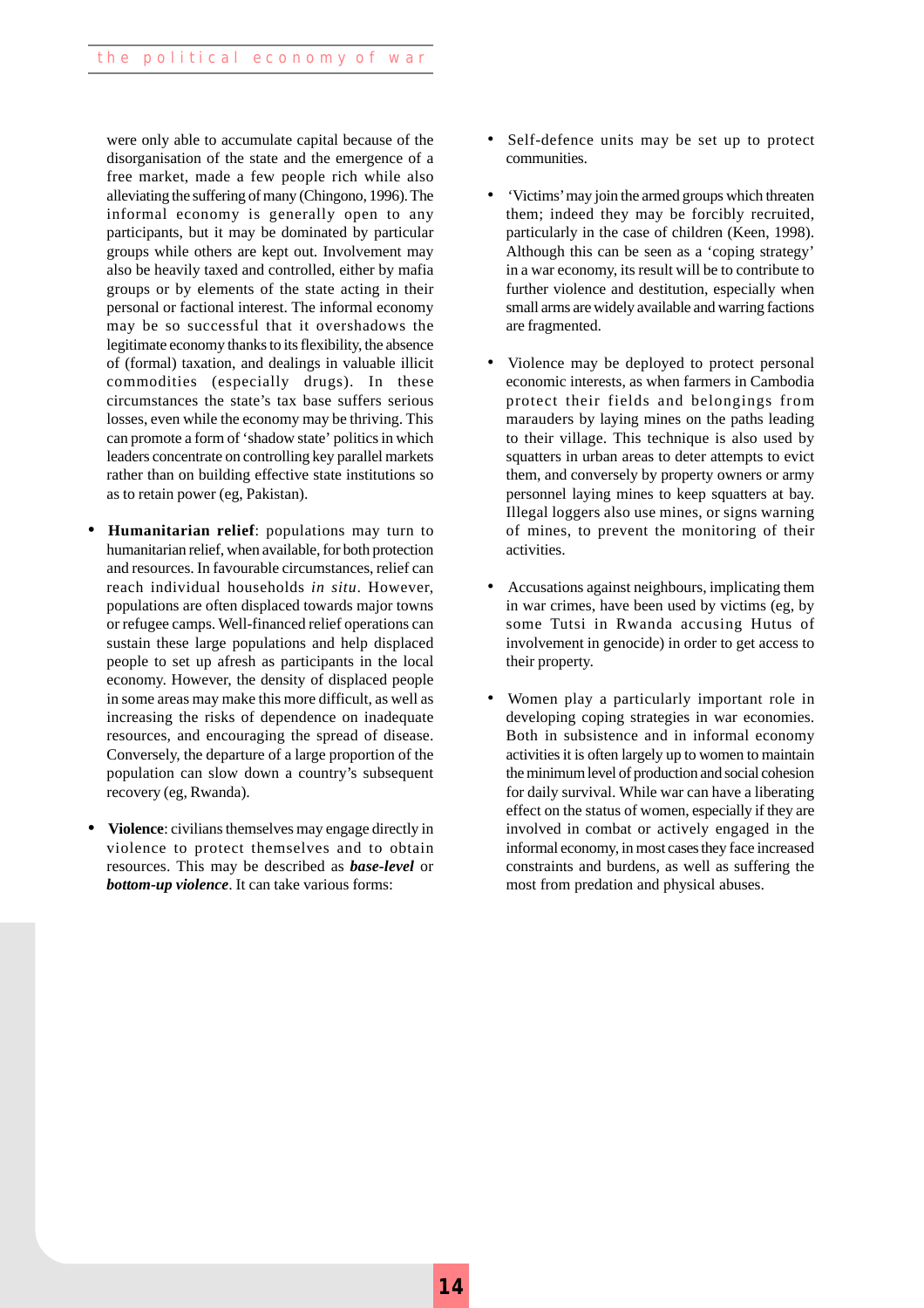Humanitarian Relief Operations in a Political Economy Perspective

How can humanitarians deal with the ethical dilemmas of working in contemporary conflicts? A political economy approach is essential if principles such as impartiality or neutrality are to be implemented, since this requires a sound understanding of the nature of a conflict, the aims of the belligerents, and the workings of the war economy.

3

This is not a new issue (see Destexhe, 1993). The ICRC, for instance, was criticised for not speaking out about genocide during World War II; to help field workers tackle these dilemmas the Red Cross movement has subsequently played a major role in developing principles of humanitarian action (Pictet, 1979). As the humanitarian system has expanded, these principles have attracted wider interest and considerable doctrinal dispute.

Key points emerging from these debates are:

- i. the recognition that decisions about humanitarian action must take place within an explicit ethical framework;
- ii. the awareness that humanitarian operations themselves affect the dynamics of wars if not in their intent at least in their impact.

This raises critical issues both about the manipulation of aid and more broadly about its unintended consequences.

Humanitarian agencies depend on local political and military forces on the one hand, and on international donors on the other, to reach and assist victims in war zones. Aid can accordingly be manipulated (Prendergast, 1996; de Waal, 1997) to the detriment of the long-term interests of the victims:

**• By belligerents** (to sustain themselves): armed groups can affect the local security environment to make it unavoidable for the humanitarian agencies to recognise their authority, and to gain a central role for themselves in the distribution of assistance.

**• By Western governments** (to manage conflicts at arm's lengths and contain the flow of refugees): donor governments can give, or withdraw, the means for the agencies to operate, and to a lesser extent can influence their mandate and the security environment.

Famines and economic crises also provide opportunities for powerful groups to benefit from a situation of scarcity by manipulating prices or the transfer of assets. They are likely, in such cases, to block, manipulate or threaten humanitarian assistance efforts in an attempt to preserve their economic interests.

#### **The Manipulation of Relief by Armed Groups**

The manipulation of humanitarian relief by armed groups (and their business associates) poses constant dilemmas and challenges for humanitarian agencies. While this is a well-known, if not overemphasised, problem, there has so far been little systematic quantification (for a critique see Hendrickson, 1998). Relief can be manipulated to support any or all of the major aspects of armed struggle: protection of armed personnel; military strategy; logistics; finance; recruitment; structure/ command; and politics. The range of tactics which armed groups can deploy to do this fall into four broad categories.

#### **The Manipulation of Humanitarian Space**

- **• Access denial**: depriving 'enemy populations' of assistance; hiding exactions against populations from observers; protecting parallel markets, trafficking, price manipulation, and asset stripping; raising the stakes and fees for authorising future access.
- **• Threats and attacks on relief operations**: discouraging operations in some areas/populations; forcing recognition of the presence/legitimacy of particular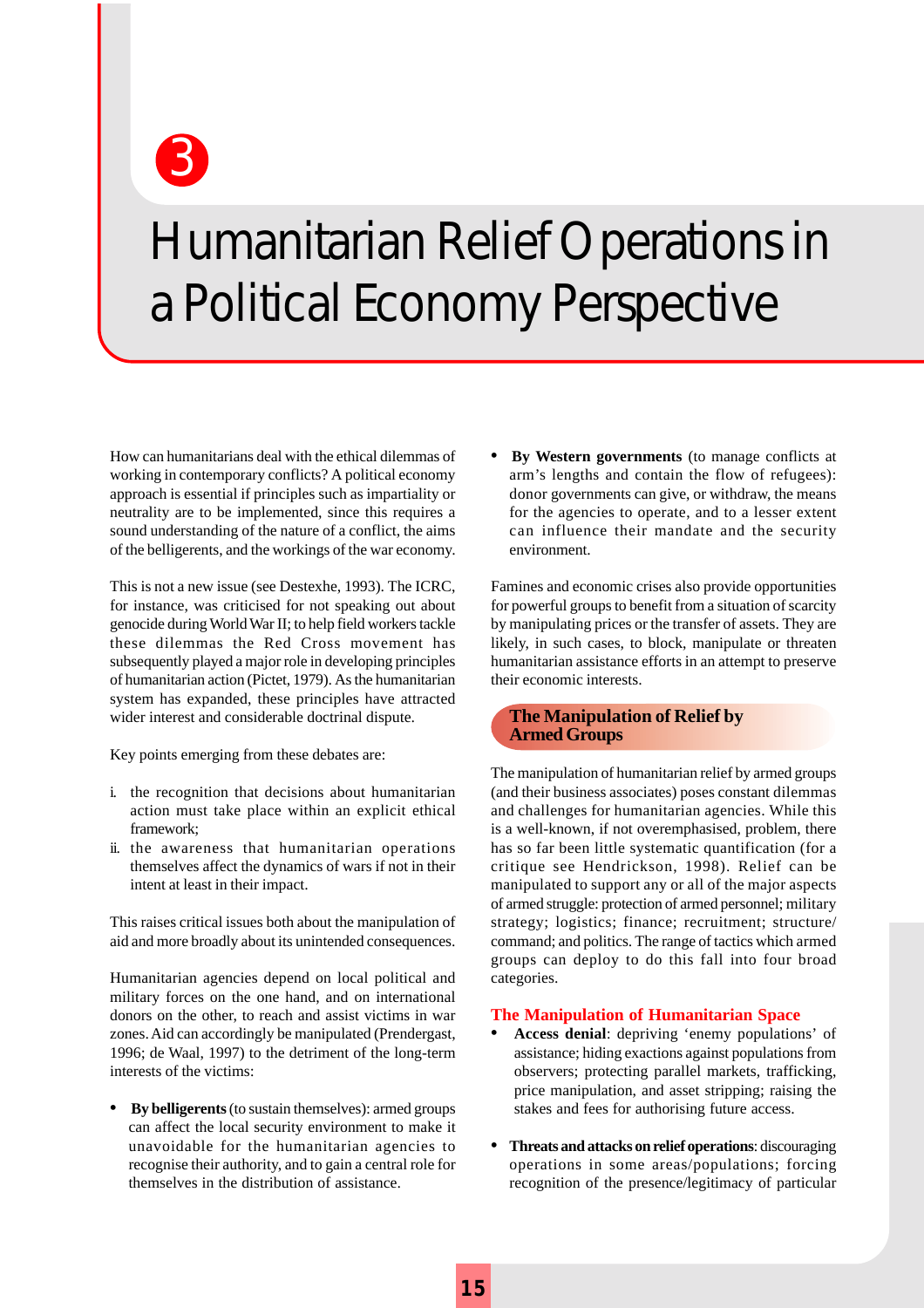armed groups; undermining popular support for opposition groups; increasing the stakes and fees for protection rackets.

- **• Tactical/military use of humanitarian space**: using ceasefires or sanctuaries (camps, airports, corridors/ roads, hospitals) for purposes such as rearming or moving troops.
- **• Commercial use of humanitarian access**: using (or enabling business associates to use) humanitarian convoys or corridors to transport commercial/luxury supplies instead of relief goods.

#### **The Manipulation of Populations**

**• Tactical/military use of populations**: using populations as shields to protect strategic locations and create humanitarian sanctuaries; using populations as labour/fighting force through forced recruitment; forced displacement of populations to withdraw potential support from opposing groups or ethnically 'cleanse' an area.

- **• Economic use of populations**: using displaced and malnourished populations to attract humanitarian resources and media.
- **• Political use of populations**: using populations as political legitimacy/constituency by creating dependence on resources/protection.

#### **The Manipulation of Relief Goods, Services and Staff**

**• Use for political purposes**: claiming responsibility for relief support, either directly on behalf of an armed group or through an NGO 'front' organisation; gaining recognition/legitimisation through negotiation with relief agencies.

#### **Box 8: The Manipulation of Famine and Developmental Relief in Sudan**

Relief agencies have been trying to address the problem of war and famine in Southern Sudan since the war restarted there in 1983. For the most part taking a 'needs and constraints' approach they have provided food aid through initiatives dependent on the goodwill of political–military forces. The fact that this good will has frequently been absent has been a factor in the death of an estimated 1.6 million people. This is not only because the North has used economic embargo as a military weapon. It is also the result of a predatory war economy, whereby the assets of politically marginalised groups in the South have been forcibly transferred to a coalition of military, merchant and political elites. The success of this political economy of asset transfer has depended on actively promoting famine, obstructing relief, and ensuring that target groups remain politically marginalised. For the most part, relief agencies and foreign states have failed to counteract this by addressing its political roots and speaking up on behalf of those who lack political influence in their own society.

In Northern Sudan, developmental relief programmes have unintentionally helped to reinforce the networks of violence that donors and agencies supposedly oppose. The assumption behind such programmes is that, by providing only minimal economic resources to internally displaced people (IDPs) from Southern Sudan, they will enable these IDPs to become economically self-reliant and no longer dependent on food aid. This approach may recognise that the displaced have lost their assets through war and displacement. However, what it fails to address is the political nature of their current destitution. The identity of IDPs as southerners in Northern Sudan simply does not correspond to an aid agency conception of them as deethnicised (or depoliticised) self-contained households. Even rights-based approaches used by NGOs, redefining 'self sufficiency' as a 'right', have not altered this inadequate apolitical economic model. In reality, 'rights' in Northern Sudan are defined by local forms of authority and legitimacy – ie, by merchants, commercial farmers, local strongmen and the military – who are engaged in profitable oppressive and exploitative relations with southerners. Southerners provide cheap labour. Southerners have only 'weak claims' on their property because they lack political power and representation. Economic resources given to the displaced to promote their self-sufficiency have invariably ended up in the hands of exploiting groups. Cuts in food aid, intended to encourage southerners into the wage economy, have resulted in southerners becoming further enmeshed in non-remunerative forms of bonded labour.

southerners in Northern Sudan improving little if at all. In this context, attempts by aid agencies to promote development among IDPs have reinforced the subjugation of southerners. A decade of assistance has resulted in the wretched condition of displaced

Sources: Keen, 1994; Duffield et al, 1996.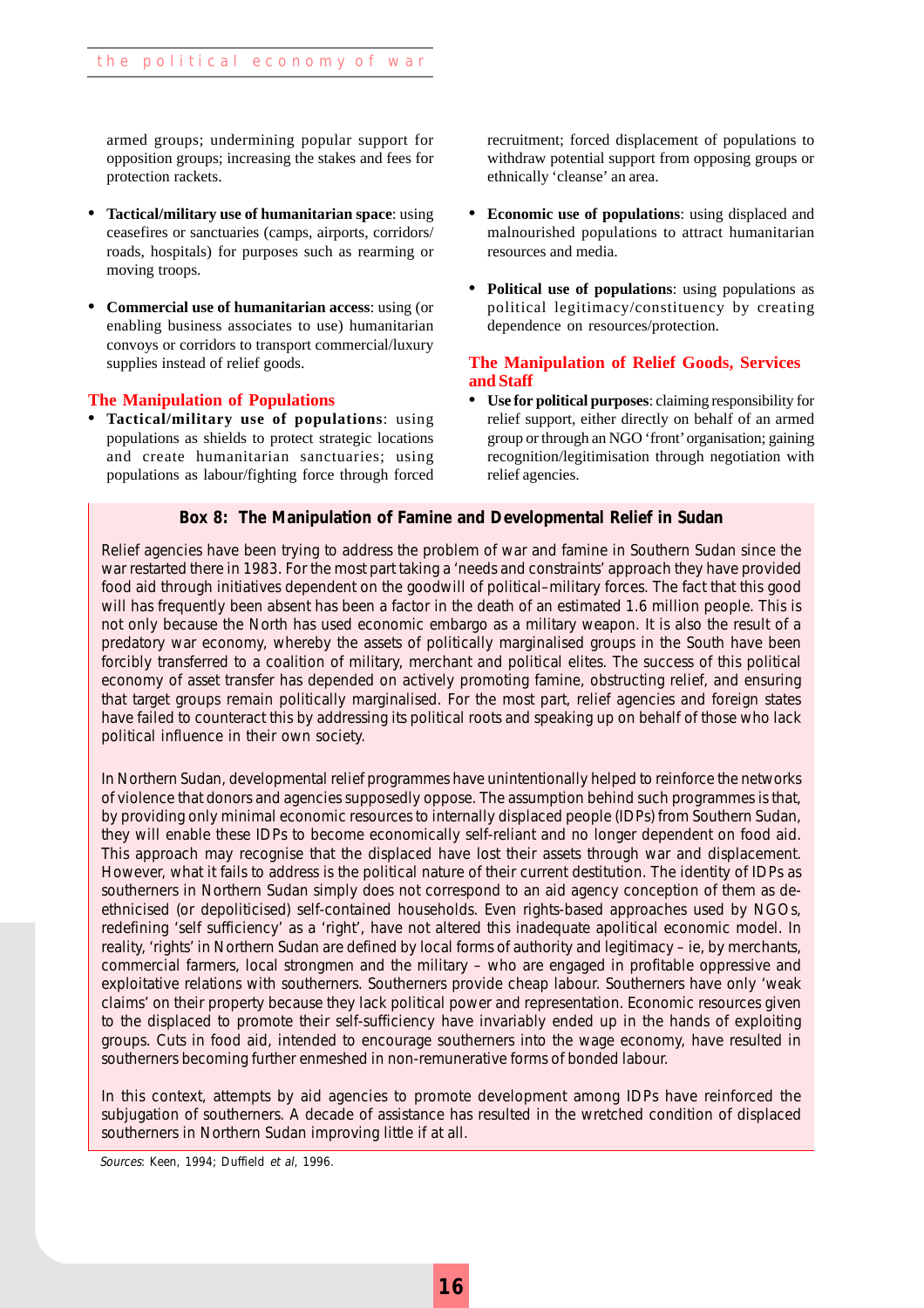- 3 **• Use for military purposes**: diverting relief resources to feed, treat, communicate with and transport troops; using stolen relief resources (or ransoms for kidnapped staff) to buy strategic goods (fuel and arms, etc) and reward troops.
- **• Use for personal gain**: appropriation of relief resources by soldiers/commanders.

#### **The Taxation of Relief Operations**

- **• Direct taxation**: official or illegal taxation on imports; procurements; exchange rates; goods to finance war.
- **• Extortion and protection rackets**: roadblocks; bribes; fees for armed guards.
- **• Monopoly on procurement**: using high profits from procurement contracts (goods, transport, storage, distribution, staff) to finance war.

The significance of the manipulation of aid should not, however, be overestimated when compared with other aspects of For example, commercial activities (eg, smuggling, drugs, timber or gems exports) can generate revenue a war economy. amounting to millions if not billions of dollars a year, far outweighing the value of diverted aid. Furthermore, while aid is often portrayed as being at the mercy of warring parties, a good international image may be of great importance for belligerents who are seeking to develop commercial activities or to obtain foreign assistance and official recognition (Jean, 1996). Concerns about international public opinion and humanitarian assistance may then act as a constraint on their behaviour.

#### **The Manipulation of Relief by Donors and Peacemakers**

Humanitarian relief has been much used throughout the 1990s to address complex emergencies. While the victims of conflict welcome relief, its limits have been highlighted on numerous occasions and humanitarian assistance has occasionally been denounced as a façade or an excuse for lack of political action.

Too often foreign states have limited their engagement in conflicts by confining their role to that of donors rather than assuming their responsibilities as political actors.

Foreign political powers and donors have occasionally justified cutting humanitarian assistance on the grounds that relief is fuelling a conflict. In other cases they have deliberately withheld aid as a way of applying sanctions against armed groups and governments (eg, ECOMOG in Liberia).

On other occasions, however, foreign states have used a humanitarian mandate to address a problem of power

politics. In such humanitarian interventions*,* relief has been linked to military operations (Adams, 1996). The cases of Somalia and Kosovo highlight how the political agenda of foreign states, and the logic of military force, can supersede humanitarian objectives and the short-term interests of the victims. The costs can be enormous (eg, US\$55bn in operations and damages for Kosovo/Serbia). The withdrawal of the MSF-France aid agency in the aftermath of the Kosovo crisis drew attention to the problem of the foreign voluntary sector being used and manipulated to carry out what are really the tasks of governments and the UN.

Circumstances in which relief is particularly exposed to manipulation occur:

- 1. Where the international community has no other form of engagement, and relief operations are asked to respond to issues far beyond the capacity of their mandate (see Joint Evaluation of Emergency Assistance to Rwanda, 1996).
- 2. Where aid is tainted by political considerations in donor countries that jeopardise neutrality (eg, Iraq and Serbia).

#### **The Unintended Effects of Relief on War and the Economy**

Aside from the issues of intentional manipulation, there can be broader unintended negative effects of relief (Anderson, 1999; de Waal, 1997; Davies, 1995) including:

**Exacerbating conflict**: aid can increase competition in resource-scarce environments and may result in further conflict within and between armed groups and neighbouring communities. This is particularly likely when one party perceives that there is an imbalance in aid provision; when aid targeting is disputed; or when access to aid becomes highly conflictual.

**Substituting** for 'normal public expenditure': relief may allow warring parties to increase their military expenditure as it replaces their local responsibilities for welfare matters.

**Legitimising** the system which has led to war, the hostilities, and the inaction of foreign powers with regard to more forceful/political intervention.4

**Distorting** the economy of a country and thus the power and wealth/destitution of different groups. The positive effects of relief have been well documented by relief agencies. Other less clear-cut effects on the economy, however, include:

• **Monetary effects**: the quantity of foreign currency brought into the country can distort exchange rates,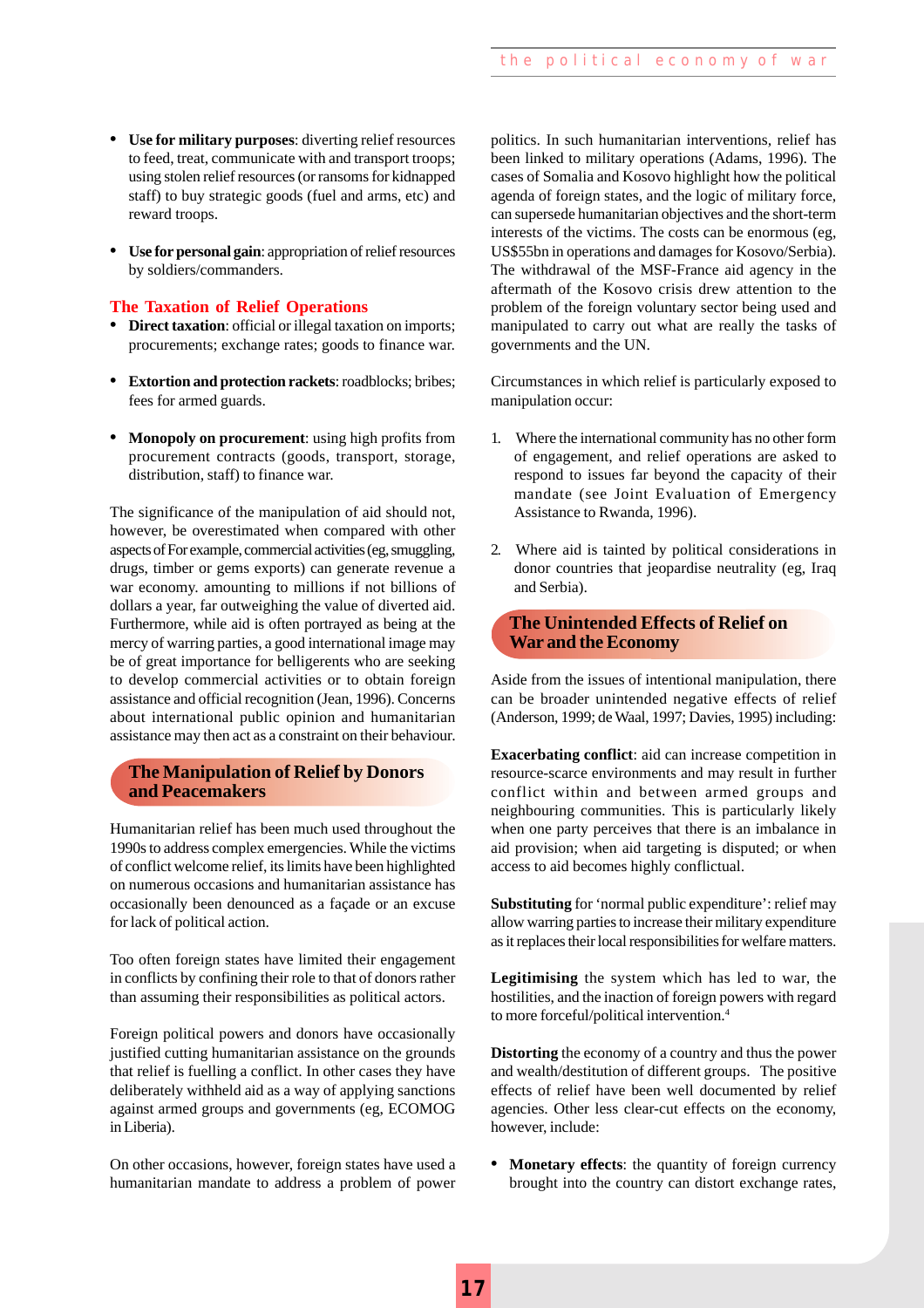encouraging devaluation of the local currency, the loss of financial sovereignty for the government, massive inflation, and a dual currency economy. In such cases, populations without access to foreign currencies will be further impoverished. Furthermore, armed groups often keep tight control over currency exchange, collecting commissions which contribute to the war economy (eg, in Southern Sudan where the SPLM nominates changers who impose unfavourable exchange rates on relief agencies). On the other hand, foreign currency can greatly assist in stimulating consumption.

- **• Budgetary effect**: short-term financial support from donors for high-profile programmes (eg, large hospitals) may leave the government with long-term expenditures that it cannot afford or that drain the national budget. These programems are, however, mostly set up during 'reconstruction' phases or where conflict is confined to specific areas.
- **• Effect on local production and markets**: the resources released by aid programmes in to domestic markets can drastically cut the prices of commodities produced locally, and thereby undermine the livelihoods of part of the population. On the other hand, local purchasing of commodities or 'developmental relief' can support the local economy. It is important to identify who benefits from this support, and what impact this has on the conflict and on its victims.
- **• Informal economy**: relief agencies can support the informal economy (eg, through buying goods on the black market) and thus undermine public finances. On the other hand, the provision of relief goods can

undercut the profits of merchants and mafias operating in the informal economy. These groups – often linked to local politico–military authorities – can stop such relief operations by using threats, violence, bureaucratic red tape, or getting the agency expelled.

- **• Labour and services market**: if relief agencies pay high local salaries and premium prices for specific services (such as housing) this can cause a drain on the best human resources away from the productive and public sectors, and have significant distributional effects. However, relief agencies often represent the only significant source of cash employment and thus help to sustain or improve local skills.
- **• De facto complicity with existing power structures**: for operational reasons, some relief agencies find it expedient to establish good relations with authorities for the sake of improving their channels of access to the victims of conflict, even if this means 'wining and dining' and making payments in kind (eg, food or medicine) or money (eg, in the form of dubious or illegal taxation on the movement of relief vehicles). Relief agencies can therefore add to the level of corruption, undermining 'social values' and further strengthening those in positions of power.5
- **• Integration into the war economy**: the relief agencies' own logic of organisational survival and growth may fuel the war economy. Agencies eager to increase – and spend – their budget may overlook the broader consequences of their assistance. Some may even develop an interest in prolonging situations (eg, retarding refugee repatriation) for their own budgetary/ organisational purposes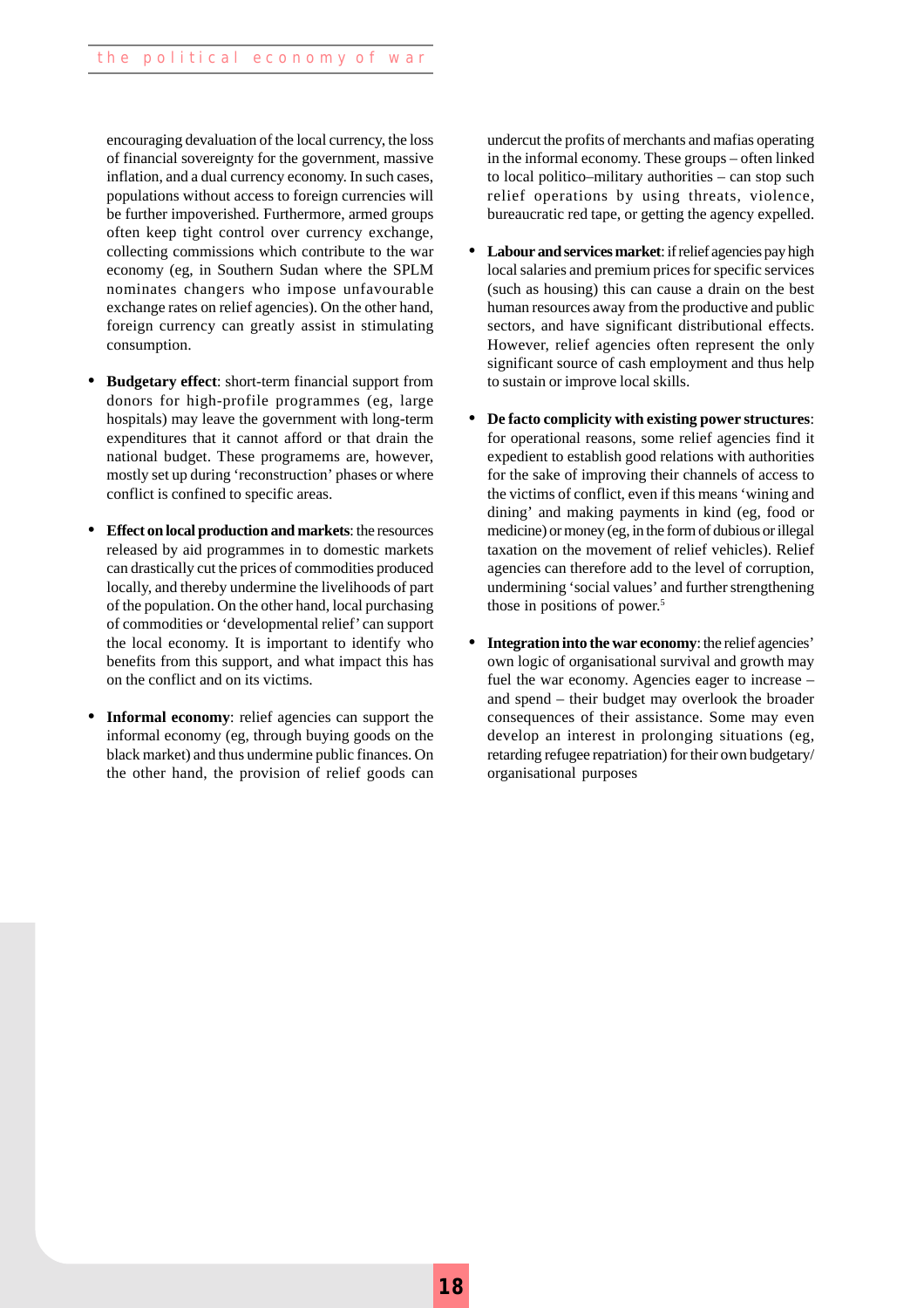4

## International Action and the Political Economy of War

As we have seen, a political economy approach to war focuses on the relationship between violence and political and economic power. By emphasising how vulnerability is created by powerlessness, this analysis highlights the shortcomings of international action which is too often limited to the provision of goods by relief agencies. To be effective, international action should include the defence of political rights, efforts to stabilise the economy, and scrutiny of public budgets and business activity. In other words, it entails addressing physical, political and economic protection needs, and modifying the distribution of power in a war economy.

This is a complex challenge. In addressing it, different organisations have different roles to play. Working together, with local civil society as well as corporations and political authorities, they can make a difference. This chapter briefly reviews what international actors other than relief agencies can contribute. It then goes on to look specifically at tackling economic violence and forms of intervention to provide protection at the mesoeconomic level (support for production and self-sufficiency, survival relief, and rehabilitation).

#### **International Organisations and the Political Economy of War**

Aside from direct military intervention, international action in war generally focuses on how development assistance can influence a conflict situation (see Uvin, 1999). Far broader initiatives are required. There are policies that governments and donor organisations can pursue, however imperfectly (see Stewart & Fitzgerald, 2000), to reduce the costs of war for ordinary people. These include:

- keeping international markets open to sustain export earnings;
- providing foreign aid flows to offset losses in foreign exchange and government revenue;
- supporting market frameworks (eg, infrastructures, banking);
- enhancing the credibility of governments to encourage private sector development, while simultaneously using 'war conditionality' to ensure that governments give priority to social programmes and promote food security throughout their country.

#### **The Role of the International Community, the UN and Regional Political Organisations**

Peacemaking involves more than just securing a political agreement between faction leaders. Building democratic institutions has become a fundamental element of international peace initiatives. This is a trend which reflects the importance now attached to governance issues in promoting a social political economy. However, the transition to democracy and the protection of human rights can threaten the existing political economy from which ruling elites stand to benefit. Democratisation processes, like elections, have occasionally exacerbated tensions and led to renewed conflict (eg, Angola in 1992; East Timor in 1999).

Peace in itself may not put an end to violence, either physical or economic. Achieving this requires the transformation of an asocial war economy into a social peace economy. Bringing about this transformation is a tough challenge. Alleviating the suffering of vulnerable groups must remain the top priority, but it is also important that power holders – from rulers to foot soldiers – should be able to see opportunities in the peacetime environment for rewarding alternatives to war profiteering.

The 'international community' might appear best placed to bring about such a transformation, thanks to the universality of its moral standing and the effective power of its members. However, this 'community' is in reality a loose coalition of foreign states and organisations with diverging interests and political agendas. Some of its members may indeed be profoundly implicated in the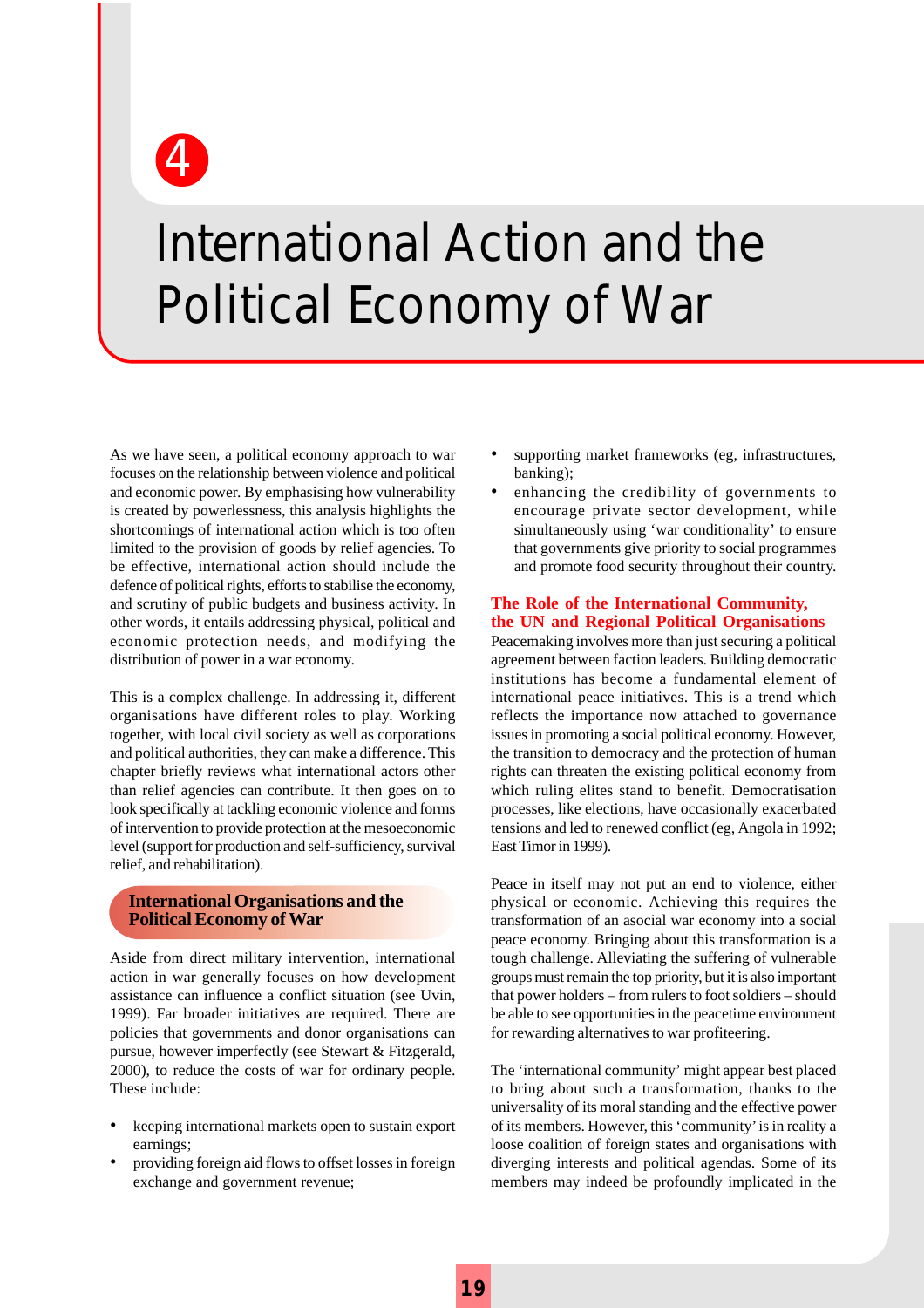causes of war (eg, the US in Angola; Belgium and France in Rwanda), while others may simply lack interest in the plight of a country and its population. In both these cases, humanitarian aid can be manipulated.

#### **International Financial Institutions**

Until the mid-1990s the international financial institutions (IFIs; including the IMF and World Bank as well as donor and lender groups) had paid little attention to war, considering it as a temporary interruption of development and focusing mostly on reconstruction processes. At best their non-intervention – often dictated by the geopolitical imperatives of the Cold War – left governments struggling with macro-economic upheaval on their own. At worst, the economic conditionality imposed on governments weakened their capacity to oversee and facilitate a transition to peace (eg, Mozambique). The IFIs are now carrying out better assessments of their own role in conflicts (eg, the impact of IMF-instigated structural adjustment in Yugoslavia; see Box 3) and adapting their policies and conditionalities to the state of war. At a minimum, IFIs should also address the political and economic importance of military spending and continue to monitor the economy of countries at war. Going beyond this, greater engagement would involve more initiatives for macroeconomic stabilisation (eg, supporting the *balance of payments*) and greater concerted efforts with other political and economic actors to reduce the impact of war economies on populations.

#### **Advocacy Groups**

Advocacy and human rights organisations are best placed to denounce abuses of political and economic rights. Some of them, such as Human Rights Watch, have made efforts to incorporate economic aspects into their campaigning activities on Angola. Similarly, groups such as Global Witness have focused their work on links between human rights abuses and economic activities during conflicts (eg, Khmer Rouge activities in Cambodia financed by extracting timber; UNITA in Angola financed from the diamond trade). However, for a variety of reasons including lack of access, lack of resources or lack of initiative, most advocacy groups have concentrated their attention on documenting and denouncing the most blatant cases of (physical) abuses. They have not gone on to tackle the broader implications of the political economy of war in terms of abuses against populations. Greater collaboration between advocacy groups and relief agencies – the former providing a public voice and the latter providing knowledge about local political economies – could do much to bring about change in the political economy of war, especially when governmental or corporate actors have a prominent role to play but refrain from doing so.

#### **Private Security Corporations**

Since the late 1980s, due to the opening up of markets in former socialist countries and a generally permissive political environment, the private sector has enjoyed more opportunities and greater freedom to expand its commercial activities. On the other hand multinational corporations now operate in increasingly insecure areas where their activities are only poorly protected by the security forces of weakened states, and where Western states are reluctant to engage their own forces to bring conflicts and insecurity to an end. In these situations, arms traders and private security corporations have found themselves a role, providing services including combat troops (Musah & Fayemi, 2000). These companies have been either hailed for their efficiency or condemned for their financial motives and human rights abuses. So far they have been mainly engaged in protecting areas of strategic economic interest for 'recognised' governments, thereby allowing them to pursue their war effort. It is sometimes argued that, given greater transparency and accountability, the private military sector has the potential for 'helping to resolve seemingly intractable disputes' (Shearer, 1999). There is, however, a real danger that we will see the consolidation of privately secured enclaves around areas of major economic interest, accompanied by still greater neglect of populations in areas of insignificant political and commercial interest. The increased use of private security companies contributes to the 'privatisation of violence' with security no longer a public good but available only to those who can afford it.

#### **Private Commercial Sector**

The role of the private sector is crucial in many war economies. Belligerents often rely to a large extent on the private sector to exploit local resources and to market them abroad. A wide variety of commercial actors are involved from migrant workers, individual smugglers, and small companies in neighbouring countries, to large multinational/transnational corporations (TNCs). Their involvement ranges from economic intermediaries to fully integrated political economic operations including ties with warring parties and arms procurement (Global Witness, 2000). The regulation and/or voluntary participation of the private sector are of key importance in transforming the political economy of war (International Alert, 2000).

A related issue is whether relief agencies should work with, or be financed by, private corporations involved in the war economy. TNCs are often eager to give a positive image of their activities in countries affected by conflicts to avert the danger of consumer boycotts. This is particularly the case for Western-based TNCs, especially those in the extractive industries (oil and minerals), but it also applies to some extent to regional and domestic corporations. Financing NGO actions is one way that a corporation can boost its public image (eg, the oil company UNOCAL in Afghanistan). However, the philanthropic approach of corporations is fraught with ambiguity and limitations. Elf-Aquitaine, for example, a TNC allegedly involved in oil for arms deals and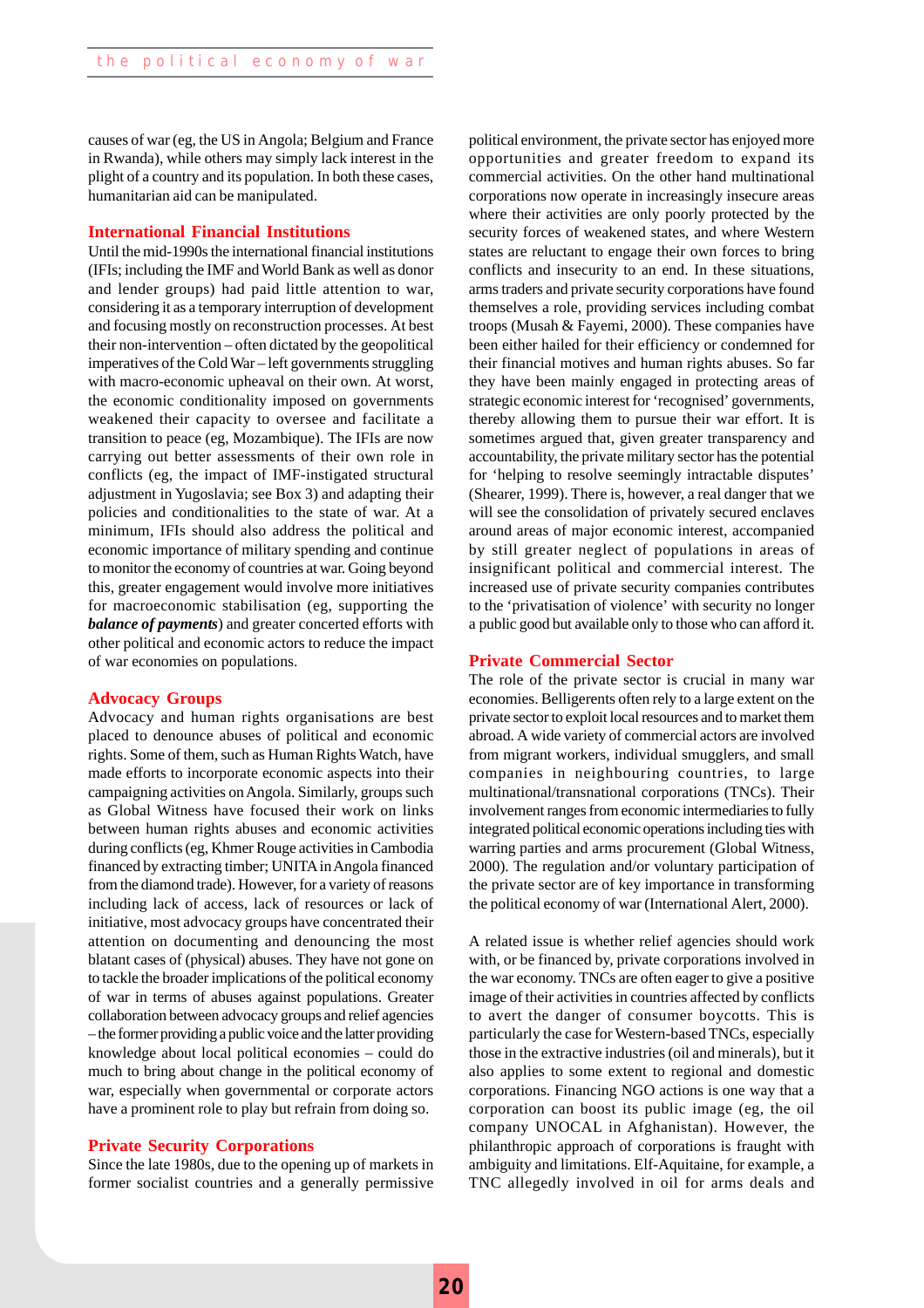corruption, provided funding for a Spanish NGO on an<br>infrastructure development project. The budget was<br>substantial, and the programme went ahead even though infrastructure development project. The budget was substantial, and the programme went ahead even though the NGO was aware of the allegations about Elf. Unfortunately, the infrastructure was destroyed within two years due to the resumption of the conflict. Given the growing economic and political importance of the private sector, similar ethical choices will have to be made with growing frequency.

#### **Forms of International Action**

The political economy of war can be modified by creating disincentives for violence and positive incentives for peace, and thereby influencing the calculations of groups which have been profiting from violence. Ways of achieving this (Berdal & Keen, 1997) include:

#### **Coercive Action**

- **• Use of force**: bombing (eg, Kosovo/Serbia 1999); invasion (eg, Vietnamese forces in Cambodia 1978; Gulf War 1991; Haiti 1994); staged coup; assassination.
- **• Military sanctions**: embargo on arms and military training (eg, Bosnia, 1992–1995).
- **• Political sanctions**: restrictions on travel and aviation (eg, on UNITA representatives from 1997–2000); withdrawal of UN representation and sovereignty.
- **• Economic sanctions**: freezing foreign assets; disengagement of foreign corporations from war economies; trade sanctions and embargoes targeting imports and exports (eg, Cuba since 1964; Iraq since 1990, see Van Brabant 1999a and 1999b).

#### **Assistance**

- **• Providing relief goods and services to war-affected populations**.
- **• Providing development assistance in safe areas**: capacity building and investment in public infrastructures; services.
- **• Economic support for peaceable activities**: export quotas; investment guarantees; subsidies for development which targets poverty, and for economic disengagement from violence.
- **• Financial assistance**: debt relief; stabilisation programmes; balance of payments support; currency support; budgetary support (especially for key public services and security services).
- **• Assistance in governance**: including the consolidation of security reforms, but also promoting civil society and protecting human rights.

**• Political facilitation**: assisting in negotiations; offering incentives; providing asylum/retirement for government or opposition leadership.

#### **Rhetorical Measures**

- **• Observation and reporting**: monitoring violations of human rights; media coverage.
- **• Condemnation in official declarations, advocacy and lobbying**.

Some of these forms of action are used frequently, such as withdrawing foreign support and denying legitimacy to abusive and unrepresentative governments and armed groups, or promoting peaceful economic activities and the consolidation of non-violent forms of politics. Much international action during conflicts, however, whether by states or other actors, is motivated by self-interest and the pursuit of economic agendas, such as the construction and protection of oil pipelines in Afghanistan, Burma, Chechnya, Colombia, or Sudan.

It is important to understand the various political considerations of foreign governments/donors, so as to evaluate their actions in tackling the political economy of war. These should be examined critically as a set of coherent – or incoherent – initiatives. Rhetorical measures may sometimes be mere 'posturing' for domestic audiences. Furthermore, some coercive actions can exacerbate conflicts, result in further suffering for populations, and be politically counterproductive, while the widespread use of aid conditionality 'may simply overburden states whose capacity and willingness to engage in formal, longterm planning for development is limited by their need simply to survive' (Macrae & Zwi, 1994).

#### **Towards Coherent Political and Economic Protection of Populations**

The term 'protection', mostly used with reference to protection against physical violence (see Paul, 1999), can be extended to non-physical forms of violence. The concept of economic protection, which builds on the ICRC's definition of 'economic security', <sup>6</sup> can be defined as: the preservation or restoration of a political and economic environment in which individuals and commmunities are able to sustain a livelihood in accordance with their biological needs and cultural standards. This implies extending the core objectives of humanitarian assistance beyond saving lives and alleviating suffering to include, where possible, protecting and restoring livelihoods.

The ability of a relief agency to provide this protection depends on its resources and the level of insecurity faced by populations. In this regard, the ICRC distinguishes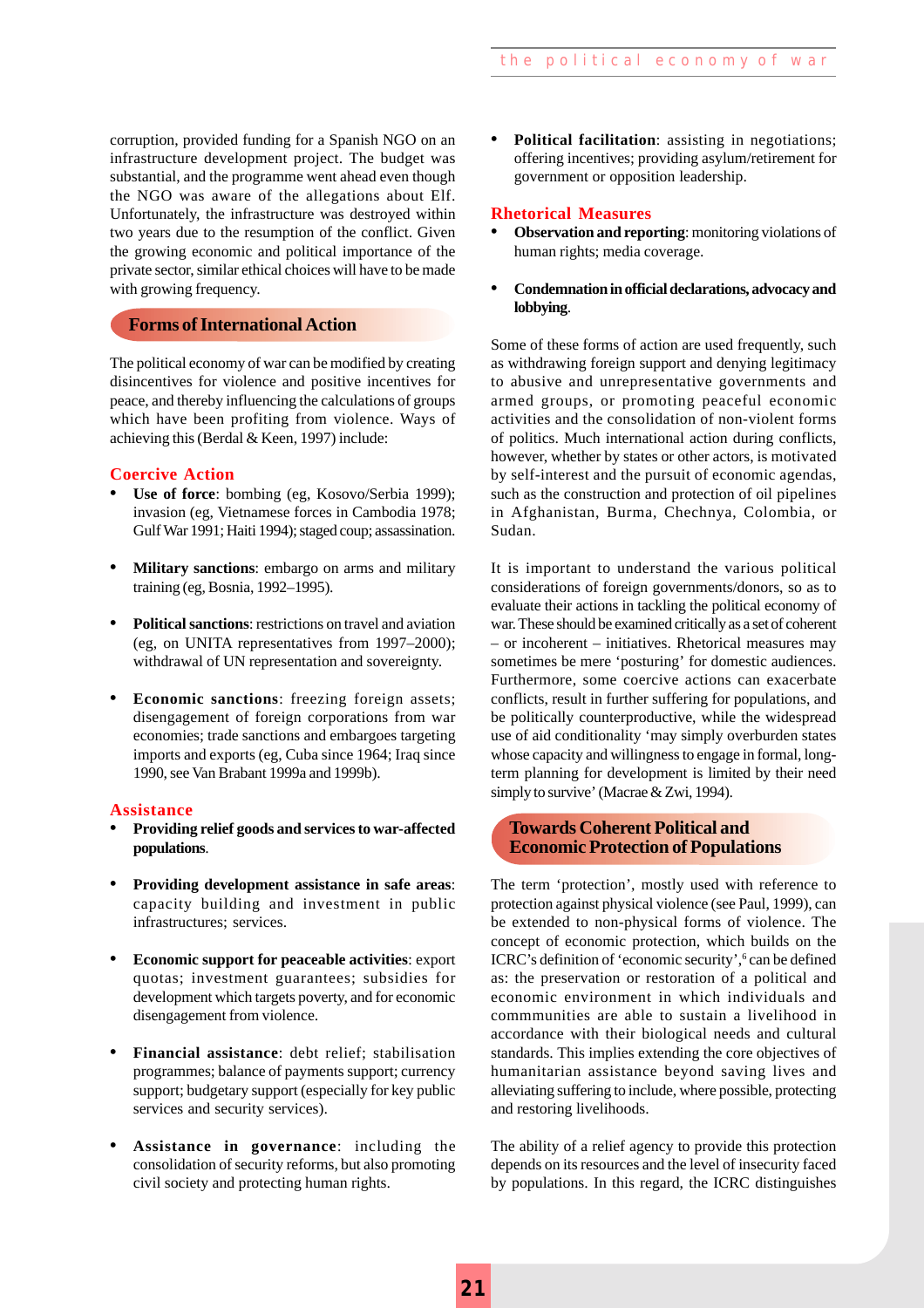three modes of intervention to protect the victims of conflict:

- **• Economic support** for their productive capacity, means of production, and economic self-sufficiency.
- **• Economic survival** (or survival relief) to save lives by providing vital economic goods that they cannot otherwise access.
- **• Economic rehabilitation** to restore, as far as possible, their economic self-sufficiency by rehabilitating their means of production

The classic tasks of relief agencies focus on economic survival and – in association with development initiatives – economic rehabilitation. The succession of phases of 'prevention, relief, rehabilitation' is so notoriously unstable, however, varying across different groups at different times and places, that this corresponding threefold division of the modes of intervention is somewhat artificial.

If economic protection is to be more effective in assisting the victims of conflict, and especially in reducing their possible dependence on external aid, it must more clearly address the political nature of powerlessness. Engaging with economic violence means dealing with power. Avoiding engagement with armed groups and war profiteers can be costly and dangerous. Political realities have to be considered, and the risks of engagement measured.

Relief agencies, unlike many advocacy groups, generally avoid an antagonistic engagement, at least until a decision is taken to withdraw. Even if their capacity is limited, however, relief agencies can play a significant role in promoting coherent international action to improve the political and economic protection of populations during conflict. Working with the victims of war they are well placed to understand the end result of the political economy of war, provided their analysis takes a broad and critical perspective.

As a first step, relief workers can point out the contradictions of international action and advocate

greater coherence between military, humanitarian, political and economic initiatives (Leader & Macrae, 2000; Carbonnier & Fleming, 2000; Uvin, 1999).

Going beyond this first step of constructive criticism of international actors, a 'political' humanitarian engagement can act against neglect, exclusion or exploitation by:

- analysing and documenting cases of economic violence;
- promoting economic rights such as the respect of property rights and livelihoods in accordance with legal and cultural norms and, possibly, nondiscrimination on grounds of gender, religion, race, or political affiliation;
- assisting authorities and communities in regulating the economy in the interests of the most vulnerable, both by specific measures such as fixed prices and rationing and broader ones such as improving internal maintenance of law and order and democratising institutions. This might require the use of measures against predatory associations of merchants and armed groups;
- involving local civilian organisations in programme design and implementation, and linking this decentralisation and the local administration of welfare to efficiency in assistance rather than military control;
- reporting predatory economic practices involving human/humanitarian rights abuses, as well as economic neglect or exclusion, and devising corrective actions (see Annex 2);
- advocating better targeting or lifting of economic sanctions, macroeconomic stabilisation programmes by international financial institutions, debt relief, or more open trading relations with countries in crisis;
- lobbying international corporations to engage responsibly with economies at war, including ensuring greater transparency in financial dealings, and practising responsible supply chain management (ie, not buying goods from armed groups).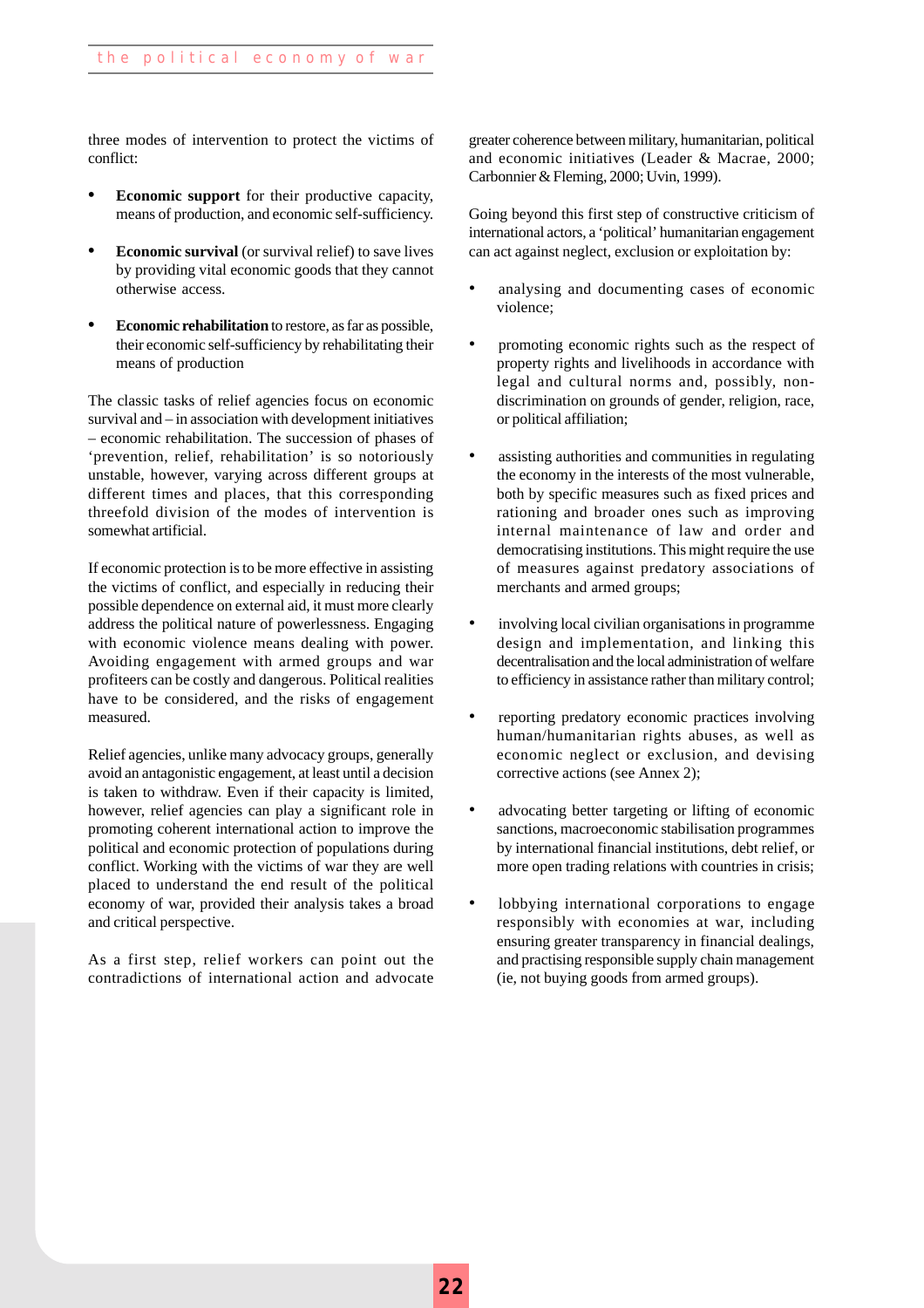5

## Organisational Implications for Relief Agencies

If humanitarian relief agencies are to work against the selfperpetuating political economy of contemporary conflicts, doing more to reduce vulnerability and enhance protection, they must be more politically engaged and have greater economic awareness. This requires a political economy approach rather than a needs-only perspective.

Understanding conflicts in this light raises many issues that cannot be solved by humanitarian relief, which in itself is no panacea against conflicts and suffering. Relief agencies may be in a position to convey a political message of a humanitarian nature to the 'winners' in a conflict, but any initiative that threatens their power base may endanger relief operations aimed at alleviating the plight of 'losers'.

The implications for relief agencies are for them to:

- develop a better understanding of the political economy of war;
- address the dilemma of relief;
- bring political awareness to developmental relief;
- participate in building a capacity and network for advocacy.

#### **Understanding the Political Economy of War**

A number of obstacles deter relief agencies from gaining a better understanding of the political economy of conflicts where they are working. Factors here include:

- Information
- Staff time
- Prioritisation
- Staff turnover
- Expertise
- Focus

Information is often unavailable or not readily at hand, or staff are given no time to read it. The organisational field culture is oriented towards operations, so spending time on reading and thinking is not viewed favourably. Specialists who design emergency programmes tend not to see an understanding of political economy as a priority, and may consider it awkward to include political information or analysis.

Staff turnover is often high so it is difficult to develop indepth knowledge of the local political and economic context, and to pass it on to new staff through the systematic recording of experience. Investment in information is often concentrated at the beginning of an operation and then not sustained. Expatriate staff, who dominate the relief industry, are likely to suffer from limitations on their grasp of local issues; the knowledge of local staff could often be better tapped and utilised, and both expatriates and locals could be trained to appreciate and share appropriate information.

Although particular expertise may be needed to analyse a situation in terms of its political economy, few economists or political scientists are involved in relief operations and few relief workers receive the appropriate training. While relief workers are already overloaded, the employment of a specialist to provide expertise in political economy would mean an additional budget for a nonoperational task, and could well be difficult to justify to donors. This could, however, be more cost-effectively done on an interagency basis. Even where political analysts are deployed at field level and produce insightful reports – as with the work of the International Crisis Group, or ICG, in the Balkans – their reports and knowledge are underutilised by aid agencies.

The information that agencies do collect and analyse (in efforts which are frequently duplicated by other agencies) is often rather narrow in focus, concentrating on some issues to the exclusion of others and reflecting a tendency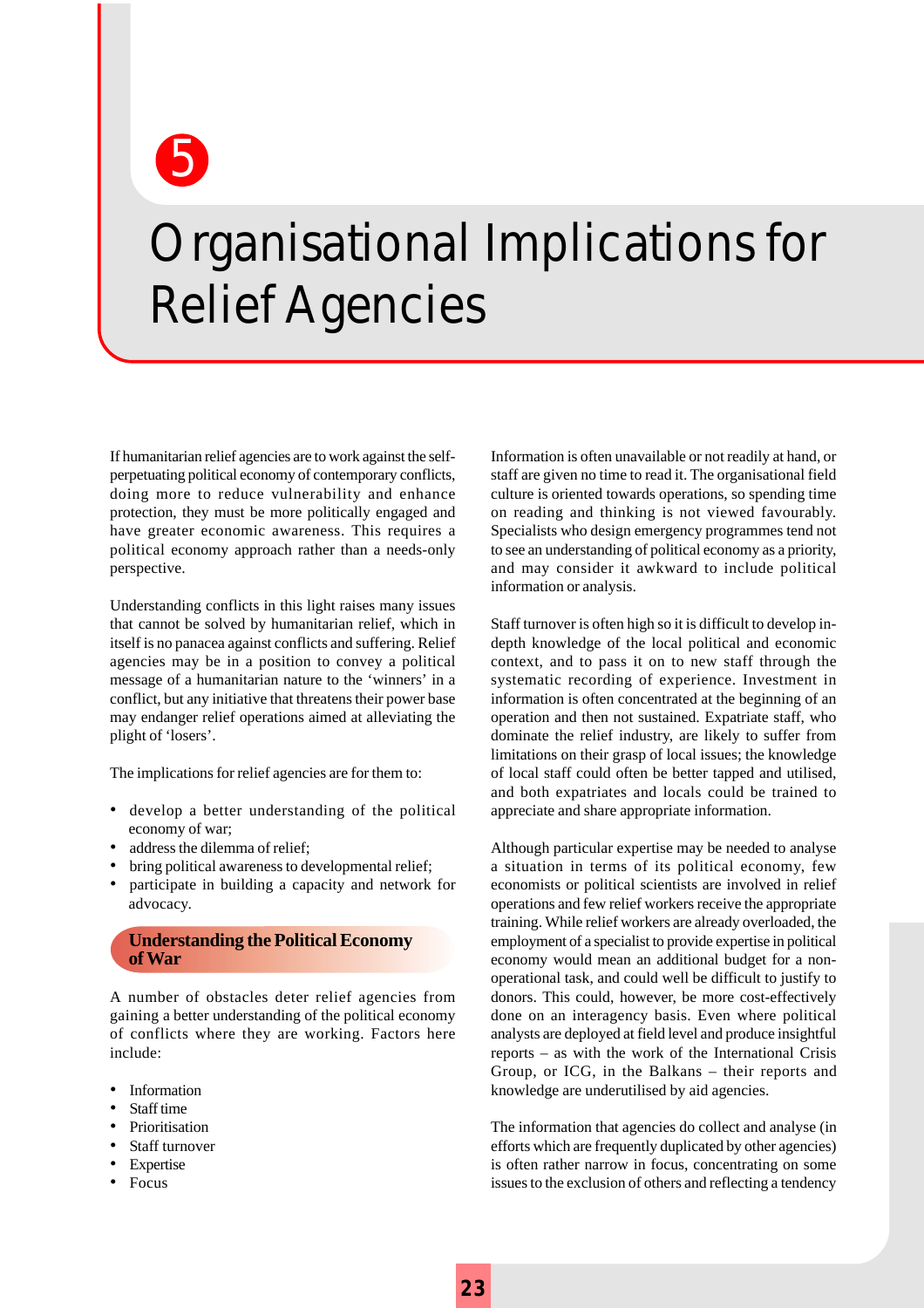to turn towards external 'solutions'. The private sector is rarely taken sufficiently into consideration. The local parallel economy is often considered either irrelevant or too dangerous to engage with because it is run by mafias. As regards the international economic context, transnational corporations may be seen as a source of possible donations, but as otherwise too difficult to influence or too 'colonial' to engage with.

All these obstacles can be removed. To do so involves changing the organisational culture, developing analytical methodologies and tools (see Annex 1), training or recruiting staff with a capacity for political economy analysis, integrating available knowledge – starting with that of local staff – and broadening the scope of analysis and engagement (see Annex 2).

#### **Addressing the Dilemmas of Relief in Wartime**

Whatever their level of understanding of a conflict and its political economy, relief agencies operating during wartime still need the consent of local power holders. The extreme caution of practitioners thus discourages them from challenging the authorities they are facing, even at an analytical level. Agencies do focus on identifying threats to staff security, which will usually entail analysing and understanding some aspects of political economy, but unfortunately this analysis is not carried over into action in terms of advocacy or programme design. Even if this may sometimes lead them to awkward conclusions, agencies do need to resolve or at least make explicit the moral dilemmas of relief.

The most frequent dilemmas concern participation in the war economy, and public advocacy against abuses. Can relief agencies tolerate the diversion of some relief goods, such as food and medicine, by and to belligerents? Is it justifiable to remain silent about abuses by belligerents in order to be allowed to help the victims? More recently, governments have been accused of using humanitarian action as a smokescreen to conceal their political inaction. Do agencies risk being complicit in this? Should they accept funding from governments that shirk the responsibility of intervening more forcefully to protect the victims of conflict? Conversely, should they accept funding from governments that pursue their own political objectives in the conflict by means of military intervention?

Agencies do have, and should retain, a principled approach to relief (Leader, 1999; Slim, 1996). An organisational conscience or moral ethos can inform their processes of choice and strategy, as well as justify the decisions of their staff. This ethos can be articulated through:

- a reassertion of the moral imperative and limitations of relief;
- codes of conduct and ground rules;
- justification of engagement (or disengagement) on the basis of rights as well as on the basis of whether the minimal conditions exist for the humanitarian mandate to be fulfilled (Leader & Macrae, 2000);
- better systems of targeting, distribution, and monitoring (Jasper, 2000, forthcoming);
- decentralisation and the administration of assistance by local bodies accountable for efficiency;

#### **Box 9: Ground Rules for Relief Agencies in Sudan**

The extent to which humanitarian agencies can or should challenge abusive authorities is a common dilemma. Providing relief often relieves only symptoms of a political problem, but an open challenge to abusing authorities can led to expulsion so that even relief provision becomes impossible. What are known as the 'Ground Rules' in South Sudan is one way that agencies have sought to address this problem.

The 'Agreement on Ground Rules' was developed by OLS Southern Sector as a way of structuring their relationship with rebel groups in South Sudan. The SPLA was involved in its drafting and it was signed by both the head of the SPLA and that of OLS Southern Sector. It contains a statement of support for humanitarian principles such as neutrality and impartiality, as well as more detailed rules about agency property, security and etc. Importantly, it also contains a statement of support for the Geneva Conventions and the Convention of the Rights of the Child. This gave OLS the opening to discuss with the movement issues of abuse of international law, such as the recruitment of child soldiers. It thus introduced a rights element into a relationship that had hitherto been dominated by the provision of relief.

Crucially, this approach was made possible by political developments within the movement and its relationship to the people it claimed to represent that had nothing to do with OLS. However, OLS was astute enough to capitalise on these developments to shift the basis of its relationship with the movement to one based at least in part on law and rights.

Source: Bradbury, Leader & Mackintosh, 2000.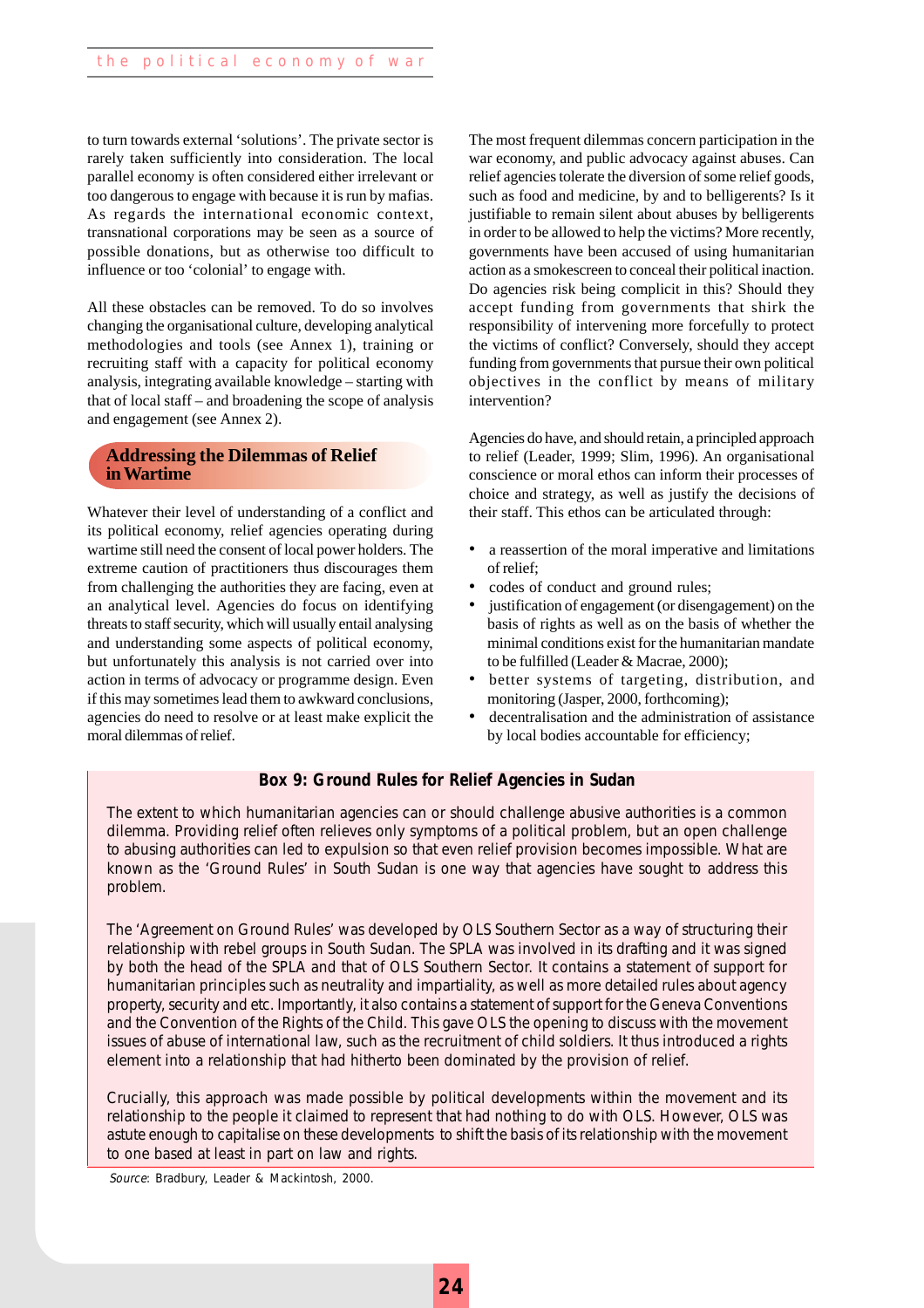- Peace and Conflict Impact Assessments (PCIA), including the 'Do No Harm' framework;
- support for victims' local coping strategies;
- development-oriented emergency aid.

Once relief agencies have gained insights into the political economy of war, and addressed the resulting dilemmas, they may reconsider some of their operational practices and aim at moving towards broader and more comprehensive forms of protection.

#### **Bringing Political Awareness into Developmental Relief**

The conventional model of humanitarian relief centres on action by external agencies following a needs-only approach. This model is generally failing. Ignoring the political nature of destitution, and the historical roles of outsiders in shaping the unequal distribution of power, it lacks the analysis necessary to identify strategic opportunities for intervention. It also fails to focus on the need for local communities to rebuild their own society (Prendergast, 1996).

Moving beyond the simple provision of relief goods is often understood in terms of development-oriented emergency aid (DEA) or 'developmental relief'. In chronically unstable situations this aid is more a 'holding operation' than the adjective 'developmental' might pretend. But it does involve using approaches more familiar in the context of development work, such as a focus on livelihoods, local capacities, and the involvement of local people.

Acknowledging the prolonged or chronic character of war, developmental relief attempts to provide what donors and some agencies might want to call 'sustainable solutions' – which, if not in any real sense sustainable, are at least more supportive of local capabilities. Such initiatives concentrate on the micro-level, and their effectiveness is doubtful when macroeconomic and political conditions are particularly adverse. However, local development schemes rather than the provision of external goods and services can indeed help suffering populations. During conflict, there are opportunities for practical interventions to support subsistence strategies (eg, cattle vaccination programmes or agricultural support for crops such as cassava, a root crop providing greater security in times of conflict). Other measures, such as setting up credit schemes or using food aid as a means of market intervention to support the price of livestock, are valuable in helping to support socioeconomic networks.

Development relief may provide a viable option in specific circumstances. However, there is a tendency for this approach to 'normalise' a political crisis, treating the losers as 'victims of war' rather than more specifically as the victims of powerful groups. It is essential to address not just economic destitution but also political powerlessness. Models of developmental relief tend, on the contrary, to assume that they are working within a process of (rapid) transition to normality (see Box 9). It is a major flaw to assume the possibility of 'depoliticised' development – only to see the resulting wealth quickly extracted from the participants because they are still powerless, as with displaced Southerners in Northern Sudan. Attention must be given to the protection of political rights and economic entitlements, and the overall (re)engagement of society into a political economy of peace.

Relief workers should be encouraged to foster inter– group cooperation. They should thereby give a voice to those who do not support the conflict and its predatory political economy but are weakened by the wartime pattern of political authority and economic activities.

#### **Building a Capacity for Advocacy**

The needs-only approach is not merely the dominant (if inadequate) form of humanitarian response, there is often an apparent absence of other initiatives and responses to the destitution arising from contemporary conflicts. By making themselves better informed about the political economy of war and able to give a voice to its victims, relief agencies can act for change.

Relief agencies are often best placed to identify problems. However, as already mentioned, their operational dependence on the consent of warring parties and their desire to reach as many people as possible discourages broad political engagement. What they can do, however, is use their knowledge of the situation to inform the design of appropriate responses by other actors, and help to mobilise political action through advocacy.

In order not to jeopardise the imperative of gaining access to populations, which remains at the core of humanitarianism, relief agencies will often face problems in engaging in *public* advocacy. They can, however, develop and define suitable ways of communicating – for example, through human rights groups on political aspects of conflict such as rights, justice, and the respect of humanitarian law. Potential interlocutors include belligerents, civil society, the private sector, foreign governments, and international bodies. There is also scope for NGOs and other relief agencies to do more advocacy-related work by presenting information in such ways as briefings to the UN Security Council and other forums.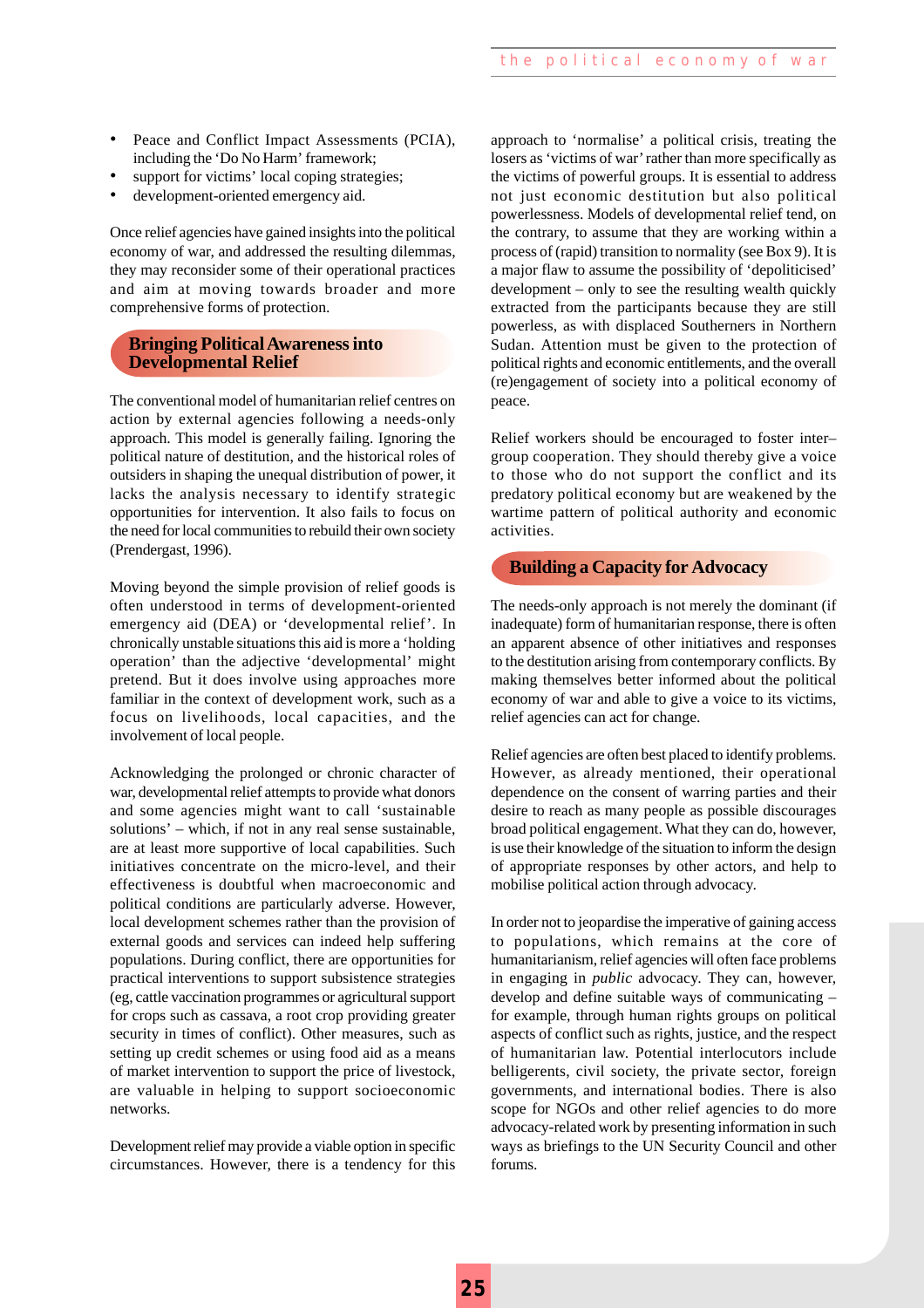# Techniques for Analysing the Political Economy of War Annex 1

Time and human resources are precious during emergencies. Information gathering and analysis take time, can be expensive and dangerous, and may reveal complexities which actually make programme design more difficult. Nevertheless, intervening without proper analysis can prove extremely costly to both agencies and populations – in terms of security incidents, wasted resources, missed opportunities or exacerbation of the conflict. A basic analysis of the political economy of a conflict is thus essential to any relief operation. In countries affected by permanent or chronic 'emergencies' it is worth devoting more time and thought to a detailed analysis in order to design a proper strategy. In such cases, appropriate intervention may require patience and a good deal of advocacy work rather than the ill-informed and rushed provision of relief sparked off by a particular surge of media interest.

This section aims to assist agencies in conducting such an analysis. It is not possible, of course, to provide a blueprint and a set of definitive analytical tools. Conflicts differ greatly, as do the capacities of agencies and the available sources of information. Agencies are often best placed to determine what analysis is needed, and should be encouraged to develop innovative approaches. Those involved in the analysis should be aware, however, that their own analysis of the political economy of a conflict, at national or local level, may be biased by their political beliefs, agency mandate, technical speciality, and background.

#### **Methodology**

The objective is to assess the dilemmas that may arise from humanitarian action, and to establish possible solutions to these dilemmas (see PCIA tools). This involves focusing on the various actors and the different strategies that are available to them within the political economy of the conflict. The analysis must set this in the context of the local environment in which victims are placed and relief agencies operate, but also in the broader context of the causes of the conflict and its external relations often up to the regional, if not global, level.

The following methodological approach can be used:

- 1. Locate the 'symptoms' of the conflict, such as casualties, displacement, malnutrition, poverty.
- 2. Identify the characteristics of different groups, such as those affected by these symptoms and those not.
- 3. Analyse the changes in fortunes in economic and political terms of the different groups.
- 4. Establish who are the winners and the losers, and why. What are the local factors and what are the international factors affecting or shaping this process?
- 5. Determine the historical process behind the current context. How do the winners and the losers describe this history to explain their situation?
- 6. Deduce the potential implications for relief operations, such as modifying programmes or advocating positive actions that cannot be undertaken by the agency.

#### **Sources of Information**

The quality of the information fed into an analysis is crucial to the quality and relevance of the output. Sources of information need to be as diverse as possible. They should extend beyond the immediate circle of traditional relief partners, while also making use of personal or professional connections that might facilitate trust and dialogue. Interviews used in the information gathering process should be as informal and unintimidating as possible, and untainted by prejudices, but they do need to be sufficiently provocative and persistent.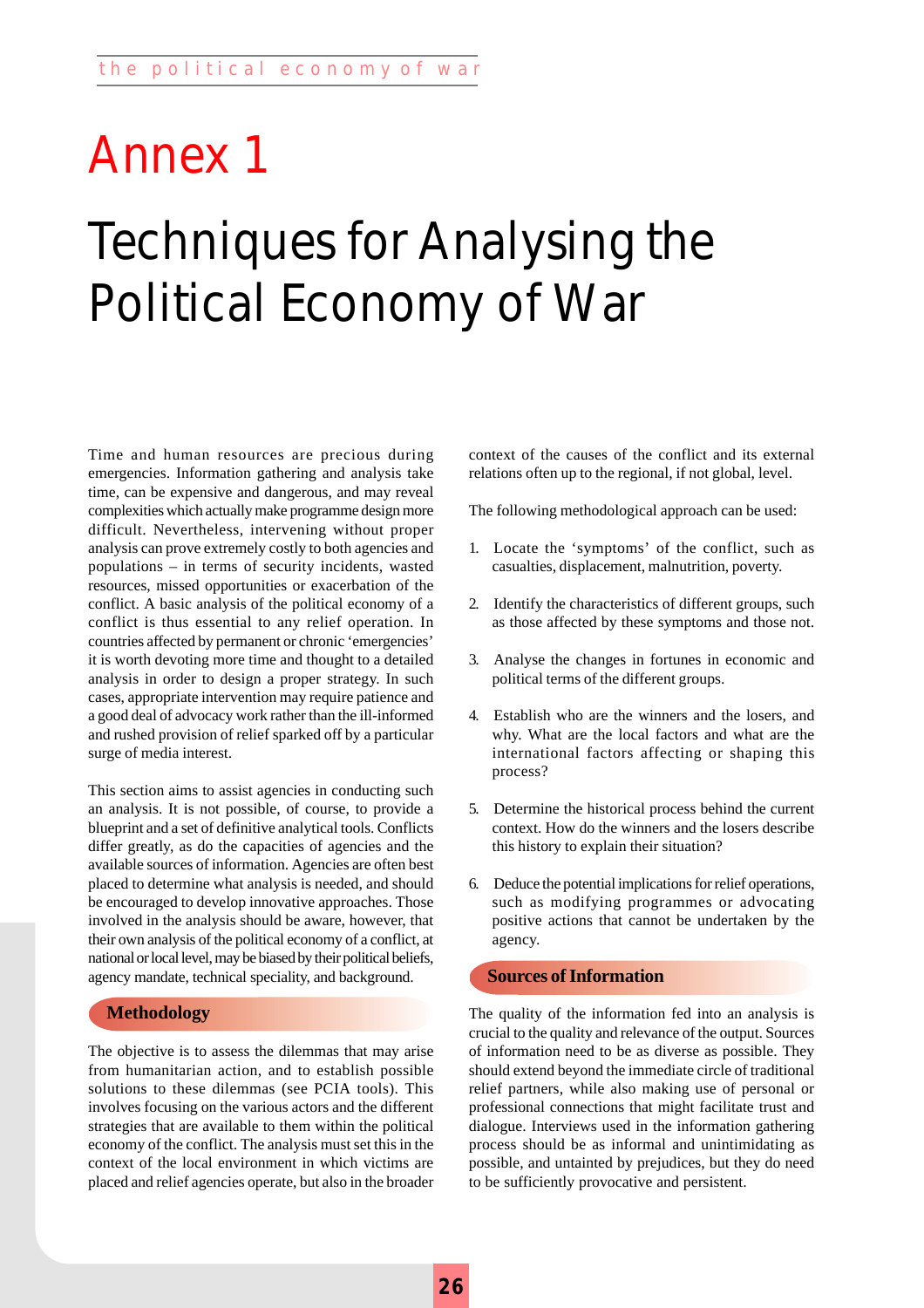The key sources for micro-level issues are local populations and local media. While international media and other reporting agencies, such as advocacy groups, can provide easy access to information, the nature of relief work requires site-specific insights that local populations are best placed to provide. Furthermore, foreign information and analyses tend to build a rather simplistic story, obscuring nuances and details which might reveal local strategies of power such as cooperative engagements between opposing factions. Obtaining relevant and accurate information from local populations can prove difficult. Trust needs to be built between the relief worker and the informant (as well as the possible interpreter or intermediary), and the knowledge, perspective, and safety of the informant must be carefully considered. It might be better to provide assistance first and ask questions later in order to build a minimum of trust and collaboration between the agency and both the population and local authorities. Asking too many questions for too long can raise suspicions among belligerents about spying, and can cause frustration and distrust among populations.

Various 'two-way' channels are needed through which the agency receives as well as imparts information. There may also be a need for independent analysis by an external organisation (eg, the London-based WriteNet <www.writenet.org> which provides UNHCR with analysis papers). This can be financed and managed by a group of agencies in order to avoid duplication and to facilitate the compilation of information (eg, CCC in Cambodia, DIAL in Colombia, or the Lobby Group in Sudan).

Security analyses by other relief agencies can provide a wealth of information on the identity, location, and behaviour of armed groups. Politically sensitive analyses are often carried out unilaterally and kept confidential, however, rather than publicly disseminated. This is primarily because of fear of reprisal by criticised groups, although inter-agency competition (at least at the headquarters level) may also preclude the coordinated exchange of information.

Internal documents, political histories and manifestos from the various belligerents might help to cast a different light on the conflict and to build up both a sensitivity for, and responses to, the arguments of belligerents during negotiations (see section below).

#### **Tools of Analysis**

Several tools and question lists are presented below to assist relief workers in analysing armed groups as well as the structure and impact of the political economy.

#### **Armed Groups Analysis**

Knowing your adversary is the first rule of successful military engagement. The same is true for relief work. If the first requirement for the relief agency is to know the beneficiaries and their plight, it is also useful to know about armed groups and their strategies in terms of:

- **• Aims and ideology**: what are a given armed group's declared motives for engaging in armed conflict? Does it have a particular political programme/ideology? What is its political history? Does it have a commitment to protect civilians and respect human rights?
- **• Leadership**: what is the history/origin of the leadership? What is the background (military/civilian)

| <b>Type of information</b>                              | <b>Sources</b>                                                                                                                                                                                       |
|---------------------------------------------------------|------------------------------------------------------------------------------------------------------------------------------------------------------------------------------------------------------|
| Macropolitical situation                                | Academic literature; UN/government reports; major/specialised<br>newspapers; advocacy; NGOs; embassies; local informants.                                                                            |
| Macroeconomic situation                                 | Country reports by Economist Intelligence Unit, IMF and World Bank;<br>government and foreign embassy reports.                                                                                       |
| Microeconomic situation                                 | UN specialised agencies and NGO reports; reports on corruption by<br>Transparency International <www.transparency.de>; provincial/<br/>district authorities; local informants.</www.transparency.de> |
| Micropolitical dynamics                                 | International and local human rights organisations; coordination forums;<br>local informants.                                                                                                        |
| Vulnerability assessment,<br>economic and food security | FAO; FEWS; HCR; WFP; NGOs; local informants.                                                                                                                                                         |
| Humanitarian situation<br>and relief programmes         | ReliefWeb; AlertNet; UNOCHA; local/national humanitarian<br>coordination bodies; local informants.                                                                                                   |

| Table 1: Actors You Should Know |  |  |
|---------------------------------|--|--|
|---------------------------------|--|--|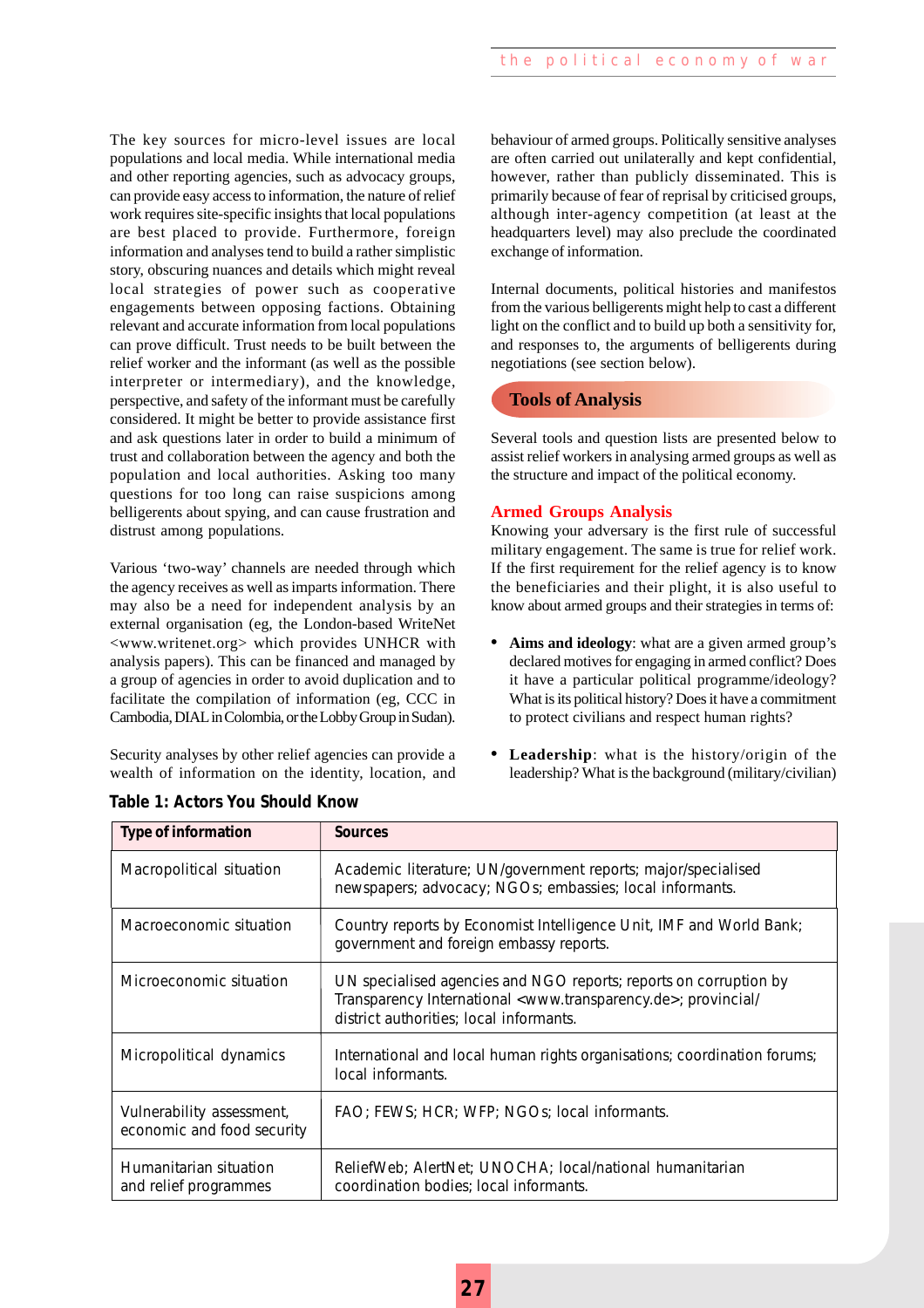and level of education of the top leaders and local representatives?

- **• Constituency**: Who supports the movement? What is the level of legitimacy? What kind of relations exist between armed groups and supporters (religious, ethnic, political, class)? What is the character of the different constituencies? Is there a diaspora? Does the armed group use the population of refugee camps? Does it use political coercion and forms of exploitation?
- **• Openness**: does the leadership have a tight control of membership? On which basis is membership offered (or forced)? Is the movement open or authoritarian in character? Does internal dissent exist and is it tolerated? Does the movement have an accessible (international) representation? Is there a history of 'purges' and internal paranoia?
- **• Military command and control**: what is the military culture (rank, honour) and level of discipline? Do commanders have strong authority and tight control over their troops? Are the combat units clandestine and autonomous? What are the dominant values (combat or political skills; ruthlessness)? Is conscientious objection by soldiers tolerated?
- **Strategy**: do military strategies directly concern civilian populations (displacement, terror, execution) or involve the systematic destruction of economic infrastructures?
- **• Economy**: what type of economic support does the group have, and from what sources? What are its economic relations with local communities? Is there economic discipline and order (regular payment of adequate wages for soldiers)?
- **• Foreign sponsors**: is the armed group supported by foreign states or private companies and organisations? In what way? Does the armed group have links to outside markets? Does it employ foreign mercenaries?

#### **Structure and Social Impact of the War Economy**

This tool can help in characterising the various economic activities during wartime according to their scale (macro, meso, micro) and their degree of illegality/criminality. The impact of each activity can then be considered with respect to the welfare of populations. This may be a direct impact (D) on the victims of a conflict, such as increased use of violence against them, but also positive economic opportunities. The impact may also be indirect (I), such as prolongation of the conflict and strenghtening of the armed groups, but also economic growth.

#### **Vulnerability Assessment and Risk Mapping**

Relief agencies have already been working for some time on vulnerability assessment. Different methodologies have been developed, for example:

• Vulnerability Analysis Mapping (WFP)

|                  | <b>MACRO</b>                                                                                                                 | ID | <b>MESO</b>                                                                                         | D | <b>MICRO</b>                                                                                           | D |  |
|------------------|------------------------------------------------------------------------------------------------------------------------------|----|-----------------------------------------------------------------------------------------------------|---|--------------------------------------------------------------------------------------------------------|---|--|
| LEGAL            | • Manufacturing<br>• Foreign aid                                                                                             |    | • Formal trading<br>• Infrastructure<br>development                                                 |   | • Subsistence farming<br>• Small-scale trading                                                         |   |  |
| <b>GREY AREA</b> | • Large-scale<br>extraction                                                                                                  |    | • Informal trading                                                                                  |   | • Informal trading on<br>open markets<br>• Small-scale smuggling                                       |   |  |
| <b>ILLEGAL</b>   | • Commercial deals<br>between<br>opposing factions<br>• Sale of arms during<br>embargoes<br>• Major government<br>corruption |    | • Illegal taxation of<br>relief programmes<br>• Extortion of<br>protection fees<br>• Asset transfer |   | • Petty corruption<br>and theft<br>• Check-point taxation<br>• Small-scale taxation<br>by armed groups |   |  |
| CRIMINAL         | • Major public<br>capital flight.                                                                                            |    | • Looting of vital<br>relief goods.<br>• Use of forced labour.                                      |   | • Violent robbery<br>- looting.                                                                        |   |  |

#### **Table 2: Structure and Social Impact of the War Economy**

Adapted from Atkinson, 1997.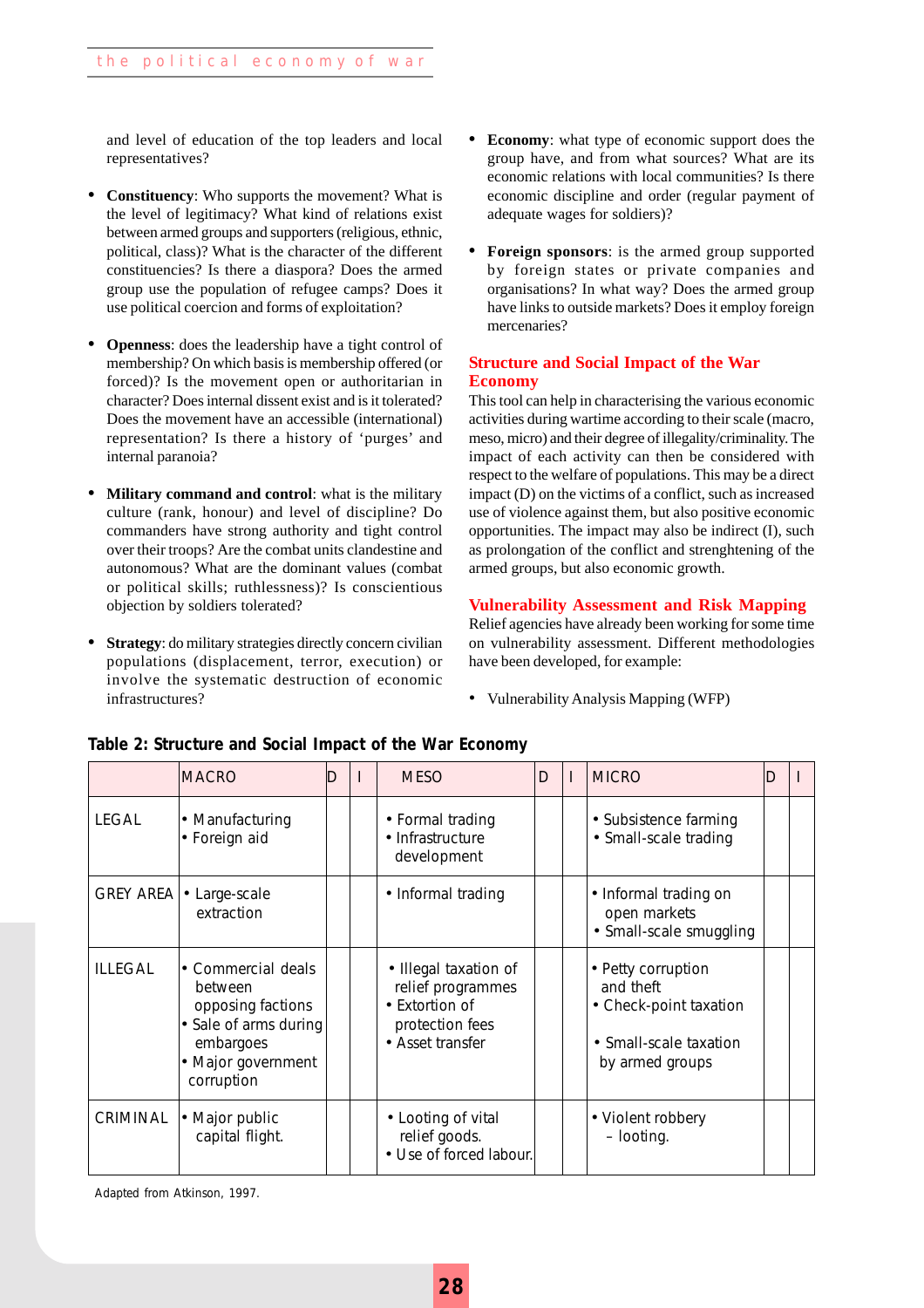- Current Vulnerability Assessment (FEWS)
- Global Information and Early Warning System (FAO)
- Food Economy Approach (SCF/FEG; see Boudreau, 1998)

Risk mapping involves analysing on a geographical basis the level of risk of disaster. This can be done, for example, by overlaying a map of food security/vulnerability on maps of conflictual identity and strategic resources (eg, populations of the 'wrong' ethnicity along an oil pipe-line, close to a diamond mine, or on valuable land).

#### **Market Structure Analysis (MSA)**

The easiest way of analysing markets is to choose a key commodity and examine the context within which it is exchanged. Key commodities often constitute the main capital or security stock of households (eg, cattle or vehicles) and their conditions of exchange reveal the level of powerlessness and insecurity of the sellers (at the extreme, key commodities are simply abandoned or violently appropriated).

Relevant questions here are:

- Who initially possesses the key commodity?
- Why is the decision taken to exchange it?
- Who buys it?

#### **Table 3: Relief Access Mapping**

- What is used in the exchange (cash, imported goods, food)?
- Who wins and who loses from the exchange?
- What are the strategies used by winners?
- In what circumstances are unfair dealings allowed and/ or justified?
- Where does the commodity go?

The same type of analysis can be used to examine the production of key resources as well as the provision of relief goods (see relief access mapping).

#### **Relief Access Mapping (RAM)**

Relief represents a significant political and economic resource in the political economy of war. Relief access mapping is a tool that can help to map, at each stage of the relief operation:

- the strategies used by actors (eg, armed groups and local traders) to access or manipulate relief resources;
- their impact:
- the reaction of relief agencies.

The following case study (Box 11) did not explicitly use market structure analysis and relief access mapping, but shows how both tools would be relevant to the evolving political economy of food in Sierra Leone.

| Stage/Location of<br>relief operation | . .<br>◡<br><b>Actor and strategy</b><br>of access or<br>manipulation | Quantity<br>and/or value<br>secured | Risk/impact on<br>beneficiaries, programme<br>and conflict | <b>Reaction of</b><br>relief agency |
|---------------------------------------|-----------------------------------------------------------------------|-------------------------------------|------------------------------------------------------------|-------------------------------------|
| Information                           |                                                                       |                                     |                                                            |                                     |
| Positioning                           |                                                                       |                                     |                                                            |                                     |
| Funding                               |                                                                       |                                     |                                                            |                                     |
| Targeting                             |                                                                       |                                     |                                                            |                                     |
| Programming                           |                                                                       |                                     |                                                            |                                     |
| Local finance                         |                                                                       |                                     |                                                            |                                     |
| Employment                            |                                                                       |                                     |                                                            |                                     |
| Procurement                           |                                                                       |                                     |                                                            |                                     |
| Transport                             |                                                                       |                                     |                                                            |                                     |
| Distribution                          |                                                                       |                                     |                                                            |                                     |
| Monitoring                            |                                                                       |                                     |                                                            |                                     |
| Follow-up                             |                                                                       |                                     |                                                            |                                     |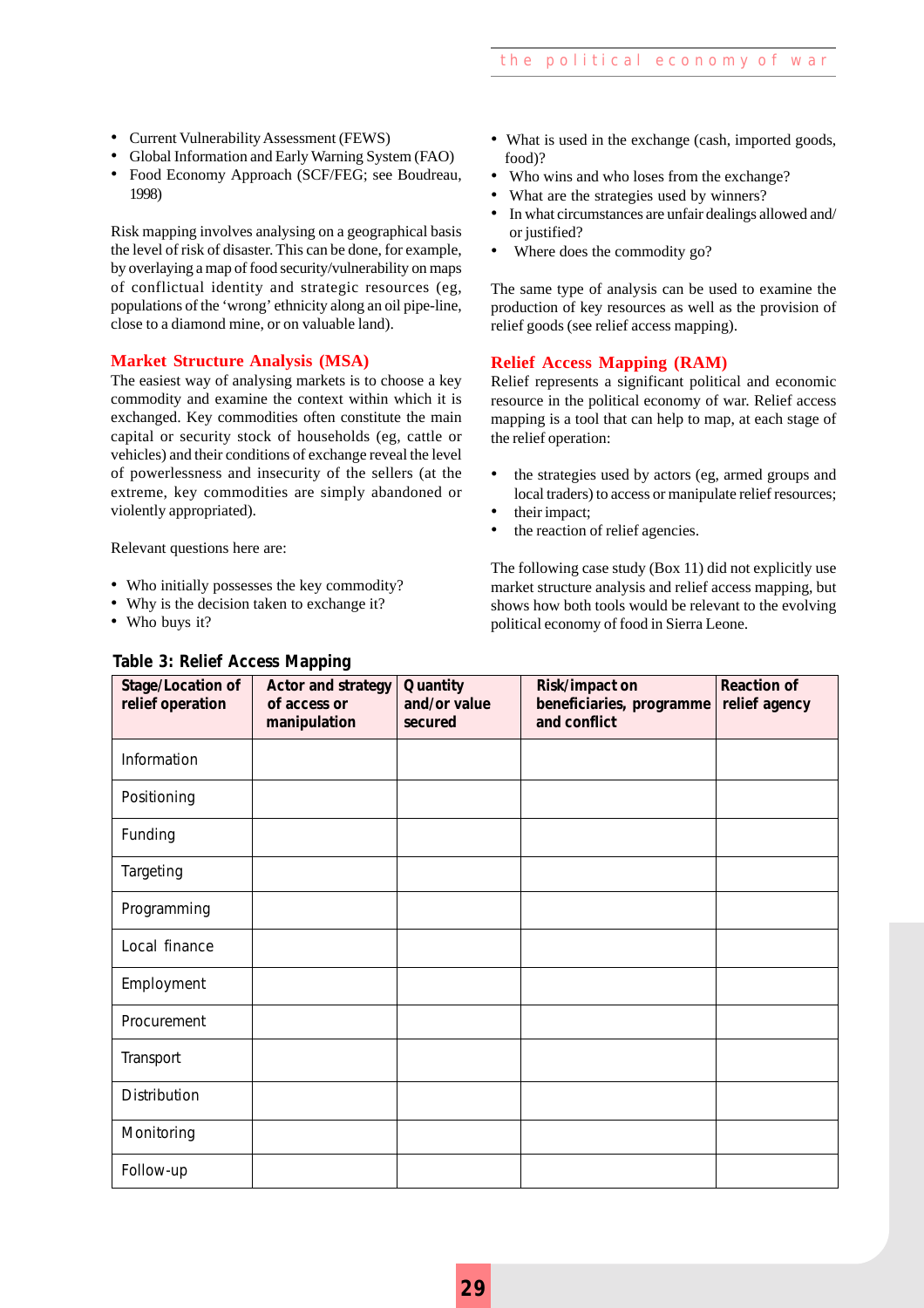#### **Box 10: Political Food in Sierra Leone**

The spotlight on the role of diamonds in the war in Sierra Leone has obscured the importance of food, and its control, as a source of political power.

The opportunities for diamond mining have drawn labour away from agricultural production in the country so that Sierra Leone has, for many years, been importing 'white rice'. Various successive governments have used the control over the distribution of this food as a mechanism for patronage and hence a source of power. Imported rice was directly distributed to the diamond diggers, to the security forces, and then also to civil servants. Political allies of the regime were given the remainder at subsidised prices and could make a huge profit by selling it on at market price. The trade in white rice and illegal diamonds are closely linked: the diamonds earn hard currency – though as most of this is illegal it cannot be returned to the country (and converted into local currency to pay the diggers). The white rice, on the other hand, is paid for in hard currency and generates local currency from its sales. Middlemen, several of them of Lebanese origin, connect the two trades and create the internal flows between hard and local currency.

When, in 1993, the Revolutionary United Front (RUF) was driven back from the diamond mining areas, they started to attack the other link in the chain – the convoys taking food from Freetown to the centres in the east. Later, in 1995, they attacked food convoys to the besieged town of Bo where many internally displaced had gathered. These people, already experiencing malnutrition, were now targeted, and the food was diverted to the mining areas. Humanitarian aid was drawn into this political economy of food, when ECOWAS, after the overthrow of elected President Kabbah, imposed a de facto total embargo against Sierra Leone that lasted from August 1997 until February 1998 when he was restored to power. Although nominally humanitarian food aid was exempted, in practice it was systematically blocked. As Kabbah said from exile: 'Rice is a weapon of war.' Immediately upon his restoration to power humanitarian agencies were urged to bring in large amounts of food to underline that 'Kabbah = food'.

Source: Lefort & Littell, 1998.

#### **Indicators for a Political Economy Analysis**

- Importance of humanitarian aid: share of aid as % of GNP.
- Aid leakage (foreign exchange, taxation, embezzlement, administration costs, etc). Basic accounting to arrive to a leakage ratio (% of goods losts) and an efficiency ratio (price of a good delivered versus initial purchase price).
- Economic inequalities: % of population at different levels of income.
- Capital flows: foreign investment, credit and capital flight (balance of payments).
- Budgetary allocations: military and security expenditures.
- Inflation, consumer price index (key commodities), real wages and purchasing power.
- Economic and food security indexes.

#### **Peace and Conflict Impact Assessments (PCIAs)**

Peace and Conflict Impact Assessments (PCIAs) are frameworks of evaluation which have been developed for relief and/or development practitioners in order to anticipate or assess the impact of programmes in wartorn or conflict-prone areas. Several variants have been proposed (eg, by Anderson, CARE, IDRC). The key issue for a PCIA is the likelihood that a programme will 'foster or support people, structures and processes strengthening the prospects for peaceful coexistence and decrease the likelihood of outbreak, reoccurrence, or continuation of violent conflict' (Bush, 1998). In other words, will development aid (Uvin, 1998) or relief do 'more good than harm' with regard to the exacerbation of the conflict?

The main PCIA is Mary Anderson's 'Do No Harm' framework. 'Do No Harm' recognises that, because of the extreme complexity of war, humanitarian assistance offered with the best of intentions will sometimes have a tendency towards unintended effects which aggravate the conflict. Clearly this is to be avoided, and can be avoided through careful attention to programmatic detail.

The first step in the Do No Harm method is to analyse the context of the conflict, proceeding to a comprehensive identification of its 'dividers' and 'connectors' – the factors that exist, in every conflict situation, which both divide people and connect people. These vary from highly systematic and institutional (eg, systems of legal exclusion or traditions of social interconnectedness and interdependence) to the spontaneous and informal (peace demonstrations, acts of hatred, and symbols of division).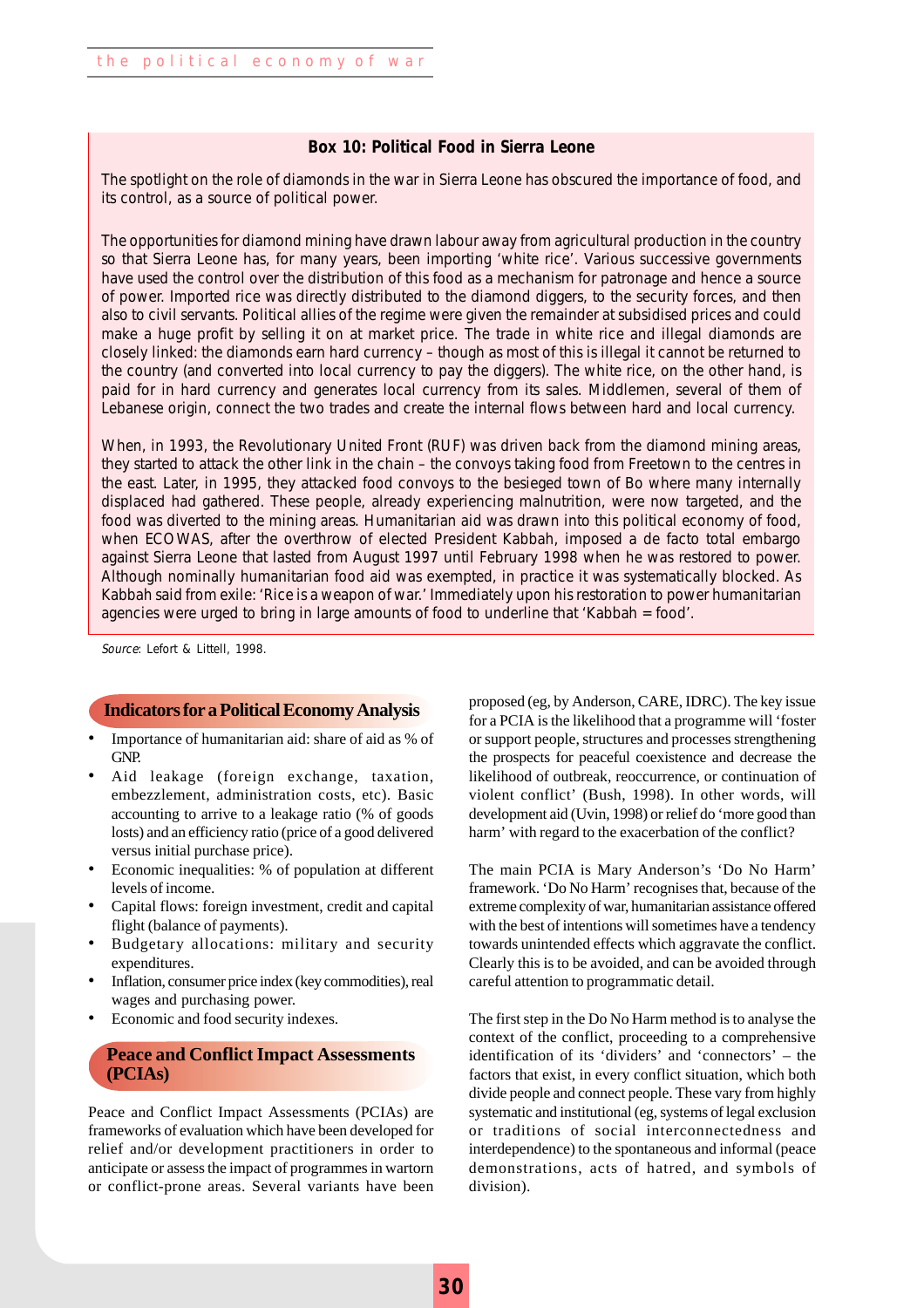The second step is detailed mapping of the relief aid being offered to include every aspect of delivery – where, why, to whom, with whom, how, what, and when. This is necessary because, when aid is delivered amid violent conflict, many of the problems arise from what appear to be only ancillary details (such as decisions about hiring and firing, or how targeting decisions are understood within the community).

The third step is to examine how each dimension of the aid programme impacts upon each of the 'dividers' and 'connectors'. Negative impacts (worsening a division or undermining a connector) or positive impacts (lessening a division or reinforcing a connector) are recorded under the appropriate heading, as divider impacts or connector impacts.

If a negative impact has been detected, time is then devoted to brainstorming for programme options which will improve the situation. These are always at the level of programme delivery itself: identifying a different method of beneficiary selection, a different mode of relief delivery, or a different staffing pattern. The aim is to come up with a way of overcoming the unintended negative impact while still delivering the much needed aid. Conversely, if a positive impact has been detected the aim of the brainstorming is to identify programme options which will strengthen and maintain this good effect.

There are no definitive solutions since each conflict has its own context. However, there has been a large amount of systematic learning through work on the Do No Harm project with numerous international and local agencies. The resulting formulation of key questions, and the many programme options identified to tackle them, are set out in the book *Do No Harm* (Anderson, 1999).

|  |  |  |  |  | Table 4: The Do No Harm Framework |
|--|--|--|--|--|-----------------------------------|
|--|--|--|--|--|-----------------------------------|

| <b>Context of Conflict</b>                                                      |                                                                                                                 |                                                                                                                |                                                                                                 |                                                                          |
|---------------------------------------------------------------------------------|-----------------------------------------------------------------------------------------------------------------|----------------------------------------------------------------------------------------------------------------|-------------------------------------------------------------------------------------------------|--------------------------------------------------------------------------|
| Options to<br>weaken dividers                                                   | Dividers/capacities<br>for war                                                                                  | Aid                                                                                                            | Connectors/capacities<br>for peace                                                              | Options to<br>strengthen connectors                                      |
| Programming steps<br>that may weaken<br>or dissipate any<br>dividers identified | 1. Systems<br>& institutions<br>2. Attitudes<br>& actions<br>3. Values & interests<br>4. Symbols<br>& occasions | Mandate<br>Fundraising<br>Headquarters 2. Attitudes<br>Why<br>Where<br>What<br>When<br><b>Who</b><br>With whom | 1. Systems<br>& institutions<br>& actions<br>3. Values & interests<br>4. Symbols<br>& occasions | Programming steps<br>that may strengthen<br>any connectors<br>identified |
|                                                                                 |                                                                                                                 | By whom<br><b>How</b>                                                                                          |                                                                                                 |                                                                          |

Adapted from Anderson, 1999.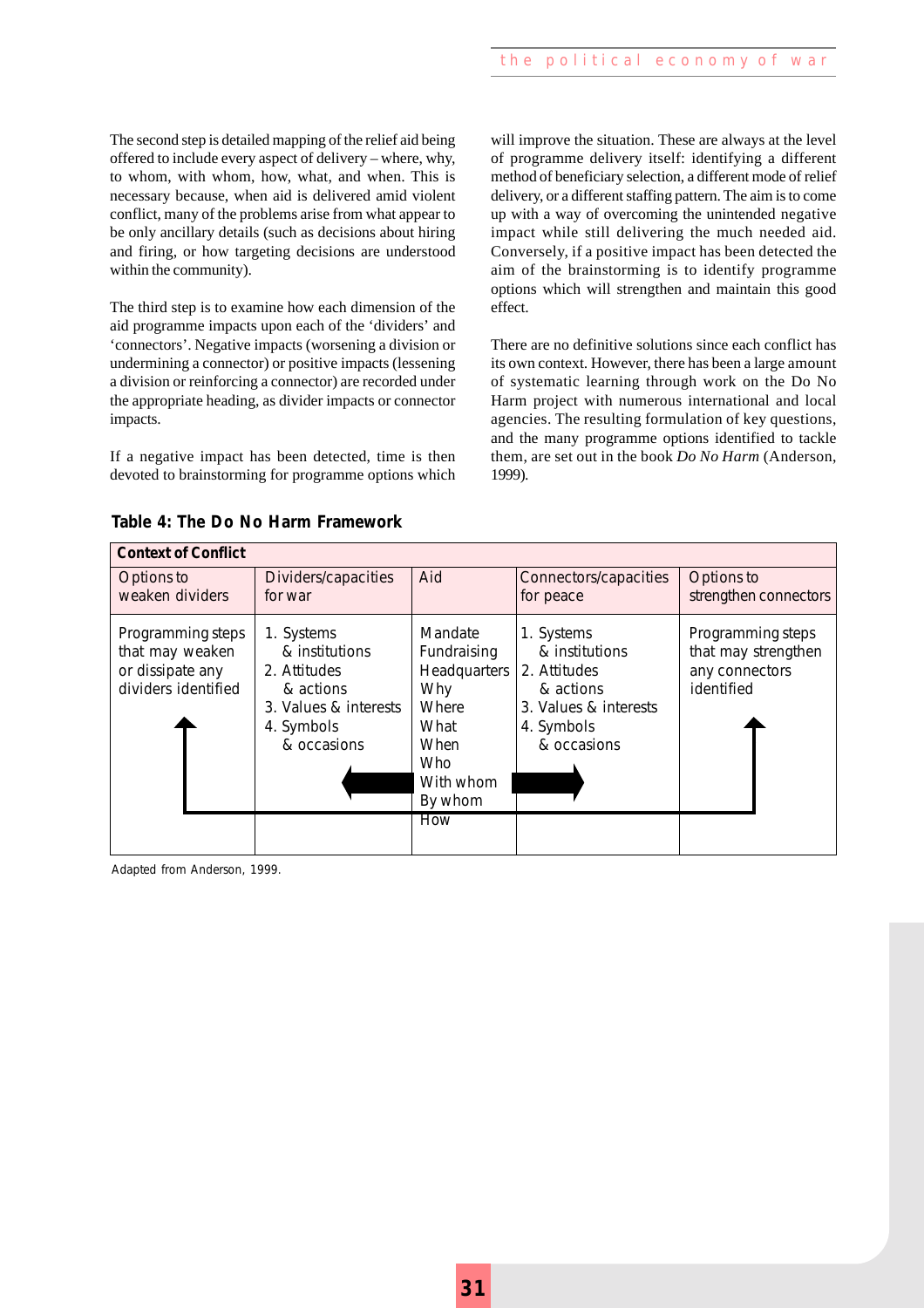## Annex II

## Analysing and Engaging with the Forms of Economic Violence

Economic violence can take various forms, reflecting different contexts and motivations for belligerents, and with differing impacts on losers. This annex covers the most appropriate forms of analysis, and suggests interventions which may be effective.

At the extreme there may be little – short of military intervention – which can be done to offset economic violence when it amounts to a 'scorched earth' policy, as used in some cases of 'ethnic cleansing'. Agencies may be restricted to reporting on the situation, condemning belligerents and engaging in advocacy on behalf of victims. 'Scorched earth' first gained attention as a military strategy, deployed either by an invading army or in the context of counterinsurgency operations so as to deny an armed group the resources of a local area and its population. It implies the comprehensive destruction of local production capabilities and the forced displacement or physical elimination of local communities. Examples are the devastation of areas of Afghanistan's Panshir valley captured by the Taleban, or the destruction of Cambodian urban life under the Khmer Rouge regime in the 1970s. Analysis of this extreme of economic violence may be hampered by the lack of access to affected areas and by an absence of first-hand testimony if few victims are able to escape.

In other circumstances the political economy of conflict is more complex, allowing more options for intervention by relief agencies.

#### **Destruction of Production and Market Infrastructures**

The destruction or removal of physical infrastructure, such as roads, utilities, ports, factories, farmlands, machinery and trucks, and the basis of orderly commercial transactions, such as trust, regulations and financial instruments, can be deliberate or unintended. The impacts include lack of inputs in production (eg, fertilisers, raw materials, tools and spare parts) and loss of access to goods obtained via the market (eg, physical access to markets, modes of payments and use of credit).

*Examples*: Idi Amin Dada's campaign to eliminate the Asian merchant class in Uganda, resulting in economic collapse; requisitioning of civilian trucks for military use; destruction of power stations and bridges by NATO in Serbia; closure of banks and invalidity of Yugoslav currency.

*Analysis*: local agencies or international agencies may report on the extent of physical destruction. Information on market structures is more difficult to assess.

*Intervention*: reconstruction and provision of key means of production (eg, bridges, power stations and seeds) and development of markets where conflict victims are located. Advocacy for the protection of productive civilian infrastructures (application of the Fourth Geneva Convention) and condemnation of the political and deliberate character of destruction.

#### **Economic Sanctions**

Economic sanctions – restrictions on economic relations at an international, domestic, or group level – create shortages in imported goods and the loss of export markets. If the state is able to centralise and mobilise internal resources, and if the economy is sufficiently flexible, sanctions may be withstood by adapting local production, regulating prices or rationing. However, most states or armed groups in contemporary conflicts are weak and domestic economies are inflexible and dependent on imported energy and manufactured goods. The leaders of states or armed groups generally attempt to circumvent sanctions via the parallel economy (eg, smuggling networks in Burundi; Hoskins & Nutt, 1997). These activities, rarely regulated in the interest of the population, can generate huge profits and consolidate the power of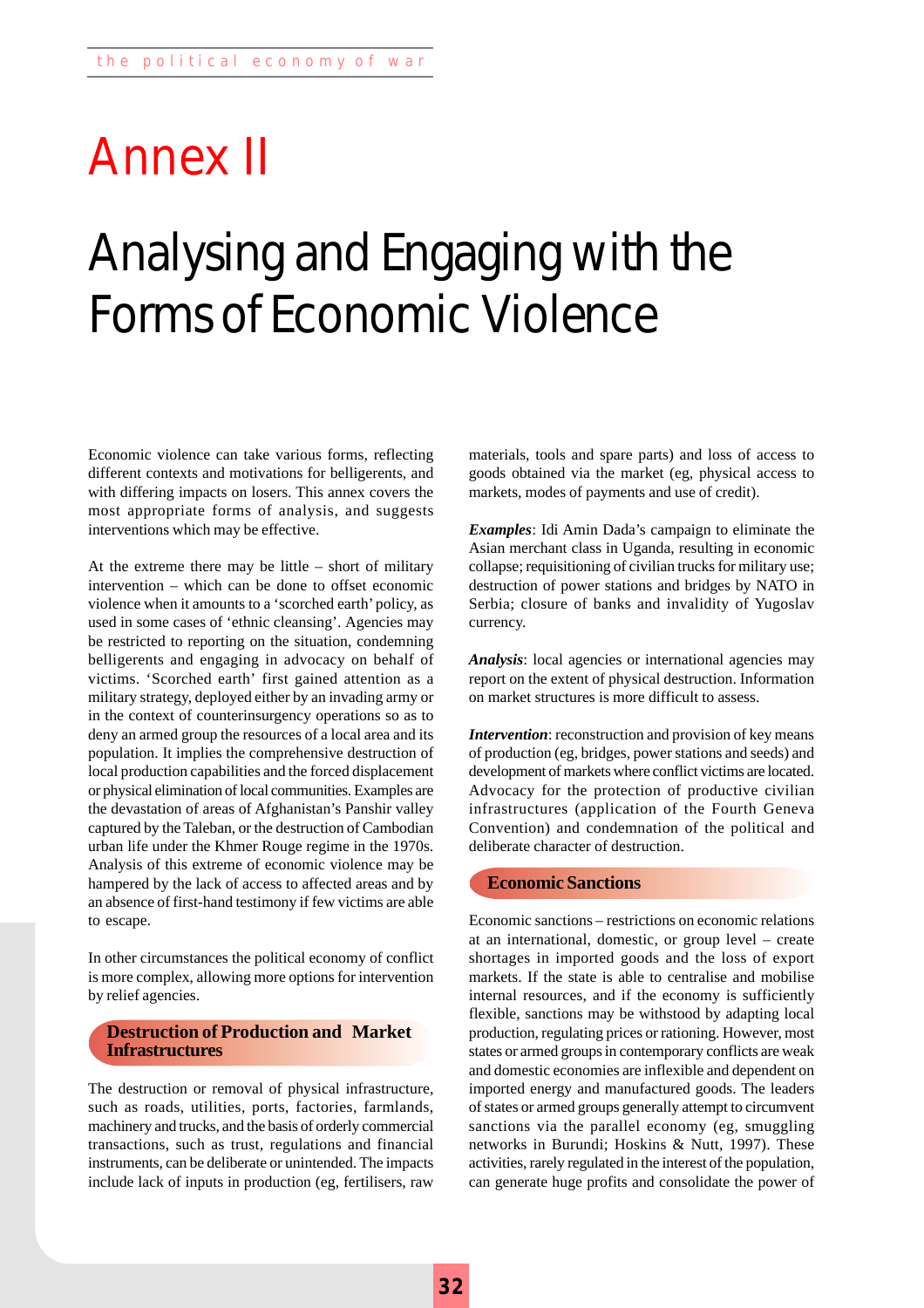criminal gangs and local power holders during and even after the conflict. Sanctions thus have mostly negative consequences for populations but little impact on the resolution of the conflict or on better governance in 'postconflict' situations.

*Examples*: Oxfam was started in 1942 to deliver relief to the population of Athens which was under embargo from the allies. About 200,000 Greeks died during the winter of 1941–42, but the British government did not lift the embargo and Oxfam's operation was a failure. More recently, the sanctions against Iraq since 1991 may have resulted in more than 300,000 excess deaths. Shortages resulting from economic sanctions against Yugoslavia (Serbia) have benefited a wealthy class of smugglers associated with the state authorities, and probably undermined a democratisation process.

*Analysis*: information on sanctions is relatively easy to obtain from authorities imposing them. Information on parallel networks is more difficult to obtain and may require the use of external inquirers, typically local business people or journalists. (For a monitoring of the effects of sanctions, see Garfield, 1999; Van Brabant, 1999b.)

*Intervention*: delivery of relief goods, advocacy for greater market openness by publicising the effects of sanctions and denouncing sanctions and/or the manipulation of the market.

#### **Tax Evasion and Capital Flight**

In 'classic' state war economies, governments raise taxation and mobilise capital (and savings) to finance the war effort. In 'new' war economies, however, the objective of belligerents might not be to win the war at all costs, but to profit from the war at the lowest cost. The tax base and tax system is generally weak in the first place, and high levels of tax evasion and capital flight drastically reduce public services and productive investments. The urban wealthy are often the first to flee, taking their savings with them and leaving behind businesses with neither cash nor management.

*Examples*: many Serbian politico-businessmen in Bosnia evaded taxation on their profitable commercial activities but maintained their power base through donations to the VRS (Serb Army) and militias.

*Analysis*: information on public finances can be obtained from governments or the IMF (eg, tax revenue; balance of payments; comparison of *GDP* trends with falling tax receipts). Data on the finances of armed groups is much harder, if not impossible, to obtain. Capital flight is also difficult to assess and requires banking information which is often confidential.

*Intervention*: assist the government in maintaining transparent tax revenues. Lobby TNCs for transparency in payment of taxes. Advocate freezing of capital/financial assets to prevent capital flight.

#### **Distorted Budget Allocations and Slush Funds**

During wartime the public budget is highly distorted in favour of security expenditure at the expense of the economic, health and education sectors. There is also an uneven allocation of public funds in favour of key towns controlled by the government which disadvantages rural areas and towns controlled by opposing armed groups. Furthermore a significant proportion of public revenue can be directed to slush funds for personal gain, or to parallel military budgets.

*Examples*: In Angola during the mid-1990s, 30 per cent of the budget was allocated to military expenditure and 20 per cent was 'unrecorded' (ie, used for parallel budgets). The provinces, with two-thirds of the total population, received less than 15 per cent of actual budget expenditure. Expenditure was concentrated in the capital, going mainly on subsidies to water, electricity, gas, education, and health for a privileged minority.

*Analysis*: if reliable public budgets exist a detailed analysis of planned and actual expenditure can provide an understanding of government priorities.

*Intervention*: budgetary assistance earmarked for specific purposes; advocacy of transparency and the provision of minimal public entitlements including preventive health measures.

#### **Inflation, Weak Currency Exchange Rates and Devaluation**

The financial context of a war is crucial to the economic security of populations. During a period of inflation people's purchasing power is eroded if salaries do not keep up with rising prices, and the value of savings is eroded. People avoid using the weakening currency, moving towards subsistence, barter or the use of foreign currencies. This further decreases the value of the currency, fuels continuing inflation, and increases the relative prices of imports.

*Examples*: a monetary reform in Angola in 1990, replacing the severely depreciated currency with a new one, caused direct losses for those holding cash, especially in rural areas. The reform achieved neither of its two main goals – to reduce the excess of cash (liquidity) in the economy resulting from the government's printing of banknotes, and to destroy the value of cash held by the UNITA rebels. The initial deflation was short-lived, as the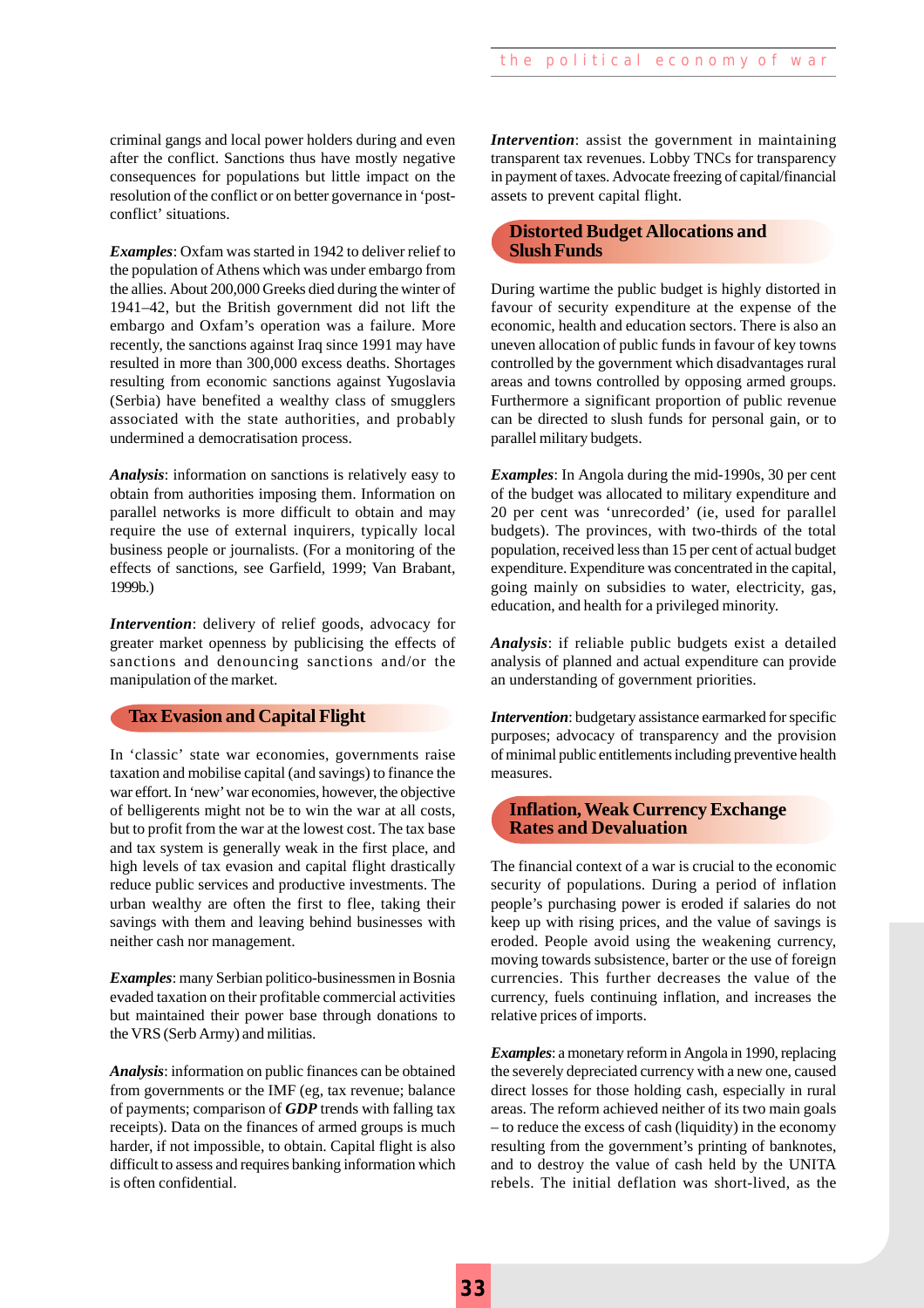government continued printing banknotes to meet its **Economic Discrimination/Exclusion** growing fiscal deficit. UNITA for its part had easy access to foreign currency – through US/South African support and diamonds sales – and ended up benefiting from a reform that proved highly unpopular and discredited the government.

*Analysis*: inflation can be followed through official figures (National Bank, statistical institutes) or through regular monitoring of prices of essential goods. Information on exchange rates is available from official sources or can be estimated through a survey of the parallel market. In both cases, local surveys carried out by agencies can provide a different picture from that conveyed by official national figures.

*Intervention*: agencies can influence these mechanisms, although often only to a very limited degree, by managing their cash inflow into the economy; advocacy for intervention of international financial institutions.

#### **Economic Neglect**

Armed groups tend to concentrate on military and commercial activities directly affecting their control, and to overlook their responsibility towards populations under their legitimate or de facto authority. Relief agencies should be well aware of their role as social welfare providers within a 'political economy of neglect', and the substitution effect that this has in freeing resources and labour for the pursuit of war. The strategy used by some aid agencies is to minimise external inputs and to support local efforts. In the absence of a viable alternative local form of authority and welfare system, aid agencies should also co-opt or involve commanders by inviting them to participate in meetings or project visits to get them to assume responsibility for civilian welfare.

*Examples*: commanders/warlords in Liberia; enclave oil and diamonds economies in Angola; the LTTE in Sri Lanka; the main Kurdish parties in Northern Iraq.

*Analysis*: neglect can be analysed through the implementation of the national budget (allocation to public services), and the amount and nature of foreign aid, as well as by considering a population's access to resources and by vulnerability assessments. Neglect by non-state actors concerns mostly the structure of the economy (eg, dominance of low-employment mineral sectors and absence of external private interest in other sectors such as agriculture or peripheral regions such as remote regions). It also concerns relations of production (eg, absence of unions to improve workers' salaries and working conditions).

*Intervention*: providing relief goods and services; assisting in local development; advocacy for better public services and greater care for populations.

Before being subject to physical violence, politically targeted groups can suffer from the loss of jobs and access to markets. In turn these losses can push excluded groups towards a more violent relationship with the rest of society. Besides fuelling the logic of confrontation, this exclusion has negative consequences on production systems resulting in the withdrawal of labour and resource inputs.

*Examples*: Serbs and Croats losing their jobs, respectively in Croatia and Serbia. Serb policemen fired by Croatian authorities had every incentive to join a paramilitary group.

*Analysis*: exclusion can be detected through official policies or through specific surveys.

*Intervention*: providing aid to both displaced and local populations; using expatriate staff who speak the local language and thus not needing local staff with foreign language skills; weakening divisions in wartime markets by channelling assistance through a diversity of groups and promoting inter-group exchanges; reinforcing people's shared interests, for example by taking decisions through public debate, using committees or existing local leadership structures; protecting employment and access to markets by promoting tolerance and opposing marginalisation.

#### **Asset Stripping/Transfer**

Shortages and insecurity can push vulnerable populations to exchange their assets for essential goods or protection, or to move out of conflict areas. Buyers can profit significantly, tempting them to sustain or increase their profits by promoting shortages (eg, by embargoes and by speculation and hoarding) and violence (including violent appropriation or looting; see below). This process is assisted by the political marginalisation of losers and the impunity of winners, who behave as free agents. The winners are often powerful local actors from a dominant politico-military group, or may belong to the same political group as the losers, but with privileges derived from their wealth and key role in sustaining trading networks.

*Examples*: sale of household goods at bargain prices in the former Yugoslavia, especially in enclaves such as Sarajevo. Sale or barter of cattle by Dinkas in Southern Sudan.

*Analysis*: an analysis of the markets (who sells, who buys), monitoring of prices (which goods or services go up or down), and critical examination of motivations for exchanging assets and of how markets are regulated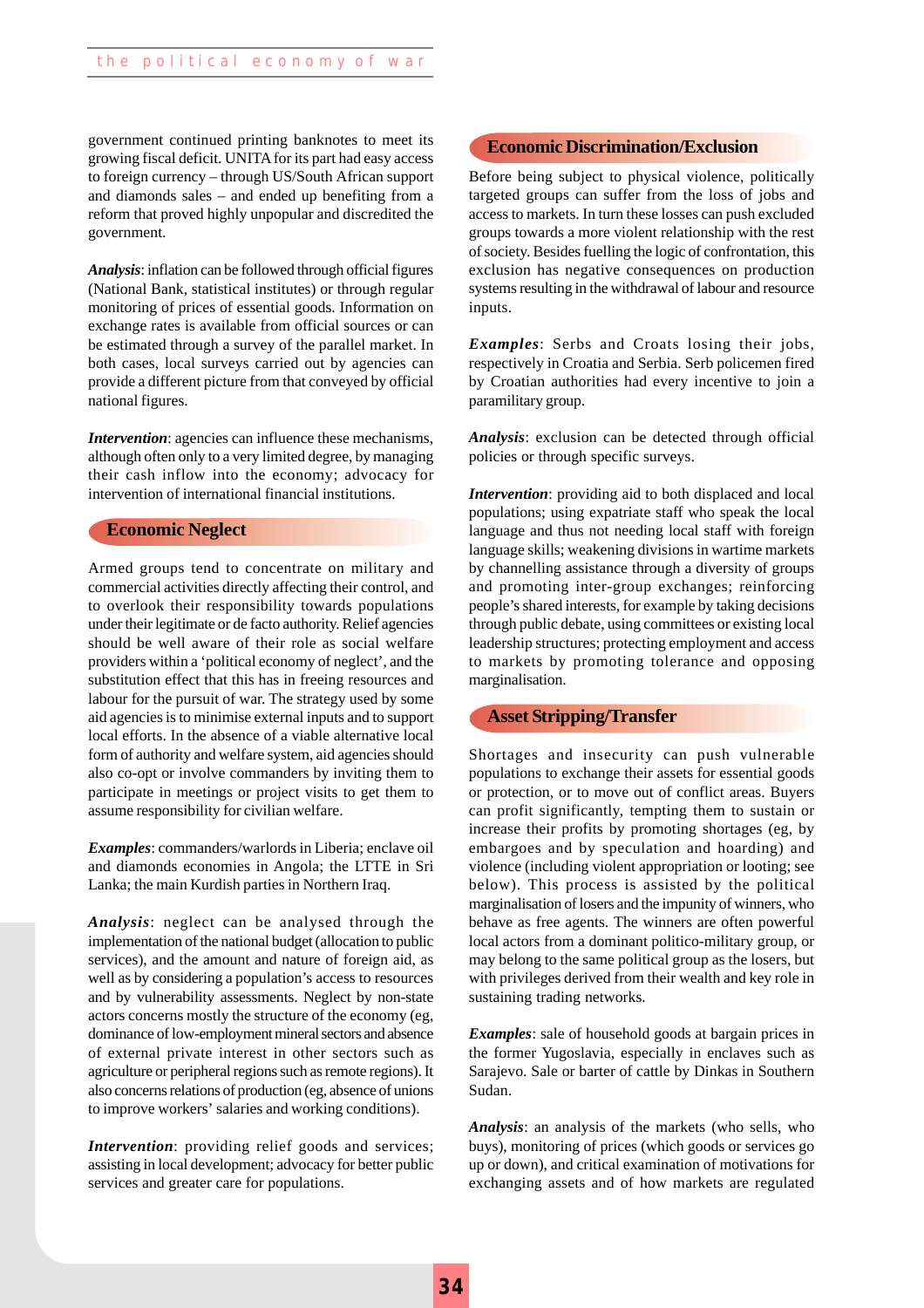(trust, authority, violence). These approaches can help to quantify the extent of coercion and power relations and the level of manipulation by powerful buyers.

*Intervention*: supporting access to markets by providing the most vulnerable with ways of obtaining cash or overvalued goods (relief food; cash for work; targeting employment opportunities; supporting the prices of goods they produce/own by facilitating access to markets; direct purchasing; or banning imports of relief goods that are already produced locally). Agencies can agree on set prices to limit the inflationary and distributional effects of aid on specialised labour and services. Finally, agencies can advocate political empowerment of vulnerable groups and support representative and legitimate governance.

#### **Banditry and Looting**

Banditry and looting are extreme forms of asset transfer, involving violent extortion rather than exchange and blurring the border between crime and armed conflict. They can be random acts performed by rogue armed units, or part of a systematic pattern of asset transfer between groups. Cattle raiding, pillage and car-hijacking belong to this category.

*Examples*: the systematic looting which accompanied ethnic cleansing in Croatia and Bosnia was both assisted and promoted by the recruitment of criminals into paramilitary units. Criminal participation in factions in Sierra Leone had a similar effect in the conflict over territorial control.

*Analysis*: mapping out areas of insecurity associated with banditry and looting, and examining the level of involvement of armed groups. Is it the result of poverty among soldiers, or rather the accumulation of wealth by politico-military groups? Is it random, or part of a political campaign targeting specific groups? Who participates in the network of commercialisation of the looted goods? Are there means of pressure at any level (responsibility of area commander or traders)?

*Intervention***s**: Restricting interventions to 'life-saving' activities and lowering the value of aid can reduce incentives for looting it. Dispersing or packaging aid, or keeping the timing and location of deliveries secret, can reduce the opportunity for looting. Risks can also be displaced by publicly announcing a food convoy in a different location, or by instituting a ceasefire. Conversely, informing communities of future aid deliveries and giving details of thefts may reduce the impunity of looters, as may the clear identification or 'tagging' of aid. People can be less vulnerable if they hide goods, set up a self-defence unit or bring in opposing armed groups or peacekeepers, or if relief is provided after looting. Feeding or providing alternative economic activities for fighters, as well as allying the community with the armed group, can decrease the risk of looting.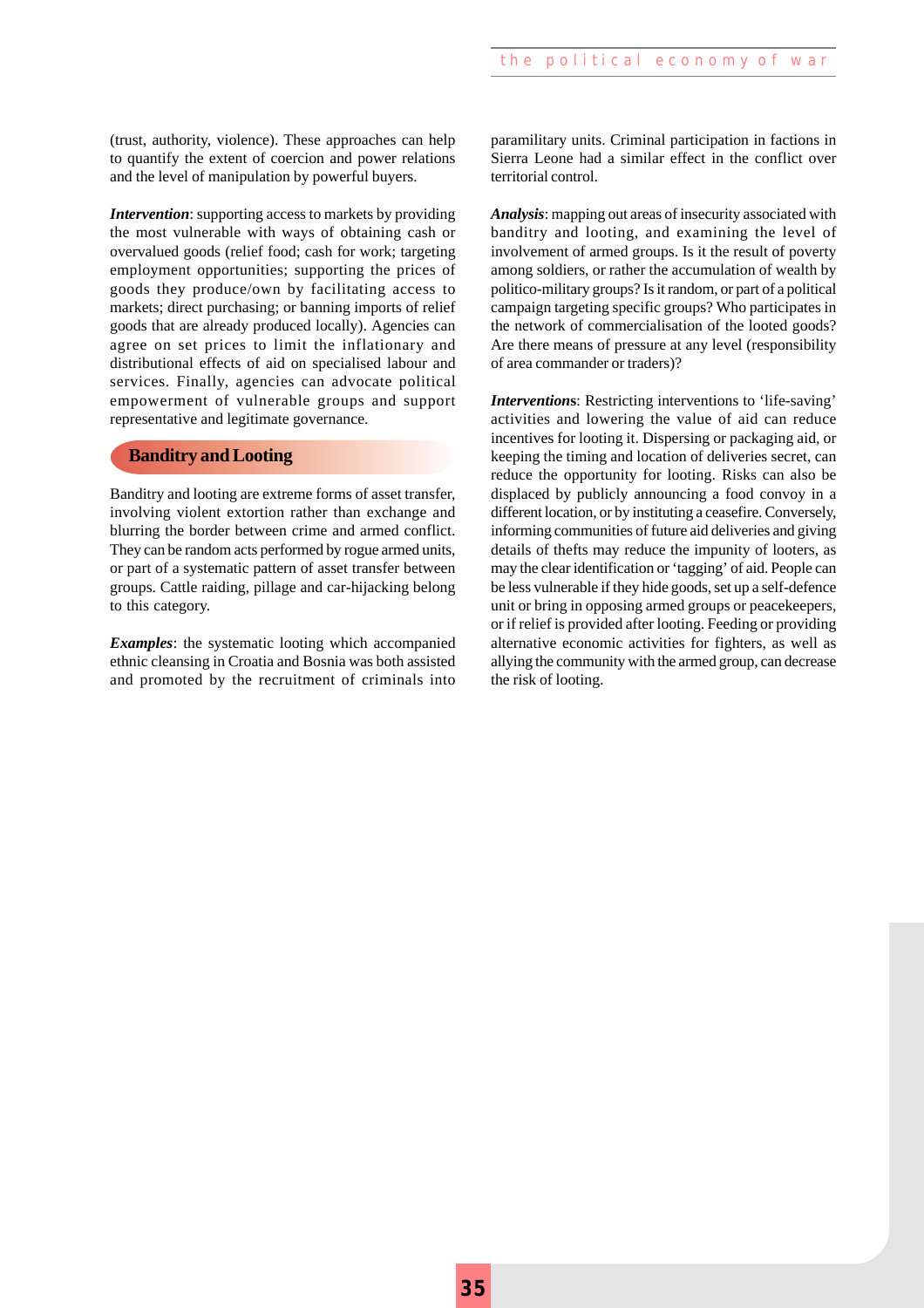## **Notes**

- <sup>1</sup> While significant, it is important not to over-emphasise the financial aspects of a conflict and lose sight of the political and social aspects. Thus, a political economy approach attempts to balance the different factors influencing human conduct, including psychological dimensions, and emphasises the ideas of conflict and division within society.
- <sup>2</sup> A formal economy is regulated in order to ensure broad societal goals such as the provision of public goods in the form a health services, or the right to private property – defined by a political system. The most visible mode of regulation is taxation by the state. An informal economy is not regulated, or is regulated outside the legal framework of a society.
- <sup>3</sup> For a study of the political economy of war in Liberia and its implications for relief agencies, see Atkinson, 1997. <sup>4</sup> Advocacy or political action by relief agencies do not need to be public. The action of ICRC in this regard is an example.
- <sup>5</sup> Corruption and the misuse of aid are not only external phenomena. The lack of supervisory and accountable structures, the pressure for disbursement, prevailing poverty and rampant corruption in the target country, and the lack of openness on the matter, all result in increased risks of corruption (Cremer, 1998).
- <sup>6</sup> ICRC defines economic security as 'the situation of a family or of a community of families when they are economically self-sufficient because their means of production allow them to meet, on the long term, their essential economic needs (or obligatory economic expenditures) as defined by their biology, by their environment and by their cultural standards.' The term economic security is sometimes replaced by livelihood security.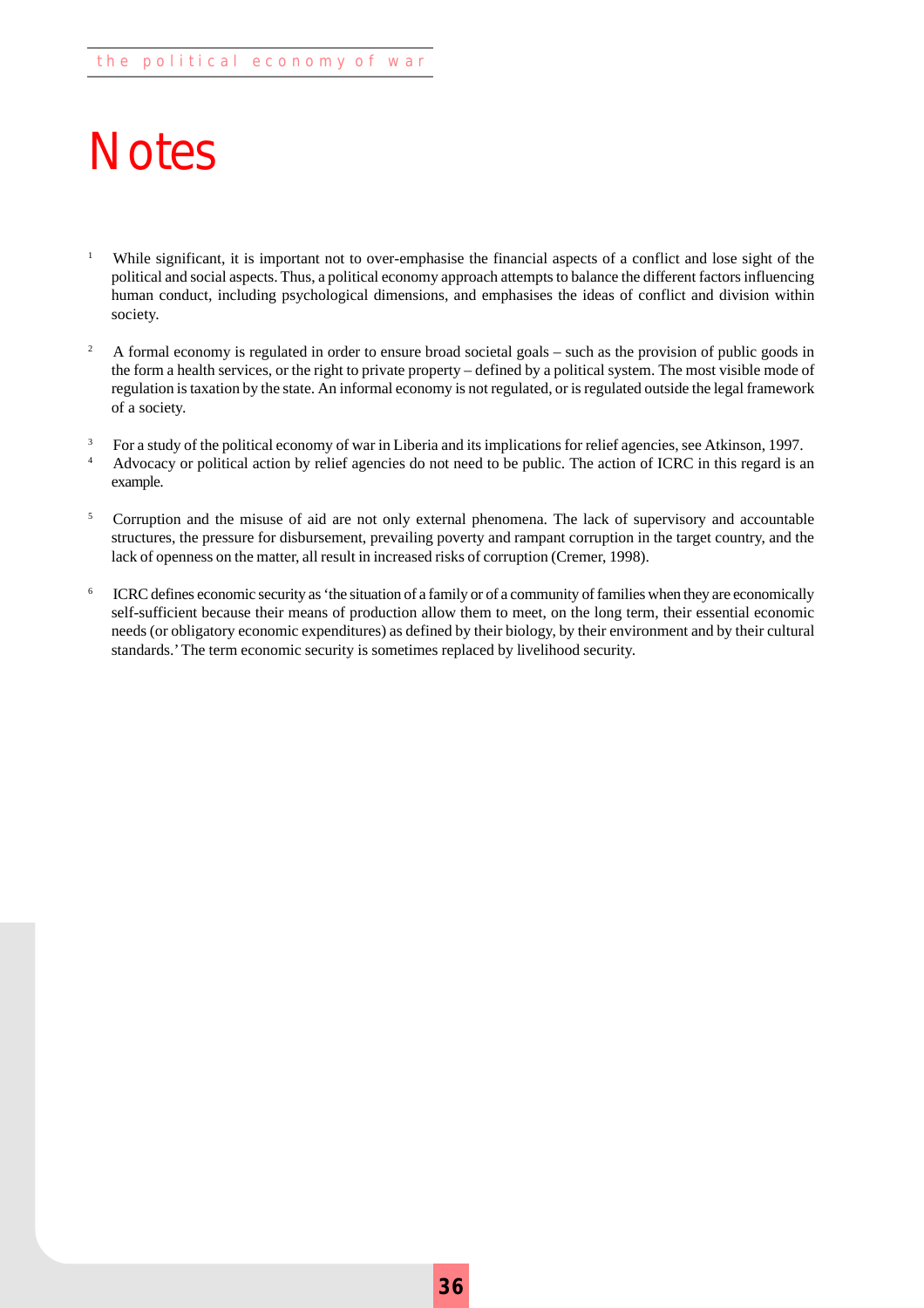## References and Further Reading

*Note*: For an extensive coverage of the existing literature on the political economy of war, see: Le Billon, P (2000) The Political Economy of War: an Annotated Bibliography (London: ODI) <www.odi.org.uk/hpg/warecons.html>

Adams, R (1996) 'Humanitarian Action in War: Aid, Protection and Impartiality in a Policy Vacuum' Adelphi Paper No 305 (London and Oxford: IISS, Oxford University Press).

Anderson, M B (1999) *Do No Harm: How Aid Can Support Peace – or War* (Boulder, USA: Lynne Rienner).

Atkinson, P (1997) *The War Economy in Liberia: A Political Analysis* RRN Network Paper No 22 (London: ODI).

Berdal, M & Keen, D (1997) 'Violence and Economic Agendas in Civil Wars: Some Policy Implications' in *Millenium: Journal of International Studies* No 26(3): 795–818.

Berdal, M & Malone, D (eds) (2000) *Greed and Grievance: Economic Agendas in Civil War* (London & Boulder, USA: Lynne Rienner).

Bojicic, V & Kaldor, M (1997) 'The Political Economy of the War in Bosnia-Hercegovina' in M Kaldor & B Vashee (eds) *Restructuring the Global Military Sector* Vol 1 (London: Pinter).

Boudreau, D (1998) *The Food Economy Approach: a framework for understanding rural livelihoods* RRN Network Paper No 26 (London: ODI).

Bougarel, X (1996) 'L'Economie du Conflit Bosniaque: Entre Predation et Production' in F Jean & J F Rufin (eds*) Economie des Guerres Civiles* (Paris: Hachette).

Bradbury,M , Leader, N & Mackintosh, K (2000) 'Agreement on Ground Rules' in South Sudan, HPG Report No 4 (London: ODI).

Bush, K (1998) 'A Measure of Peace: Peace and Conflict Impact Assessment (PCIA) of Development Projects in Conflict Zones' a Peacebuilding and Reconstruction Program Initiative Working Paper, No 1, March 1998 (Ottawa: IDRC).

Carbonnier, G (1998) 'Conflict, Postwar Rebuilding and the Economy: A Critical Review of the Literature' Occasional Paper No 2 (Geneva: UNRISD and War-torn Societies Project).

Carbonnier, G & Fleming, F (2000) *War, Money and Survival Forum* (Geneva: ICRC).

Chingono, M (1996) *The State, Violence and Development: The Political Economy of War in Mozambique 1975–1992* (Avebury: Aldershot).

Collier, P (1999) 'On the Economic Consequences of Civil War', Oxford Economic Papers 51: 168–83.

Cremer, G (1998) 'On the Problem of Misuse in Emergency Aid' in *Journal of Humanitarian Assistance* (June).

Davies, R (1995) 'Economic Implications of Humanitarian Aid in War-torn Areas and Poor Host Countries' in *Journal of International Relations* 3(1): 49–59.

Destexhe, A (1993) *L'Humanitaire Impossible, ou deux siècles d'ambiguïté* (Paris: Armand Colin).

de Waal, A (1990) 'A Re-assessment of Entitlement Theory in the Light of Recent Famines in Africa' in *Development and Change* 21(3): 469–490.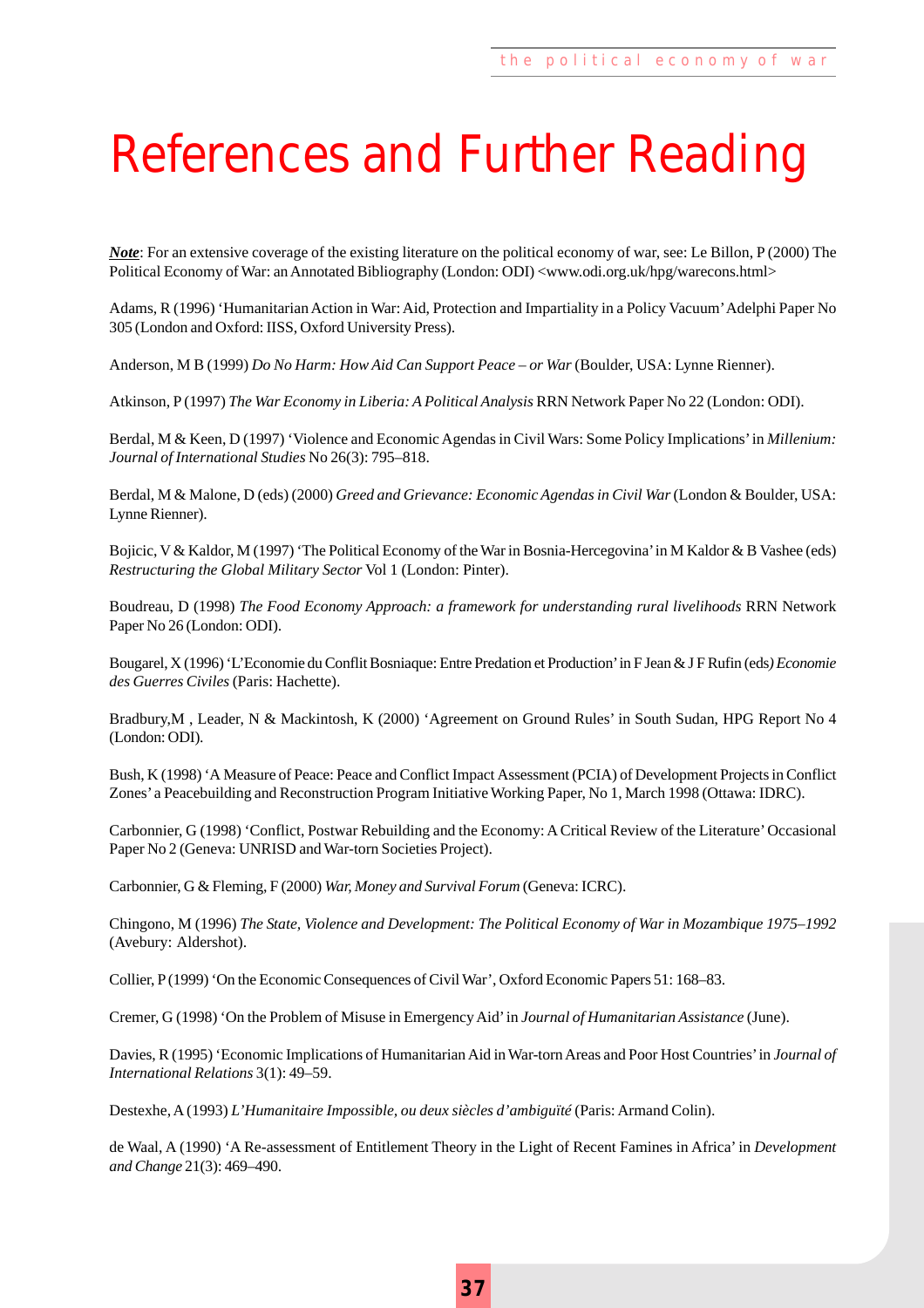de Waal, A (1997) *Famine Crimes: Politics and the Disaster Relief Industry in Africa* (Oxford: James Currey).

Duffield, M (1994) 'The Political Economy of Internal War: Asset Transfer, Complex Emergencies and International Aid' in J Macrae & A Zwi (eds*) War and Hunger: Rethinking International Responses to Complex Emergencies* (London: Zed Books).

Duffield, M (1998) 'Post-Modern Conflict: Warlords, Post-adjustment States and Private Protection' in *Civil Wars* 1(1): 66–102.

Duffield, M, Karim, A, & Macrae, J (1996) 'Operation Lifeline Sudan: a review report prepared for UNDHA'.

Garfield, R (1999) *The Impact of Economic Sanctions on Health and Well-being* RRN Network Paper No 31 (London: ODI).

Global Witness (2000) Website: www.oneworld.org/globalwitness/

Hendrickson, D (1998) *Humanitarian Action in Protracted Crises: The New Relief 'Agenda' and its Limits* RRN Network Paper No 25 (London: ODI).

Hoskins, E & Nutt, S (1997) *The Humanitarian Impact of Sanctions on Burundi* (Providence: Brown University, The Watson Institute).

International Alert (2000) *The business of peace: The private sector as a partner in conflict prevention and resolution* (London: International Alert).

Jean, F (1996) 'Aide Humanitaire et Economie de Guerre' in F Jean & J-C Rufin (eds*) Economie des Guerres Civiles* (Paris: Hachette).

Joint Evaluation of Emergency Assistance to Rwanda (1996) (Steering Committee of the Joint Evaluation of Emergency Assistance to Rwanda).

Kaldor, M (1999) *New and Old Wars: Organized Violence in a Global Era* (Cambridge: Polity Press).

Keen, D (1994) *The Benefits of Famine: a Political Economy of Famine and Relief in Southwestern Sudan, 1983-1989* (Princeton: Princeton University Press).

Keen, D (1998) 'The Economic Functions of Violence in Civil Wars', Adelphi Paper No 320 (Oxford: Oxford University Press).

Leader, N (1999) 'Humanitarian Principles in Practice: A Critical Review' RRN Discussion Paper (London: ODI).

Lefort, P & Littell, J (1999) 'Food and Terror in Sierra Leone' in *Geopolitics of Hunger* (Paris: PUF/Action against Hunger).

Le Billon, P (2000) *The Political Economy of War: An Annotated Bibliography* (London: ODI).

Le Sage, A L (1998) 'Engaging the Political Economy of Conflict: Towards a Radical Humanitarianism' in *Civil Wars* 1(4): 27–55.

Macrae, J & Leader, N (2000) 'Shifting Sands: The Search for 'Coherence' between Political and Humanitarian Responses to Complex Emergencies' HPG Report 8 (London: ODI).

Macrae, J & Zwi, A (1994*) War and Hunger. Rethinking International Responses to Complex Emergencies* (London: Zed Books).

Musah, A F & Fayemi, J K (eds) (2000) *Mercenaries: An African Dilemma* (London: Pluto Press).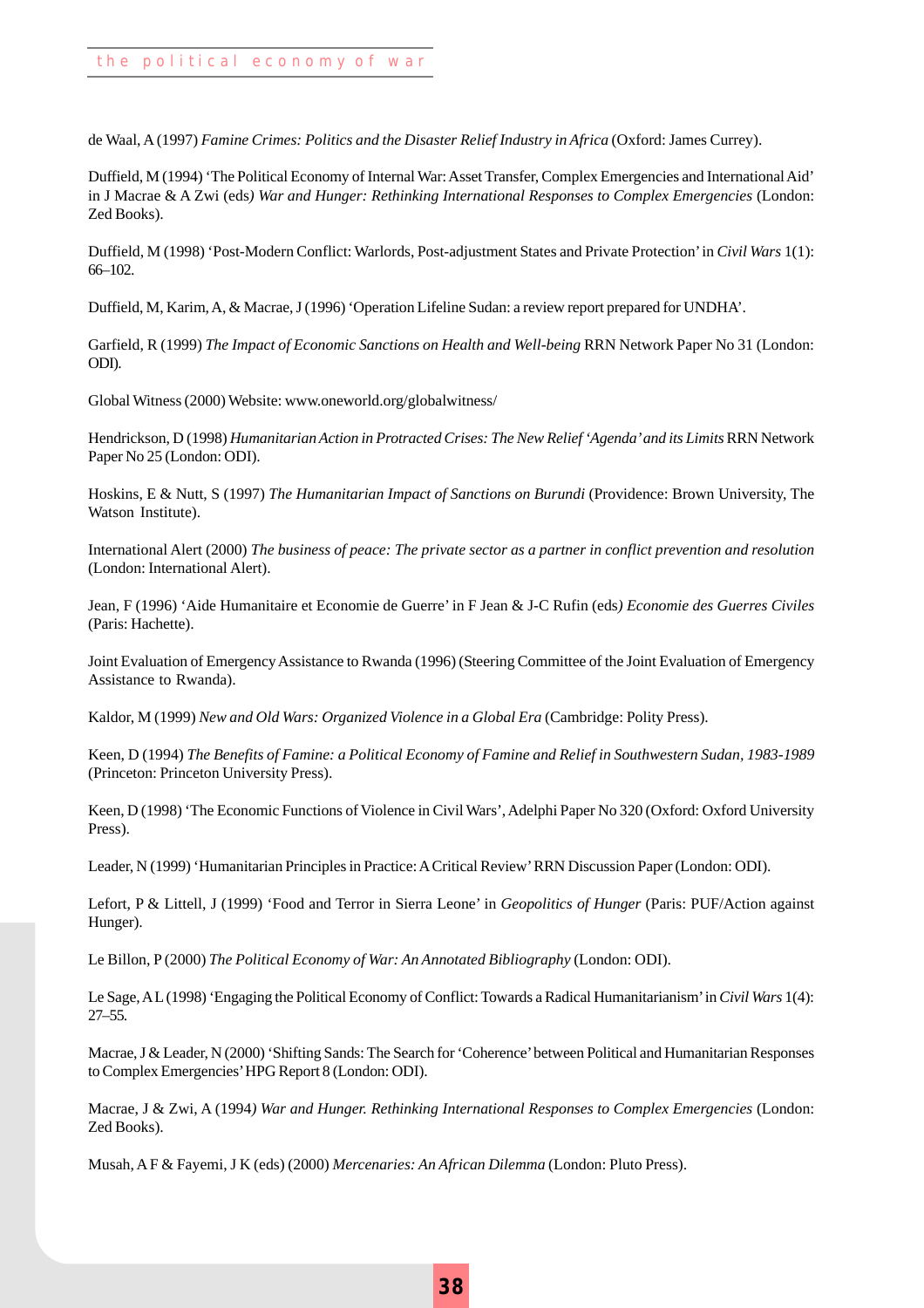Mwanasali, M (1999) 'The View from Below' in M Berdal & D Malone (eds*) Greed and Grievance: Economic Agendas in Civil Wars* (Boulder, USA: Lynne Rienner).

Pastor, M & Boyce, J K (2000) 'El Salvador: Economic Disparities, External Intervention, and Civil Conflict' in E W Nafziger, F Stewart & R Vayrynen (eds) *Weak States and Vulnerable Economies: Humanitarian Emergencies in Developing Countries* Vol 2 (Oxford: Oxford University Press).

Paul, D (1999) 'Protection in Practice: Field-Level Strategies for Protecting Civilians from Deliberate Harm' RRN Network Paper No 30 (London: ODI).

Pictet, J (1979) *The Fundamental Principles of the Red Cross* (Geneva: Henry Dunant Institute).

Prendergast, J (1996) *Frontline Diplomacy: Humanitarian Aid and Conflict in Africa* (Boulder, USA: Lynne Rienner).

Reno, W (1998) *Warlord Politics and African States* (Boulder, USA: Lynne Rienner).

Rufin, J–C (1996) 'Les Economies de Guerre dans les Conflits Internes' in J Francois and J-C Rufin (eds) *Economie des Guerres Civiles* (Paris: Hachette).

Shearer, D (1999) *Private Armies and Military Intervention* (London: Oxford University Press).

Slim, H (1996) 'Doing the Right Thing: Relief Agencies, Moral Dilemmas and Moral Responsibility' in *Political Emergencies and War: Studies on Emergencies and Disaster Relief, 1997* (Uppsala, Sweden: Nordiska Afrikainstitutet).

Stewart, F & Fitzgerald, V (eds) (2000) *War and Underdevelopment: the Economic and Social Consequences of Conflict* (Oxford: Oxford University Press).

Stockton, N (1996) 'Defensive Development? Re-examining the Role of the Military in Complex Political Emergencies' in *Disasters* 20 (2): 144–148.

Turton, D (ed) (1997) *War and Ethnicity: Global Connections and Local Violence* (Rochester, USA: University of Rochester Press).

United Nations (1998) The Causes of Conflict and the Promotion of Durable Peace and Sustainable Development in Africa. Report of the Secretary-General to the United Nations Security Council, 16 April 1998 (New York: United Nations).

Uvin, P (1998) *Aiding Violence: The development enterprise in Uganda* (West Hartford: Kumarian Press).

Uvin, P (1999) *The Influence of Aid in Situations of Violent Conflict* (Paris: OECD/DAC).

Van Brabant, K. (1999a) 'Can sanctions be smarter? The current debate'. Report of a conference held in London, December 1998. See <www.odihpn.org.uk/bookreviews>.

Van Brabant, K (1999b) Sanctions: The current debate. An annotated bibliography. See <www.odihpn.org.uk/ bookreviews>.

Van Brabant, K (2000) *Operational Security Management in Violent Environments. A field Manual for Aid Agencies* HPN Good Practice Review No 8 (London: ODI).

Weissman, F (1996) L'Aide Humanitaire dans la Dynamique du Conflit Liberien (Paris: Fondation Médecins Sans Frontières) May 1996, unpublished manuscript.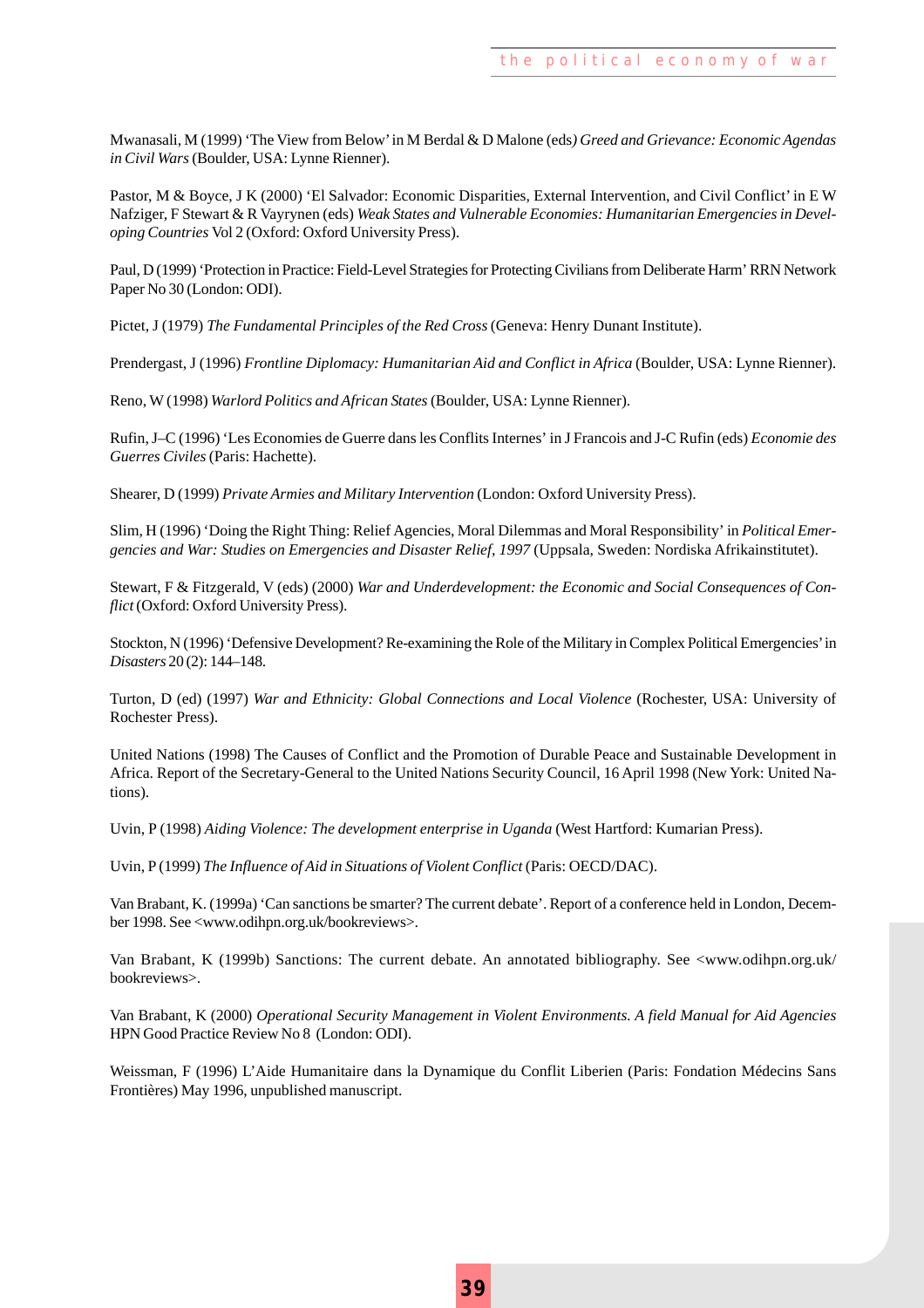## The Humanitarian Practice Network – HPN

(formerly the Relief and Rehabilitation Network **–** RRN)

The Humanitarian Practice Network (**HPN)** is the new name for the Relief and Rehabilitation Network (RRN). As from 1 April 2000 the new **HPN** will continue the work of the former RRN in contributing to improved practice in the humanitarian field, but with several important changes.

The success of the RRN/HPN in producing objective, analytical and accessible material was confirmed by the conclusions of a recent independent external review (Sept–Nov 1999). The review also found that humanitarian practitioners are increasingly using its publications and that the Network compares very favourably with other professional information services. As a result of the review the purpose of the Network has been re-articulated to emphasise its role of stimulating critical analysis, advancing the professional learning and development of those engaged in and around humanitarian action, and improving practice.

#### **Why the name change?**

The use of the word 'humanitarian' in the Humanitarian Practice Network is more in tune with today's way of thinking, and 'practice' reflects all that we do and who we target.

#### **What else is changing?**

Publishing will remain **HPN**'s primary activity. Good Practice Reviews, published once a year as the flagship publication, will remain as management reference guides on a particular topic – but with the further aim of being used as training manuals by specialist training organisations. Network Papers will be produced three times a year as a critical review of a specific thematic or sectoral topic, or an analytical and critical reflection of a particular approach in a specific country/region. The successor to the Newsletter will be published twice-yearly as a resource document with updates, practice notes and features.

The **HPN** website will become a key reference site for those in the humanitarian field, providing a resource gateway into the humanitarian sector. It will store the majority of past publications in English and French which can be downloaded for free. The value of the

website will be enhanced by the number of organised web-links to key players in the sector, strengthening the thematic search function, creating a profile of masters and training courses relating to the humanitarian sector, and having a conference and educational/training courses announcement page. More opportunity for feedback will be possible through the enhanced website and, where authors agree, readers will be able to dialogue directly with them.

### **How do I join?**

The **HPN** Newsletter is FREE to all on request. Full membership to the **HPN** costs only £20.00 per year (£10.00 for students) and entails automatic receipt of all **HPN** publications as they are produced, as well as a discount when ordering back copies. A number of FREE subscriptions are available to those actively involved in humanitarian assistance operations or in ongoing activities in countries experiencing complex political emergencies.

If you would like to subscribe to the **HPN**, visit our website <www.odihpn.org.uk> and subscribe on-line. Alternatively, contact the **HPN** via email at <hpn@odi.org.uk> or at the address below and the Network will mail you a copy of the latest newsletter, which contains a registration form.

#### **Newsletters**

HPN Newsletters provide a forum for brief reflections on current developments in the field, key policy issues, etc. Hard copies of the Newsletter are available FREE and an electronic version can be downloaded from the **HPN** website.

#### **Placing a Publications Order**

Network Papers £5.00/3.50\* + p&p Good Practice Reviews £10.00/7.50\* + p&p (£14.95 for Good Practice Review 8 + p&p)) Newsletters FREE

\*A discount rate applies to HPN members who purchase back or additional copies of publications. Discounts are available for bulk orders. An additional charge is made for postage and packing.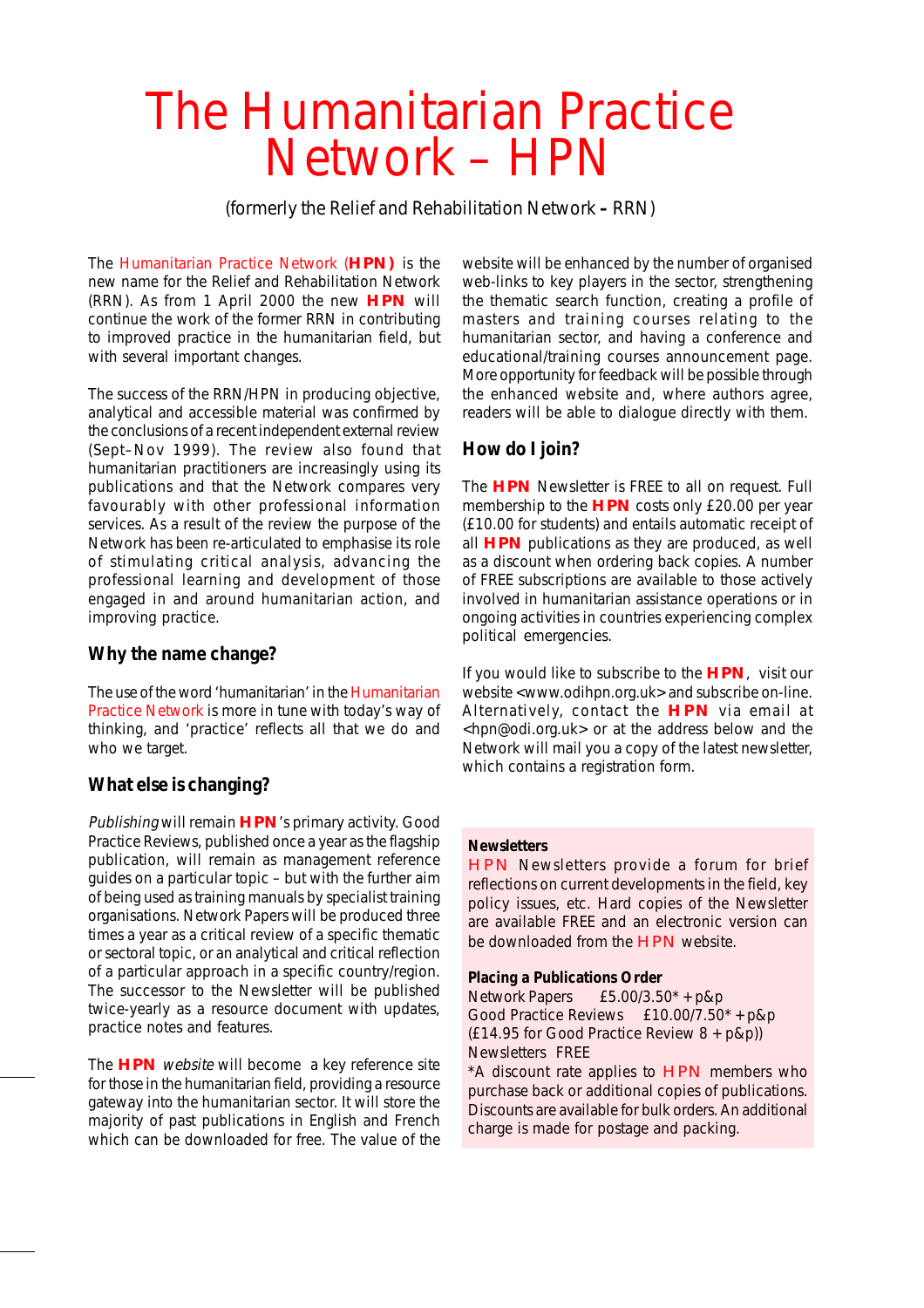### **Network Papers** and a resource of w a resource  $\alpha$

Network Papers are contributions on specific experiences or issues prepared either by HPN members or contributing specialists.

#### **1994**

- 1 **MSF-CIS (Celula Inter-Secçoes), Mozambique: A Data Collecting System Focused on Food Security and Population Movements** by T. Dusauchoit
- 2 **Responding to the 1991/92 Drought in Zambia: The Programme to Prevent Malnutrition (PPM)** by D. Mukupo
- 3 **An Account of Relief Operations in Bosnia** by M. Duffield
- 4 **Bad Borders Make Bad Neighbours The Political Economy of Relief and Rehabilitation in the Somali Region 5, Eastern Ethiopia** by K. Van Brabant
- 5 **Advancing Preventive Diplomacy in a Post-Cold War Era: Suggested Roles for Governments and NGOs** by K. Rupesinghe
- 6 **The Rwandan Refugee Crisis in Tanzania: initial successes and failures in food assistance** by S. Jaspars
- 7 **Code of Conduct for the International Red Cross and Red Crescent Movement and NGOs in Disaster Relief** ed. J. Borton

#### **1995**

- 8 **Targeting the Poor in Northern Iraq: The Role of Formal and Informal Research Methods in Relief Operations** by P. Ward and M. Rimmer
- 9 **Development in Conflict: the Experience of ACORD in Uganda, Sudan, Mali and Angola** by ACORD
- 10 **Room for Improvement: the Management and Support of Relief Workers** by R. Macnair
- 11 **Cash-for-Work and Food Insecurity in Koisha, Southern Ethiopia** by P. Jenden
- 12 **Dilemmas of 'Post'-Conflict Transition: Lessons from the Health Sector** by J. Macrae

#### **1996**

- 13 **Getting On-Line in Emergencies: A Guide and Directory to the Internet for Agencies involved in Relief and Rehabilitation** by L. Aris, P. Gee and M. Perkins
- 14 **The Impact of War and Atrocity on Civilian Populations: Basic Principles for NGO Interventions and a Critique of Psychosocial Trauma Projects** by D. Summerfield
- 15 **Cost-effectiveness Analysis: A Useful Tool for the Assessment and Evaluation of Relief Operations?** by A. Hallam
- 16 **The Joint Evaluation of Emergency Assistance to Rwanda: Study III Main Findings and Recommendations** ed. J. Borton
- 17 **Monetisation: Linkages to Food Security?** by J. Cekan, A. MacNeil and S. Loegering
- 18 **Beyond Working in Conflict: Understanding Conflict and Building Peace (The CODEP Workshop Report)**, by J. Bennett and M. Kayitesi Blewitt

#### **1997**

- 19 **Human Rights and International Legal Standards: what relief workers need to know** by J. Darcy
- 20 **People in Aid Code of Best Practice in the Management and Support of Aid Personnel** ed. S. Davidson
- 21 **Humanitarian Principles: The Southern Sudan Experience** by I. Levine
- 22 **The War Economy in Liberia: A Political Analysis** by P. Atkinson
- 23 **The Coordination of Humanitarian Action: the case of Sri Lanka** by K. Van Brabant

#### **1998**

- 24 **Reproductive Health for Displaced Populations** by C. Palmer
- 25 **Humanitarian Action in Protracted Crises: the new relief 'agenda' and its limits** by D. Hendrickson
- 26 **The Food Economy Approach: a framework for understanding rural livelihoods** by T. Boudreau
- 27 **Between Relief and Development: targeting food aid for disaster prevention in Ethiopia** by K. Sharp

#### **1999**

- 28 **North Korea: The Politics of Food Aid** by J. Bennett
- 29 **Participatory Review in Chronic Instability: The Experience of the IKAFE Refugee Settlement Programme, Uganda** by K. Neefjes
- 30 **Protection in Practice: Field Level Strategies for Protecting Civilians from Deliberate Harm** by D. Paul
- 31 **The Impact of Economic Sanctions on Health and Well-being** by R. Garfield

#### **2000**

32 **Humanitarian Mine Action: The First Decade of a New Sector in Humanitarian Aid** by C. Horwood

### **Good Practice Reviews**

HPN Good Practice Reviews are commissioned 'state of the art' reviews on different sectors or activities within the relief and rehabilitation field. Prepared by recognised specialists, and subject to peer review, they are produced in a format that is readily accessible to field-based personnel.

#### **1994**

- 1 **Water and Sanitation in Emergencies** by A. Chalinder
- 2 **Emergency Supplementary Feeding Programmes** by J. Shoham

#### **1996**

- 3 **General Food Distribution in Emergencies: from Nutritional Needs to Political Priorities** by S. Jaspars and H. Young
- 4 **Seed Provision During and After Emergencies** by the ODI Seeds and Biodiversity Programme
- 5 **Counting and Identification of Beneficiary Populations in Emergency Operations: Registration and its Alternatives** by J. Telford

**1997**

#### **1998**

- 6 **Temporary Human Settlement Planning for Displaced Populations in Emergencies** by A. Chalinder
- 7 **The Evaluation of Humanitarian Assistance Programmes in Complex Emergencies** by A. Hallam

#### **2000**

8 **Operational Security Management in Violent Environments** by K. Van Brabant

**Email: <hpn@odi.org.uk> Website: <www.odihpn.org.uk>**